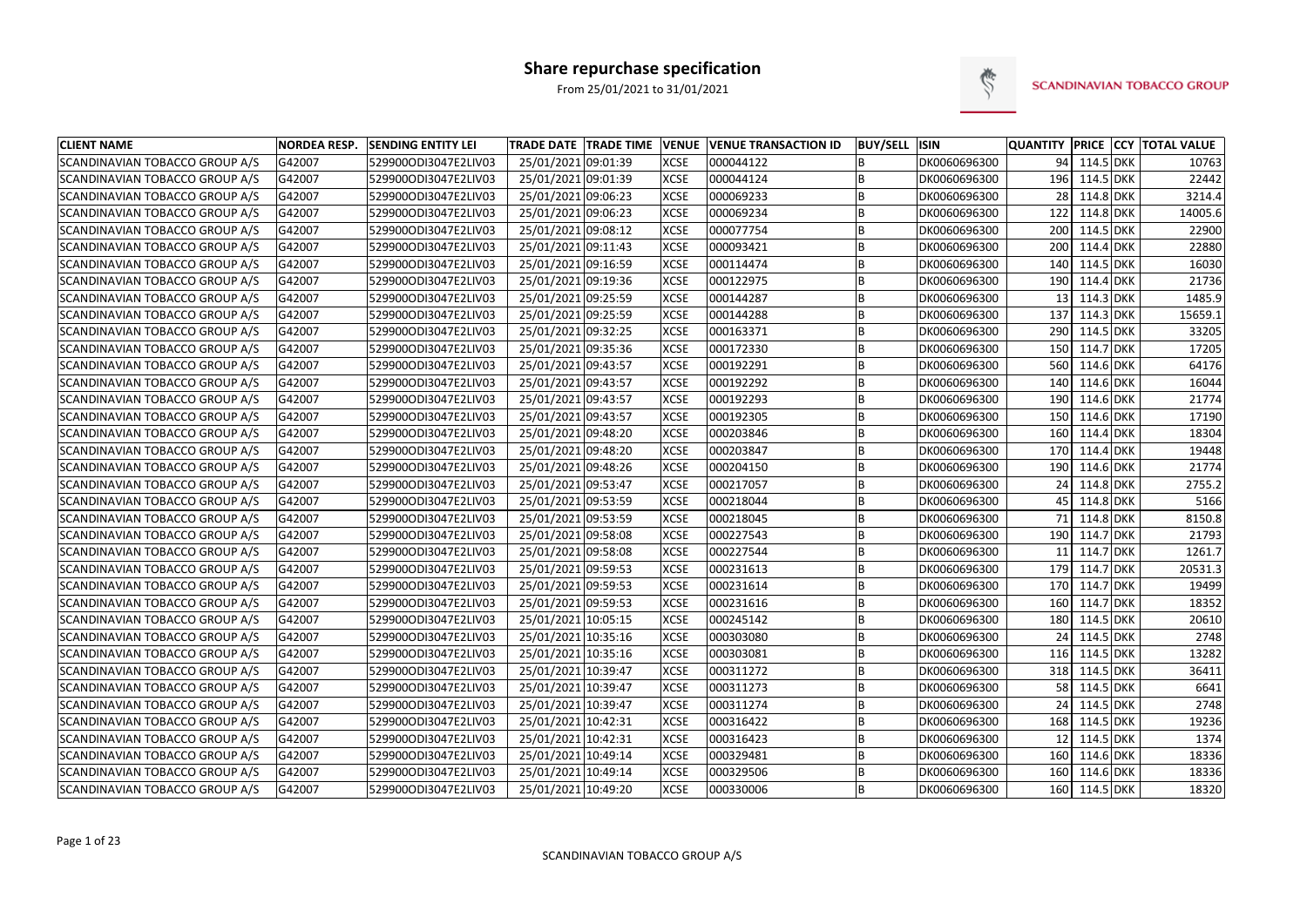

| <b>CLIENT NAME</b>                    | <b>NORDEA RESP.</b> | <b>SENDING ENTITY LEI</b> | TRADE DATE TRADE TIME VENUE |             | <b>VENUE TRANSACTION ID</b> | <b>BUY/SELL ISIN</b> |              | <b>QUANTITY</b> |               | <b>PRICE CCY TOTAL VALUE</b> |
|---------------------------------------|---------------------|---------------------------|-----------------------------|-------------|-----------------------------|----------------------|--------------|-----------------|---------------|------------------------------|
| SCANDINAVIAN TOBACCO GROUP A/S        | G42007              | 529900ODI3047E2LIV03      | 25/01/2021 10:59:51         | <b>XCSE</b> | 000347471                   | B                    | DK0060696300 |                 | 150 114.6 DKK | 17190                        |
| SCANDINAVIAN TOBACCO GROUP A/S        | G42007              | 529900ODI3047E2LIV03      | 25/01/2021 11:04:16         | <b>XCSE</b> | 000354763                   | B                    | DK0060696300 | 150             | 114.6 DKK     | 17190                        |
| SCANDINAVIAN TOBACCO GROUP A/S        | G42007              | 529900ODI3047E2LIV03      | 25/01/2021 11:04:42         | <b>XCSE</b> | 000355464                   | B                    | DK0060696300 | 63              | 114.5 DKK     | 7213.5                       |
| SCANDINAVIAN TOBACCO GROUP A/S        | G42007              | 529900ODI3047E2LIV03      | 25/01/2021 11:04:42         | <b>XCSE</b> | 000355465                   | B                    | DK0060696300 | 177             | 114.5 DKK     | 20266.5                      |
| SCANDINAVIAN TOBACCO GROUP A/S        | G42007              | 529900ODI3047E2LIV03      | 25/01/2021 11:04:42         | <b>XCSE</b> | 000355468                   | B                    | DK0060696300 | 120             | 114.5 DKK     | 13740                        |
| SCANDINAVIAN TOBACCO GROUP A/S        | G42007              | 529900ODI3047E2LIV03      | 25/01/2021 11:04:42         | <b>XCSE</b> | 000355469                   | B                    | DK0060696300 | 60              | 114.5 DKK     | 6870                         |
| SCANDINAVIAN TOBACCO GROUP A/S        | G42007              | 529900ODI3047E2LIV03      | 25/01/2021 11:09:12         | <b>XCSE</b> | 000363059                   | B                    | DK0060696300 | 55              | 114.4 DKK     | 6292                         |
| SCANDINAVIAN TOBACCO GROUP A/S        | G42007              | 529900ODI3047E2LIV03      | 25/01/2021 11:13:41         | <b>XCSE</b> | 000370827                   | B                    | DK0060696300 | 15              | 114.4 DKK     | 1716                         |
| SCANDINAVIAN TOBACCO GROUP A/S        | G42007              | 529900ODI3047E2LIV03      | 25/01/2021 11:13:41         | <b>XCSE</b> | 000370828                   | B                    | DK0060696300 | 80              | 114.4 DKK     | 9152                         |
| SCANDINAVIAN TOBACCO GROUP A/S        | G42007              | 529900ODI3047E2LIV03      | 25/01/2021 11:13:41         | <b>XCSE</b> | 000370829                   | B                    | DK0060696300 | 160             | 114.4 DKK     | 18304                        |
| SCANDINAVIAN TOBACCO GROUP A/S        | G42007              | 529900ODI3047E2LIV03      | 25/01/2021 11:13:41         | <b>XCSE</b> | 000370830                   | B                    | DK0060696300 | 170             | 114.4 DKK     | 19448                        |
| SCANDINAVIAN TOBACCO GROUP A/S        | G42007              | 529900ODI3047E2LIV03      | 25/01/2021 11:13:41         | <b>XCSE</b> | 000370831                   | B                    | DK0060696300 | 150             | 114.4 DKK     | 17160                        |
| SCANDINAVIAN TOBACCO GROUP A/S        | G42007              | 529900ODI3047E2LIV03      | 25/01/2021 11:13:41         | <b>XCSE</b> | 000370832                   | B                    | DK0060696300 | 150             | 114.4 DKK     | 17160                        |
| SCANDINAVIAN TOBACCO GROUP A/S        | G42007              | 529900ODI3047E2LIV03      | 25/01/2021 11:13:41         | <b>XCSE</b> | 000370833                   | B                    | DK0060696300 | 140             | 114.4 DKK     | 16016                        |
| SCANDINAVIAN TOBACCO GROUP A/S        | G42007              | 529900ODI3047E2LIV03      | 25/01/2021 11:13:41         | <b>XCSE</b> | 000370835                   | B                    | DK0060696300 | 280             | 114.4 DKK     | 32032                        |
| SCANDINAVIAN TOBACCO GROUP A/S        | G42007              | 529900ODI3047E2LIV03      | 25/01/2021 11:13:41         | <b>XCSE</b> | 000370836                   | B                    | DK0060696300 | 150             | 114.4 DKK     | 17160                        |
| SCANDINAVIAN TOBACCO GROUP A/S        | G42007              | 529900ODI3047E2LIV03      | 25/01/2021 11:15:38         | <b>XCSE</b> | 000374223                   | B                    | DK0060696300 | 148             | 114.3 DKK     | 16916.4                      |
| SCANDINAVIAN TOBACCO GROUP A/S        | G42007              | 529900ODI3047E2LIV03      | 25/01/2021 11:30:05         | <b>XCSE</b> | 000396622                   | B                    | DK0060696300 | 12              | 114.5 DKK     | 1374                         |
| SCANDINAVIAN TOBACCO GROUP A/S        | G42007              | 529900ODI3047E2LIV03      | 25/01/2021 11:30:05         | <b>XCSE</b> | 000396623                   | B                    | DK0060696300 | 150             | 114.5 DKK     | 17175                        |
| SCANDINAVIAN TOBACCO GROUP A/S        | G42007              | 529900ODI3047E2LIV03      | 25/01/2021 11:30:11         | <b>XCSE</b> | 000396796                   | B                    | DK0060696300 | 130             | 114.4 DKK     | 14872                        |
| SCANDINAVIAN TOBACCO GROUP A/S        | G42007              | 529900ODI3047E2LIV03      | 25/01/2021 11:44:02         | <b>XCSE</b> | 000419510                   | B                    | DK0060696300 | 160             | 114.4 DKK     | 18304                        |
| SCANDINAVIAN TOBACCO GROUP A/S        | G42007              | 529900ODI3047E2LIV03      | 25/01/2021 11:46:28         | <b>XCSE</b> | 000424129                   | B                    | DK0060696300 | 130             | 114.3 DKK     | 14859                        |
| SCANDINAVIAN TOBACCO GROUP A/S        | G42007              | 529900ODI3047E2LIV03      | 25/01/2021 11:46:28         | <b>XCSE</b> | 000424130                   | B                    | DK0060696300 | 150             | 114.3 DKK     | 17145                        |
| <b>SCANDINAVIAN TOBACCO GROUP A/S</b> | G42007              | 529900ODI3047E2LIV03      | 25/01/2021 11:46:28         | <b>XCSE</b> | 000424131                   | B                    | DK0060696300 | 60              | 114.3 DKK     | 6858                         |
| SCANDINAVIAN TOBACCO GROUP A/S        | G42007              | 529900ODI3047E2LIV03      | 25/01/2021 11:46:28         | <b>XCSE</b> | 000424132                   | B                    | DK0060696300 | 90              | $114.3$ DKK   | 10287                        |
| <b>SCANDINAVIAN TOBACCO GROUP A/S</b> | G42007              | 529900ODI3047E2LIV03      | 25/01/2021 11:54:02         | <b>XCSE</b> | 000436174                   | B                    | DK0060696300 |                 | 124 114.7 DKK | 14222.8                      |
| <b>SCANDINAVIAN TOBACCO GROUP A/S</b> | G42007              | 529900ODI3047E2LIV03      | 25/01/2021 11:54:02         | <b>XCSE</b> | 000436175                   | B                    | DK0060696300 | 16              | 114.7 DKK     | 1835.2                       |
| <b>SCANDINAVIAN TOBACCO GROUP A/S</b> | G42007              | 529900ODI3047E2LIV03      | 25/01/2021 12:24:59         | <b>XCSE</b> | 000481391                   | B                    | DK0060696300 | 150             | 114.8 DKK     | 17220                        |
| <b>SCANDINAVIAN TOBACCO GROUP A/S</b> | G42007              | 529900ODI3047E2LIV03      | 25/01/2021 12:24:59         | <b>XCSE</b> | 000481394                   | B                    | DK0060696300 | 140             | 114.8 DKK     | 16072                        |
| SCANDINAVIAN TOBACCO GROUP A/S        | G42007              | 529900ODI3047E2LIV03      | 25/01/2021 12:24:59         | <b>XCSE</b> | 000481395                   | B                    | DK0060696300 | 150             | 114.8 DKK     | 17220                        |
| <b>SCANDINAVIAN TOBACCO GROUP A/S</b> | G42007              | 529900ODI3047E2LIV03      | 25/01/2021 12:24:59         | <b>XCSE</b> | 000481396                   | B                    | DK0060696300 | 150             | 114.8 DKK     | 17220                        |
| SCANDINAVIAN TOBACCO GROUP A/S        | G42007              | 529900ODI3047E2LIV03      | 25/01/2021 12:24:59         | <b>XCSE</b> | 000481397                   | B                    | DK0060696300 | 140             | 114.8 DKK     | 16072                        |
| SCANDINAVIAN TOBACCO GROUP A/S        | G42007              | 529900ODI3047E2LIV03      | 25/01/2021 12:24:59         | <b>XCSE</b> | 000481398                   | B                    | DK0060696300 | 150             | 114.8 DKK     | 17220                        |
| SCANDINAVIAN TOBACCO GROUP A/S        | G42007              | 529900ODI3047E2LIV03      | 25/01/2021 12:24:59         | <b>XCSE</b> | 000481399                   | B                    | DK0060696300 | 180             | 114.8 DKK     | 20664                        |
| SCANDINAVIAN TOBACCO GROUP A/S        | G42007              | 529900ODI3047E2LIV03      | 25/01/2021 12:29:49         | <b>XCSE</b> | 000488584                   | B                    | DK0060696300 | 109             | 114.7 DKK     | 12502.3                      |
| <b>SCANDINAVIAN TOBACCO GROUP A/S</b> | G42007              | 529900ODI3047E2LIV03      | 25/01/2021 12:29:49         | <b>XCSE</b> | 000488585                   | B                    | DK0060696300 | 31 <sup>1</sup> | 114.7 DKK     | 3555.7                       |
| SCANDINAVIAN TOBACCO GROUP A/S        | G42007              | 529900ODI3047E2LIV03      | 25/01/2021 12:37:57         | <b>XCSE</b> | 000501781                   | B                    | DK0060696300 | 75              | 114.6 DKK     | 8595                         |
| SCANDINAVIAN TOBACCO GROUP A/S        | G42007              | 529900ODI3047E2LIV03      | 25/01/2021 12:37:57         | <b>XCSE</b> | 000501782                   | B                    | DK0060696300 |                 | 135 114.6 DKK | 15471                        |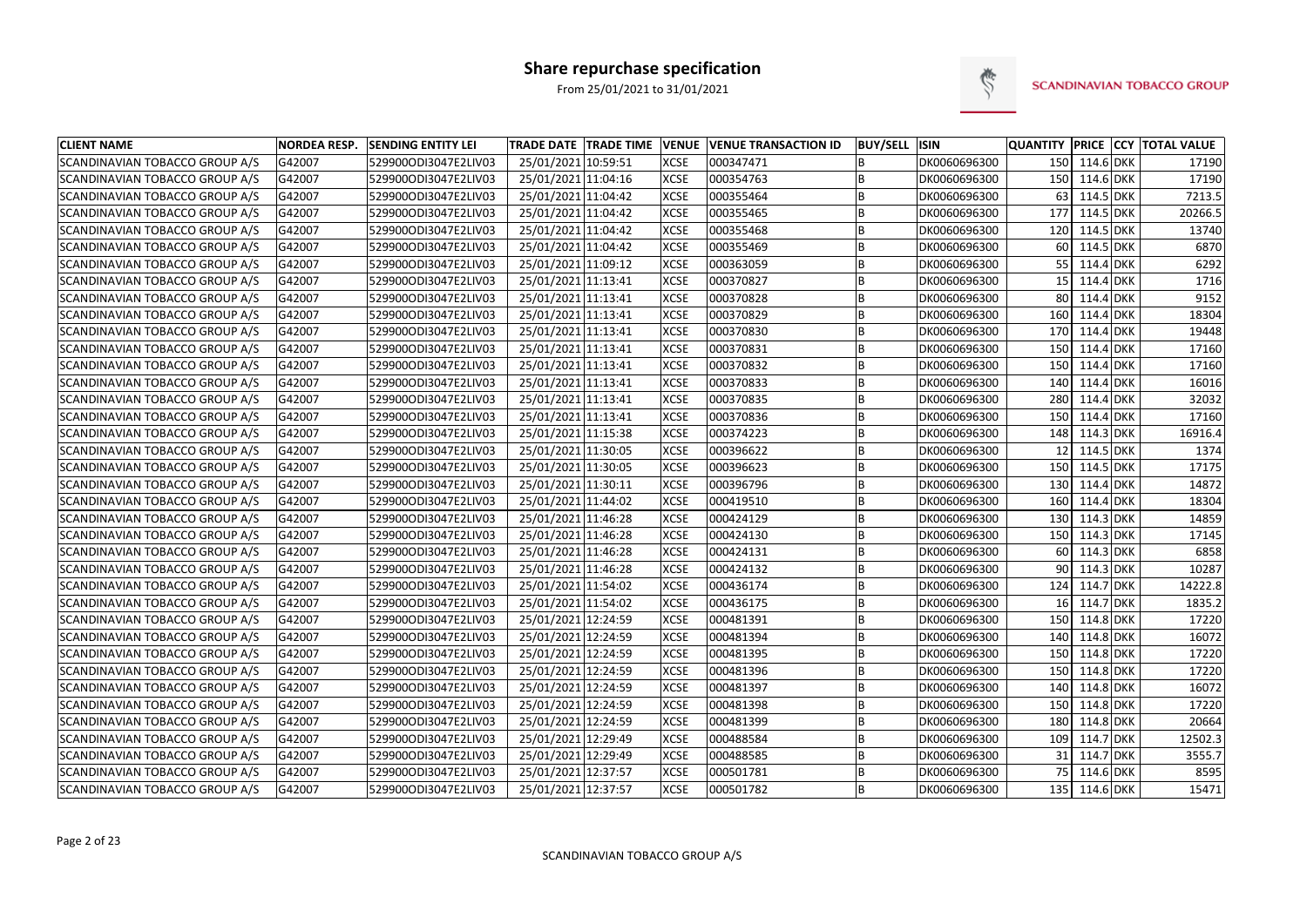

| <b>CLIENT NAME</b>                    | <b>NORDEA RESP.</b> | <b>SENDING ENTITY LEI</b> | <b>TRADE DATE TRADE TIME</b> | <b>VENUE</b> | <b>VENUE TRANSACTION ID</b> | <b>BUY/SELL ISIN</b> |              |      |               |           | <b>QUANTITY PRICE CCY TOTAL VALUE</b> |
|---------------------------------------|---------------------|---------------------------|------------------------------|--------------|-----------------------------|----------------------|--------------|------|---------------|-----------|---------------------------------------|
| <b>SCANDINAVIAN TOBACCO GROUP A/S</b> | G42007              | 529900ODI3047E2LIV03      | 25/01/2021 12:44:52          | <b>XCSE</b>  | 000511541                   | B                    | DK0060696300 |      | 150 114.6 DKK |           | 17190                                 |
| SCANDINAVIAN TOBACCO GROUP A/S        | G42007              | 529900ODI3047E2LIV03      | 25/01/2021 12:45:27          | <b>XCSE</b>  | 000516445                   | B                    | DK0060696300 |      | 73 114.4 DKK  |           | 8351.2                                |
| <b>SCANDINAVIAN TOBACCO GROUP A/S</b> | G42007              | 529900ODI3047E2LIV03      | 25/01/2021 12:45:27          | <b>XCSE</b>  | 000516446                   | B                    | DK0060696300 | 77   | 114.4 DKK     |           | 8808.8                                |
| <b>SCANDINAVIAN TOBACCO GROUP A/S</b> | G42007              | 529900ODI3047E2LIV03      | 25/01/2021 12:58:59          | <b>XCSE</b>  | 000542441                   | B                    | DK0060696300 | 160  | 114.2 DKK     |           | 18272                                 |
| <b>SCANDINAVIAN TOBACCO GROUP A/S</b> | G42007              | 529900ODI3047E2LIV03      | 25/01/2021 12:58:59          | <b>XCSE</b>  | 000542442                   | B                    | DK0060696300 | 160  | 114.2 DKK     |           | 18272                                 |
| SCANDINAVIAN TOBACCO GROUP A/S        | G42007              | 529900ODI3047E2LIV03      | 25/01/2021 13:06:20          | <b>XCSE</b>  | 000555605                   | B                    | DK0060696300 | 200  |               | 114 DKK   | 22800                                 |
| <b>SCANDINAVIAN TOBACCO GROUP A/S</b> | G42007              | 529900ODI3047E2LIV03      | 25/01/2021 13:06:20          | <b>XCSE</b>  | 000555608                   | B                    | DK0060696300 | 150  |               | $114$ DKK | 17100                                 |
| <b>SCANDINAVIAN TOBACCO GROUP A/S</b> | G42007              | 529900ODI3047E2LIV03      | 25/01/2021 13:24:15          | <b>XCSE</b>  | 000588321                   | B                    | DK0060696300 | 140  | 113.9 DKK     |           | 15946                                 |
| SCANDINAVIAN TOBACCO GROUP A/S        | G42007              | 529900ODI3047E2LIV03      | 25/01/2021 13:24:15          | <b>XCSE</b>  | 000588322                   | B                    | DK0060696300 | 123  | 113.9 DKK     |           | 14009.7                               |
| SCANDINAVIAN TOBACCO GROUP A/S        | G42007              | 529900ODI3047E2LIV03      | 25/01/2021 13:24:15          | <b>XCSE</b>  | 000588323                   | B                    | DK0060696300 | 17   | 113.9 DKK     |           | 1936.3                                |
| SCANDINAVIAN TOBACCO GROUP A/S        | G42007              | 529900ODI3047E2LIV03      | 25/01/2021 13:24:15          | <b>XCSE</b>  | 000588326                   | B                    | DK0060696300 | 170  | 113.9 DKK     |           | 19363                                 |
| <b>SCANDINAVIAN TOBACCO GROUP A/S</b> | G42007              | 529900ODI3047E2LIV03      | 25/01/2021 13:28:17          | <b>XCSE</b>  | 000596784                   | B                    | DK0060696300 | 70   | 113.9 DKK     |           | 7973                                  |
| SCANDINAVIAN TOBACCO GROUP A/S        | G42007              | 529900ODI3047E2LIV03      | 25/01/2021 13:28:17          | <b>XCSE</b>  | 000596789                   | B                    | DK0060696300 | 100  | 113.9 DKK     |           | 11390                                 |
| <b>SCANDINAVIAN TOBACCO GROUP A/S</b> | G42007              | 529900ODI3047E2LIV03      | 25/01/2021 13:36:18          | <b>XCSE</b>  | 000610967                   | <b>B</b>             | DK0060696300 | 150  | 113.7 DKK     |           | 17055                                 |
| SCANDINAVIAN TOBACCO GROUP A/S        | G42007              | 529900ODI3047E2LIV03      | 25/01/2021 13:40:27          | <b>XCSE</b>  | 000619837                   | B                    | DK0060696300 | 128  | 113.6 DKK     |           | 14540.8                               |
| <b>SCANDINAVIAN TOBACCO GROUP A/S</b> | G42007              | 529900ODI3047E2LIV03      | 25/01/2021 13:42:12          | <b>XCSE</b>  | 000622852                   | B                    | DK0060696300 |      | 113.6 DKK     |           | 227.2                                 |
| <b>SCANDINAVIAN TOBACCO GROUP A/S</b> | G42007              | 529900ODI3047E2LIV03      | 25/01/2021 13:42:12          | <b>XCSE</b>  | 000622853                   | B                    | DK0060696300 | 68   | 113.6 DKK     |           | 7724.8                                |
| SCANDINAVIAN TOBACCO GROUP A/S        | G42007              | 529900ODI3047E2LIV03      | 25/01/2021 13:43:26          | <b>XCSE</b>  | 000625115                   | B                    | DK0060696300 | 82   | 113.6 DKK     |           | 9315.2                                |
| SCANDINAVIAN TOBACCO GROUP A/S        | G42007              | 529900ODI3047E2LIV03      | 25/01/2021 14:14:47          | <b>XCSE</b>  | 000697932                   | B                    | DK0060696300 | 110  | 113.4 DKK     |           | 12474                                 |
| SCANDINAVIAN TOBACCO GROUP A/S        | G42007              | 529900ODI3047E2LIV03      | 25/01/2021 14:14:47          | <b>XCSE</b>  | 000697933                   | B                    | DK0060696300 | 450  | 113.4 DKK     |           | 51030                                 |
| SCANDINAVIAN TOBACCO GROUP A/S        | G42007              | 529900ODI3047E2LIV03      | 25/01/2021 14:14:47          | <b>XCSE</b>  | 000697934                   | B                    | DK0060696300 | 390  | 113.4 DKK     |           | 44226                                 |
| SCANDINAVIAN TOBACCO GROUP A/S        | G42007              | 529900ODI3047E2LIV03      | 25/01/2021 14:14:47          | <b>XCSE</b>  | 000697935                   | B                    | DK0060696300 | 86   | 113.4 DKK     |           | 9752.4                                |
| SCANDINAVIAN TOBACCO GROUP A/S        | G42007              | 529900ODI3047E2LIV03      | 25/01/2021 14:14:47          | <b>XCSE</b>  | 000697936                   | B                    | DK0060696300 | 76   | 113.4 DKK     |           | 8618.4                                |
| SCANDINAVIAN TOBACCO GROUP A/S        | G42007              | 529900ODI3047E2LIV03      | 25/01/2021 14:14:47          | <b>XCSE</b>  | 000697937                   | B                    | DK0060696300 |      | 110 113.4 DKK |           | 12474                                 |
| SCANDINAVIAN TOBACCO GROUP A/S        | G42007              | 529900ODI3047E2LIV03      | 25/01/2021 14:14:47          | <b>XCSE</b>  | 000697938                   | B                    | DK0060696300 |      | 84 113.4 DKK  |           | 9525.6                                |
| SCANDINAVIAN TOBACCO GROUP A/S        | G42007              | 529900ODI3047E2LIV03      | 25/01/2021 14:14:47          | <b>XCSE</b>  | 000697939                   | <b>B</b>             | DK0060696300 |      | 76 113.4 DKK  |           | 8618.4                                |
| SCANDINAVIAN TOBACCO GROUP A/S        | G42007              | 529900ODI3047E2LIV03      | 25/01/2021 14:14:47          | <b>XCSE</b>  | 000697940                   | B                    | DK0060696300 | 99   | 113.4 DKK     |           | 11226.6                               |
| SCANDINAVIAN TOBACCO GROUP A/S        | G42007              | 529900ODI3047E2LIV03      | 25/01/2021 14:14:47          | <b>XCSE</b>  | 000697942                   | B                    | DK0060696300 | 320  | 113.4 DKK     |           | 36288                                 |
| SCANDINAVIAN TOBACCO GROUP A/S        | G42007              | 529900ODI3047E2LIV03      | 25/01/2021 14:14:47          | <b>XCSE</b>  | 000697943                   | B                    | DK0060696300 | 99   | 113.4 DKK     |           | 11226.6                               |
| SCANDINAVIAN TOBACCO GROUP A/S        | G42007              | 529900ODI3047E2LIV03      | 25/01/2021 14:14:47          | <b>XCSE</b>  | 000697944                   | B                    | DK0060696300 | 1078 | 113.4 DKK     |           | 122245.2                              |
| SCANDINAVIAN TOBACCO GROUP A/S        | G42007              | 529900ODI3047E2LIV03      | 25/01/2021 14:14:47          | <b>XCSE</b>  | 000697945                   | B                    | DK0060696300 | 400  | 113.4 DKK     |           | 45360                                 |
| SCANDINAVIAN TOBACCO GROUP A/S        | G42007              | 529900ODI3047E2LIV03      | 25/01/2021 14:14:47          | <b>XCSE</b>  | 000697946                   | B                    | DK0060696300 | 344  | 113.4 DKK     |           | 39009.6                               |
| SCANDINAVIAN TOBACCO GROUP A/S        | G42007              | 529900ODI3047E2LIV03      | 25/01/2021 14:14:47          | <b>XCSE</b>  | 000697947                   | B                    | DK0060696300 | 678  | 113.4 DKK     |           | 76885.2                               |
| SCANDINAVIAN TOBACCO GROUP A/S        | G42007              | 529900ODI3047E2LIV03      | 25/01/2021 14:14:47          | <b>XCSE</b>  | 000697948                   | B                    | DK0060696300 | 500  | 113.4 DKK     |           | 56700                                 |
| SCANDINAVIAN TOBACCO GROUP A/S        | G42007              | 529900ODI3047E2LIV03      | 25/01/2021 14:14:47          | <b>XCSE</b>  | 000697949                   | B                    | DK0060696300 | 35   | 113.4 DKK     |           | 3969                                  |
| SCANDINAVIAN TOBACCO GROUP A/S        | G42007              | 529900ODI3047E2LIV03      | 25/01/2021 14:14:47          | <b>XCSE</b>  | 000697951                   | B                    | DK0060696300 |      | 355 113.4 DKK |           | 40257                                 |
| SCANDINAVIAN TOBACCO GROUP A/S        | G42007              | 529900ODI3047E2LIV03      | 25/01/2021 14:14:47          | <b>XCSE</b>  | 000697952                   | B                    | DK0060696300 | 45   | 113.4 DKK     |           | 5103                                  |
| SCANDINAVIAN TOBACCO GROUP A/S        | G42007              | 529900ODI3047E2LIV03      | 25/01/2021 14:14:47          | <b>XCSE</b>  | 000697953                   | B                    | DK0060696300 |      | 113.4 DKK     |           | 567                                   |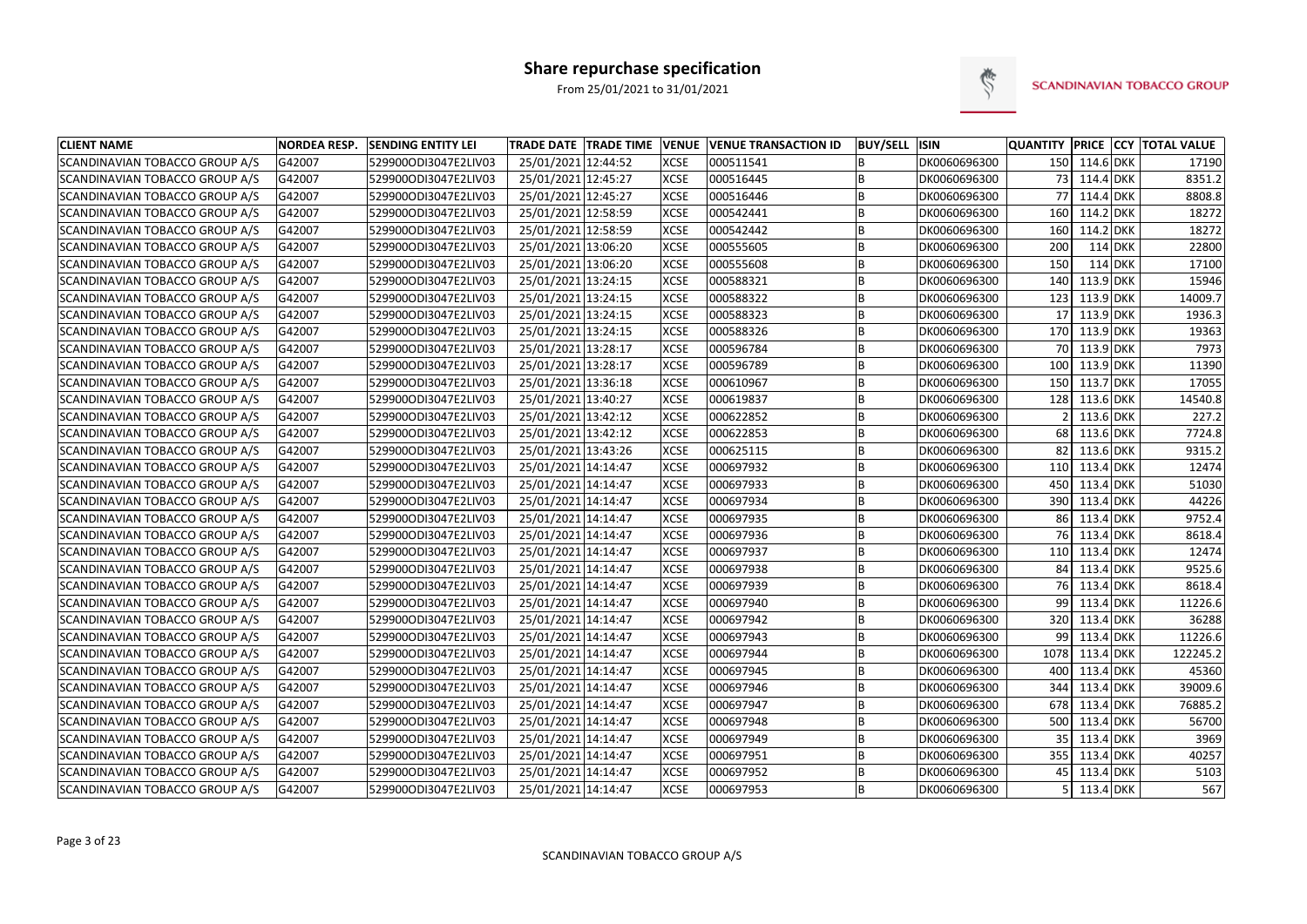

| <b>CLIENT NAME</b>                    | <b>NORDEA RESP.</b> | <b>SENDING ENTITY LEI</b> | <b>TRADE DATE TRADE TIME</b> | <b>VENUE</b> | <b>VENUE TRANSACTION ID</b> | <b>BUY/SELL</b> | <b>ISIN</b>  |                 |               |     | QUANTITY PRICE CCY TOTAL VALUE |
|---------------------------------------|---------------------|---------------------------|------------------------------|--------------|-----------------------------|-----------------|--------------|-----------------|---------------|-----|--------------------------------|
| SCANDINAVIAN TOBACCO GROUP A/S        | G42007              | 529900ODI3047E2LIV03      | 25/01/2021 14:14:47          | <b>XCSE</b>  | 000697954                   | B               | DK0060696300 | 104             | 113.4 DKK     |     | 11793.6                        |
| SCANDINAVIAN TOBACCO GROUP A/S        | G42007              | 529900ODI3047E2LIV03      | 25/01/2021 14:14:47          | <b>XCSE</b>  | 000697955                   | B               | DK0060696300 | 286             | 113.4 DKK     |     | 32432.4                        |
| SCANDINAVIAN TOBACCO GROUP A/S        | G42007              | 529900ODI3047E2LIV03      | 25/01/2021 14:14:47          | <b>XCSE</b>  | 000697956                   | B               | DK0060696300 | 114             | 113.4 DKK     |     | 12927.6                        |
| <b>SCANDINAVIAN TOBACCO GROUP A/S</b> | G42007              | 529900ODI3047E2LIV03      | 25/01/2021 14:14:47          | <b>XCSE</b>  | 000697957                   | B               | DK0060696300 | 216             | 113.4 DKK     |     | 24494.4                        |
| SCANDINAVIAN TOBACCO GROUP A/S        | G42007              | 529900ODI3047E2LIV03      | 25/01/2021 14:23:10          | <b>XCSE</b>  | 000715360                   | B               | DK0060696300 | 72              | 113.5 DKK     |     | 8172                           |
| SCANDINAVIAN TOBACCO GROUP A/S        | G42007              | 529900ODI3047E2LIV03      | 25/01/2021 16:54:42          | <b>XCSE</b>  | 001088688                   | B               | DK0060696300 | 482             | 113.9 DKK     |     | 54899.8                        |
| SCANDINAVIAN TOBACCO GROUP A/S        | G42007              | 529900ODI3047E2LIV03      | 25/01/2021 16:54:56          | <b>XCSE</b>  | 001089259                   | B               | DK0060696300 | 12              | 113.9 DKK     |     | 1366.8                         |
| SCANDINAVIAN TOBACCO GROUP A/S        | G42007              | 529900ODI3047E2LIV03      | 25/01/2021 16:54:56          | <b>XCSE</b>  | 001089260                   | B               | DK0060696300 | 1154            | 113.9 DKK     |     | 131440.6                       |
| SCANDINAVIAN TOBACCO GROUP A/S        | G42007              | 529900ODI3047E2LIV03      | 26/01/2021 09:05:00          | <b>XCSE</b>  | 000058076                   | B               | DK0060696300 | 210             | 114.6 DKK     |     | 24066                          |
| SCANDINAVIAN TOBACCO GROUP A/S        | G42007              | 529900ODI3047E2LIV03      | 26/01/2021 09:05:00          | <b>XCSE</b>  | 000058139                   | B               | DK0060696300 | 36              | 114.5 DKK     |     | 4122                           |
| SCANDINAVIAN TOBACCO GROUP A/S        | G42007              | 529900ODI3047E2LIV03      | 26/01/2021 09:05:00          | <b>XCSE</b>  | 000058140                   | B               | DK0060696300 | 194             | 114.5 DKK     |     | 22213                          |
| SCANDINAVIAN TOBACCO GROUP A/S        | G42007              | 529900ODI3047E2LIV03      | 26/01/2021 09:10:32          | <b>XCSE</b>  | 000086174                   | B               | DK0060696300 | 150             | 114.2 DKK     |     | 17130                          |
| SCANDINAVIAN TOBACCO GROUP A/S        | G42007              | 529900ODI3047E2LIV03      | 26/01/2021 09:10:32          | <b>XCSE</b>  | 000086175                   | B               | DK0060696300 | 150             | 114.2 DKK     |     | 17130                          |
| SCANDINAVIAN TOBACCO GROUP A/S        | G42007              | 529900ODI3047E2LIV03      | 26/01/2021 09:11:20          | <b>XCSE</b>  | 000090315                   | B               | DK0060696300 | 68              | 114.3 DKK     |     | 7772.4                         |
| SCANDINAVIAN TOBACCO GROUP A/S        | G42007              | 529900ODI3047E2LIV03      | 26/01/2021 09:11:20          | <b>XCSE</b>  | 000090319                   | B               | DK0060696300 | 142             | 114.3 DKK     |     | 16230.6                        |
| SCANDINAVIAN TOBACCO GROUP A/S        | G42007              | 529900ODI3047E2LIV03      | 26/01/2021 09:15:12          | <b>XCSE</b>  | 000105782                   | B               | DK0060696300 | 31              | 114.9 DKK     |     | 3561.9                         |
| SCANDINAVIAN TOBACCO GROUP A/S        | G42007              | 529900ODI3047E2LIV03      | 26/01/2021 09:15:12          | <b>XCSE</b>  | 000105783                   | B               | DK0060696300 | 179             | 114.9 DKK     |     | 20567.1                        |
| SCANDINAVIAN TOBACCO GROUP A/S        | G42007              | 529900ODI3047E2LIV03      | 26/01/2021 09:23:47          | <b>XCSE</b>  | 000137527                   | B               | DK0060696300 | 210             | 114.8 DKK     |     | 24108                          |
| SCANDINAVIAN TOBACCO GROUP A/S        | G42007              | 529900ODI3047E2LIV03      | 26/01/2021 09:25:35          | <b>XCSE</b>  | 000143263                   | B               | DK0060696300 | 170             | 114.8 DKK     |     | 19516                          |
| SCANDINAVIAN TOBACCO GROUP A/S        | G42007              | 529900ODI3047E2LIV03      | 26/01/2021 09:40:41          | <b>XCSE</b>  | 000185765                   | B               | DK0060696300 | 90              | 115 DKK       |     | 10350                          |
| SCANDINAVIAN TOBACCO GROUP A/S        | G42007              | 529900ODI3047E2LIV03      | 26/01/2021 09:45:32          | <b>XCSE</b>  | 000199257                   | B               | DK0060696300 | 200             | 115.1 DKK     |     | 23020                          |
| SCANDINAVIAN TOBACCO GROUP A/S        | G42007              | 529900ODI3047E2LIV03      | 26/01/2021 09:45:56          | <b>XCSE</b>  | 000200081                   | B               | DK0060696300 | 447             | 115.2 DKK     |     | 51494.4                        |
| SCANDINAVIAN TOBACCO GROUP A/S        | G42007              | 529900ODI3047E2LIV03      | 26/01/2021 09:45:56          | <b>XCSE</b>  | 000200082                   | B               | DK0060696300 | 160             | 115.3 DKK     |     | 18448                          |
| SCANDINAVIAN TOBACCO GROUP A/S        | G42007              | 529900ODI3047E2LIV03      | 26/01/2021 09:45:56          | <b>XCSE</b>  | 000200084                   | B               | DK0060696300 | 210             | 115.3 DKK     |     | 24213                          |
| SCANDINAVIAN TOBACCO GROUP A/S        | G42007              | 529900ODI3047E2LIV03      | 26/01/2021 09:45:56          | <b>XCSE</b>  | 000200085                   | B               | DK0060696300 | 48              | 115.3 DKK     |     | 5534.4                         |
| <b>SCANDINAVIAN TOBACCO GROUP A/S</b> | G42007              | 529900ODI3047E2LIV03      | 26/01/2021 09:45:56          | <b>XCSE</b>  | 000200086                   | B               | DK0060696300 | 152             | 115.3 DKK     |     | 17525.6                        |
| SCANDINAVIAN TOBACCO GROUP A/S        | G42007              | 529900ODI3047E2LIV03      | 26/01/2021 09:45:56          | <b>XCSE</b>  | 000200087                   | B               | DK0060696300 | 140             | 115.3 DKK     |     | 16142                          |
| SCANDINAVIAN TOBACCO GROUP A/S        | G42007              | 529900ODI3047E2LIV03      | 26/01/2021 09:45:56          | <b>XCSE</b>  | 000200088                   | B               | DK0060696300 | 10 <sup>1</sup> | 115.3 DKK     |     | 1153                           |
| SCANDINAVIAN TOBACCO GROUP A/S        | G42007              | 529900ODI3047E2LIV03      | 26/01/2021 09:46:00          | <b>XCSE</b>  | 000200276                   | B               | DK0060696300 | 363             | 115.2 DKK     |     | 41817.6                        |
| SCANDINAVIAN TOBACCO GROUP A/S        | G42007              | 529900ODI3047E2LIV03      | 26/01/2021 09:49:04          | <b>XCSE</b>  | 000207757                   | B               | DK0060696300 | 88              | 115.1 DKK     |     | 10128.8                        |
| SCANDINAVIAN TOBACCO GROUP A/S        | G42007              | 529900ODI3047E2LIV03      | 26/01/2021 09:49:04          | <b>XCSE</b>  | 000207758                   | B               | DK0060696300 | 82              | 115.1         | DKK | 9438.2                         |
| SCANDINAVIAN TOBACCO GROUP A/S        | G42007              | 529900ODI3047E2LIV03      | 26/01/2021 09:49:04          | <b>XCSE</b>  | 000207759                   | B               | DK0060696300 | 98 <sup>1</sup> | 115.1 DKK     |     | 11279.8                        |
| SCANDINAVIAN TOBACCO GROUP A/S        | G42007              | 529900ODI3047E2LIV03      | 26/01/2021 09:49:04          | <b>XCSE</b>  | 000207760                   | B               | DK0060696300 | 82              | 115.1 DKK     |     | 9438.2                         |
| SCANDINAVIAN TOBACCO GROUP A/S        | G42007              | 529900ODI3047E2LIV03      | 26/01/2021 09:49:21          | <b>XCSE</b>  | 000208607                   | B               | DK0060696300 | 70              | 115.1 DKK     |     | 8057                           |
| SCANDINAVIAN TOBACCO GROUP A/S        | G42007              | 529900ODI3047E2LIV03      | 26/01/2021 09:49:21          | <b>XCSE</b>  | 000208608                   | B               | DK0060696300 | 120             | 115.1 DKK     |     | 13812                          |
| SCANDINAVIAN TOBACCO GROUP A/S        | G42007              | 529900ODI3047E2LIV03      | 26/01/2021 09:56:00          | <b>XCSE</b>  | 000227088                   | B               | DK0060696300 | 170             | 114.9 DKK     |     | 19533                          |
| SCANDINAVIAN TOBACCO GROUP A/S        | G42007              | 529900ODI3047E2LIV03      | 26/01/2021 09:56:00          | <b>XCSE</b>  | 000227091                   | B               | DK0060696300 | 170             | 114.9 DKK     |     | 19533                          |
| SCANDINAVIAN TOBACCO GROUP A/S        | G42007              | 529900ODI3047E2LIV03      | 26/01/2021 10:04:10          | <b>XCSE</b>  | 000249363                   | B               | DK0060696300 |                 | 180 114.7 DKK |     | 20646                          |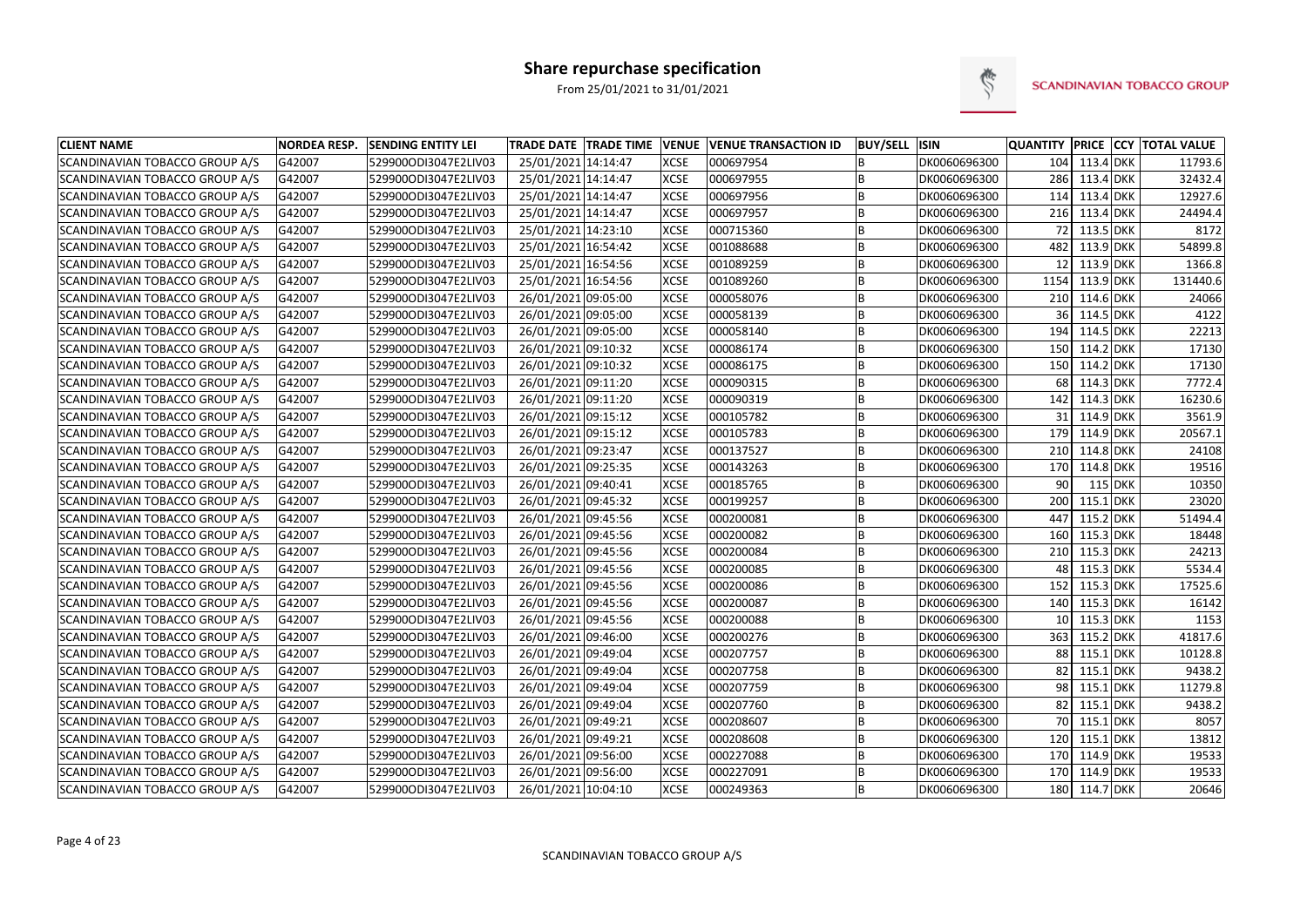

| <b>CLIENT NAME</b>                    | <b>NORDEA RESP.</b> | <b>SENDING ENTITY LEI</b> | <b>TRADE DATE TRADE TIME</b> | <b>VENUE</b> | <b>VENUE TRANSACTION ID</b> | <b>BUY/SELL ISIN</b> |              | <b>QUANTITY</b> |               |           | <b>PRICE CCY TOTAL VALUE</b> |
|---------------------------------------|---------------------|---------------------------|------------------------------|--------------|-----------------------------|----------------------|--------------|-----------------|---------------|-----------|------------------------------|
| SCANDINAVIAN TOBACCO GROUP A/S        | G42007              | 529900ODI3047E2LIV03      | 26/01/2021 10:11:04          | <b>XCSE</b>  | 000266696                   | B                    | DK0060696300 | 68              | 114.8 DKK     |           | 7806.4                       |
| <b>SCANDINAVIAN TOBACCO GROUP A/S</b> | G42007              | 529900ODI3047E2LIV03      | 26/01/2021 10:11:04          | <b>XCSE</b>  | 000266697                   | B                    | DK0060696300 | 112             | 114.8 DKK     |           | 12857.6                      |
| SCANDINAVIAN TOBACCO GROUP A/S        | G42007              | 529900ODI3047E2LIV03      | 26/01/2021 10:17:39          | <b>XCSE</b>  | 000282093                   | B                    | DK0060696300 | 160             | 115.2 DKK     |           | 18432                        |
| SCANDINAVIAN TOBACCO GROUP A/S        | G42007              | 529900ODI3047E2LIV03      | 26/01/2021 10:21:57          | <b>XCSE</b>  | 000291901                   | B                    | DK0060696300 | 150             | 115.4 DKK     |           | 17310                        |
| SCANDINAVIAN TOBACCO GROUP A/S        | G42007              | 529900ODI3047E2LIV03      | 26/01/2021 10:21:57          | <b>XCSE</b>  | 000291902                   | B                    | DK0060696300 | 150             | 115.4 DKK     |           | 17310                        |
| SCANDINAVIAN TOBACCO GROUP A/S        | G42007              | 529900ODI3047E2LIV03      | 26/01/2021 10:21:57          | <b>XCSE</b>  | 000291903                   | B                    | DK0060696300 | 160             | 115.4 DKK     |           | 18464                        |
| SCANDINAVIAN TOBACCO GROUP A/S        | G42007              | 529900ODI3047E2LIV03      | 26/01/2021 10:32:42          | <b>XCSE</b>  | 000316944                   | B                    | DK0060696300 | 19              | 115.4 DKK     |           | 2192.6                       |
| SCANDINAVIAN TOBACCO GROUP A/S        | G42007              | 529900ODI3047E2LIV03      | 26/01/2021 10:32:42          | <b>XCSE</b>  | 000316945                   | B                    | DK0060696300 | 131             | 115.4 DKK     |           | 15117.4                      |
| SCANDINAVIAN TOBACCO GROUP A/S        | G42007              | 529900ODI3047E2LIV03      | 26/01/2021 10:32:42          | <b>XCSE</b>  | 000316946                   | B                    | DK0060696300 | 150             | 115.4 DKK     |           | 17310                        |
| SCANDINAVIAN TOBACCO GROUP A/S        | G42007              | 529900ODI3047E2LIV03      | 26/01/2021 10:40:15          | <b>XCSE</b>  | 000333408                   | B                    | DK0060696300 | 230             | 115.3 DKK     |           | 26519                        |
| SCANDINAVIAN TOBACCO GROUP A/S        | G42007              | 529900ODI3047E2LIV03      | 26/01/2021 10:40:15          | <b>XCSE</b>  | 000333410                   | $\overline{B}$       | DK0060696300 | 170             | 115.3 DKK     |           | 19601                        |
| SCANDINAVIAN TOBACCO GROUP A/S        | G42007              | 529900ODI3047E2LIV03      | 26/01/2021 10:40:15          | <b>XCSE</b>  | 000333413                   | B                    | DK0060696300 | 550             | 115.3 DKK     |           | 63415                        |
| SCANDINAVIAN TOBACCO GROUP A/S        | G42007              | 529900ODI3047E2LIV03      | 26/01/2021 10:48:44          | <b>XCSE</b>  | 000351184                   | B                    | DK0060696300 | 118             |               | 115 DKK   | 13570                        |
| SCANDINAVIAN TOBACCO GROUP A/S        | G42007              | 529900ODI3047E2LIV03      | 26/01/2021 10:48:44          | <b>XCSE</b>  | 000351185                   | B                    | DK0060696300 | 42              |               | $115$ DKK | 4830                         |
| SCANDINAVIAN TOBACCO GROUP A/S        | G42007              | 529900ODI3047E2LIV03      | 26/01/2021 10:48:44          | <b>XCSE</b>  | 000351186                   | B                    | DK0060696300 | 157             |               | 115 DKK   | 18055                        |
| SCANDINAVIAN TOBACCO GROUP A/S        | G42007              | 529900ODI3047E2LIV03      | 26/01/2021 10:48:44          | <b>XCSE</b>  | 000351187                   | B                    | DK0060696300 | 23              |               | 115 DKK   | 2645                         |
| SCANDINAVIAN TOBACCO GROUP A/S        | G42007              | 529900ODI3047E2LIV03      | 26/01/2021 10:53:42          | <b>XCSE</b>  | 000361548                   | B                    | DK0060696300 | 160             | 114.9 DKK     |           | 18384                        |
| SCANDINAVIAN TOBACCO GROUP A/S        | G42007              | 529900ODI3047E2LIV03      | 26/01/2021 10:53:42          | <b>XCSE</b>  | 000361549                   | B                    | DK0060696300 | 180             | 114.9 DKK     |           | 20682                        |
| SCANDINAVIAN TOBACCO GROUP A/S        | G42007              | 529900ODI3047E2LIV03      | 26/01/2021 10:57:19          | <b>XCSE</b>  | 000368795                   | B                    | DK0060696300 | 180             |               | 115 DKK   | 20700                        |
| SCANDINAVIAN TOBACCO GROUP A/S        | G42007              | 529900ODI3047E2LIV03      | 26/01/2021 11:03:42          | <b>XCSE</b>  | 000381453                   | B                    | DK0060696300 | 170             | 114.8 DKK     |           | 19516                        |
| SCANDINAVIAN TOBACCO GROUP A/S        | G42007              | 529900ODI3047E2LIV03      | 26/01/2021 11:10:10          | <b>XCSE</b>  | 000394976                   | B                    | DK0060696300 | 170             | 114.7 DKK     |           | 19499                        |
| SCANDINAVIAN TOBACCO GROUP A/S        | G42007              | 529900ODI3047E2LIV03      | 26/01/2021 11:10:10          | <b>XCSE</b>  | 000394977                   | B                    | DK0060696300 | 310             | 114.7 DKK     |           | 35557                        |
| SCANDINAVIAN TOBACCO GROUP A/S        | G42007              | 529900ODI3047E2LIV03      | 26/01/2021 11:15:19          | <b>XCSE</b>  | 000404161                   | B                    | DK0060696300 | 170             | 114.9 DKK     |           | 19533                        |
| SCANDINAVIAN TOBACCO GROUP A/S        | G42007              | 529900ODI3047E2LIV03      | 26/01/2021 11:21:11          | <b>XCSE</b>  | 000414060                   | B                    | DK0060696300 | 150             | 114.8 DKK     |           | 17220                        |
| SCANDINAVIAN TOBACCO GROUP A/S        | G42007              | 529900ODI3047E2LIV03      | 26/01/2021 11:28:09          | <b>XCSE</b>  | 000425648                   | B                    | DK0060696300 | 170             | 114.9 DKK     |           | 19533                        |
| SCANDINAVIAN TOBACCO GROUP A/S        | G42007              | 529900ODI3047E2LIV03      | 26/01/2021 11:28:09          | <b>XCSE</b>  | 000425650                   | B                    | DK0060696300 | 200             | 114.9 DKK     |           | 22980                        |
| SCANDINAVIAN TOBACCO GROUP A/S        | G42007              | 529900ODI3047E2LIV03      | 26/01/2021 11:40:52          | <b>XCSE</b>  | 000446001                   | B                    | DK0060696300 | 180             | 114.7 DKK     |           | 20646                        |
| SCANDINAVIAN TOBACCO GROUP A/S        | G42007              | 529900ODI3047E2LIV03      | 26/01/2021 11:40:52          | <b>XCSE</b>  | 000446002                   | B                    | DK0060696300 | 150             | 114.7 DKK     |           | 17205                        |
| SCANDINAVIAN TOBACCO GROUP A/S        | G42007              | 529900ODI3047E2LIV03      | 26/01/2021 11:40:52          | <b>XCSE</b>  | 000446004                   | B                    | DK0060696300 | 160             | 114.7 DKK     |           | 18352                        |
| SCANDINAVIAN TOBACCO GROUP A/S        | G42007              | 529900ODI3047E2LIV03      | 26/01/2021 11:45:15          | <b>XCSE</b>  | 000454261                   | B                    | DK0060696300 | 180             | 114.6 DKK     |           | 20628                        |
| SCANDINAVIAN TOBACCO GROUP A/S        | G42007              | 529900ODI3047E2LIV03      | 26/01/2021 11:47:01          | <b>XCSE</b>  | 000457871                   | B                    | DK0060696300 | 70              | 114.5 DKK     |           | 8015                         |
| SCANDINAVIAN TOBACCO GROUP A/S        | G42007              | 529900ODI3047E2LIV03      | 26/01/2021 12:03:03          | <b>XCSE</b>  | 000489394                   | B                    | DK0060696300 | 170             | 114.4 DKK     |           | 19448                        |
| SCANDINAVIAN TOBACCO GROUP A/S        | G42007              | 529900ODI3047E2LIV03      | 26/01/2021 12:03:03          | <b>XCSE</b>  | 000489395                   | B                    | DK0060696300 | 51              | 114.4 DKK     |           | 5834.4                       |
| SCANDINAVIAN TOBACCO GROUP A/S        | G42007              | 529900ODI3047E2LIV03      | 26/01/2021 12:03:03          | <b>XCSE</b>  | 000489396                   | B                    | DK0060696300 | 160             | 114.4 DKK     |           | 18304                        |
| SCANDINAVIAN TOBACCO GROUP A/S        | G42007              | 529900ODI3047E2LIV03      | 26/01/2021 12:03:03          | <b>XCSE</b>  | 000489397                   | B                    | DK0060696300 | 78              | 114.4 DKK     |           | 8923.2                       |
| SCANDINAVIAN TOBACCO GROUP A/S        | G42007              | 529900ODI3047E2LIV03      | 26/01/2021 12:03:03          | <b>XCSE</b>  | 000489398                   | B                    | DK0060696300 | 180             | 114.4 DKK     |           | 20592                        |
| SCANDINAVIAN TOBACCO GROUP A/S        | G42007              | 529900ODI3047E2LIV03      | 26/01/2021 12:03:03          | <b>XCSE</b>  | 000489399                   | B                    | DK0060696300 | 78 l            | 114.4 DKK     |           | 8923.2                       |
| SCANDINAVIAN TOBACCO GROUP A/S        | G42007              | 529900ODI3047E2LIV03      | 26/01/2021 12:20:54          | <b>XCSE</b>  | 000521755                   | B                    | DK0060696300 |                 | 170 114.2 DKK |           | 19414                        |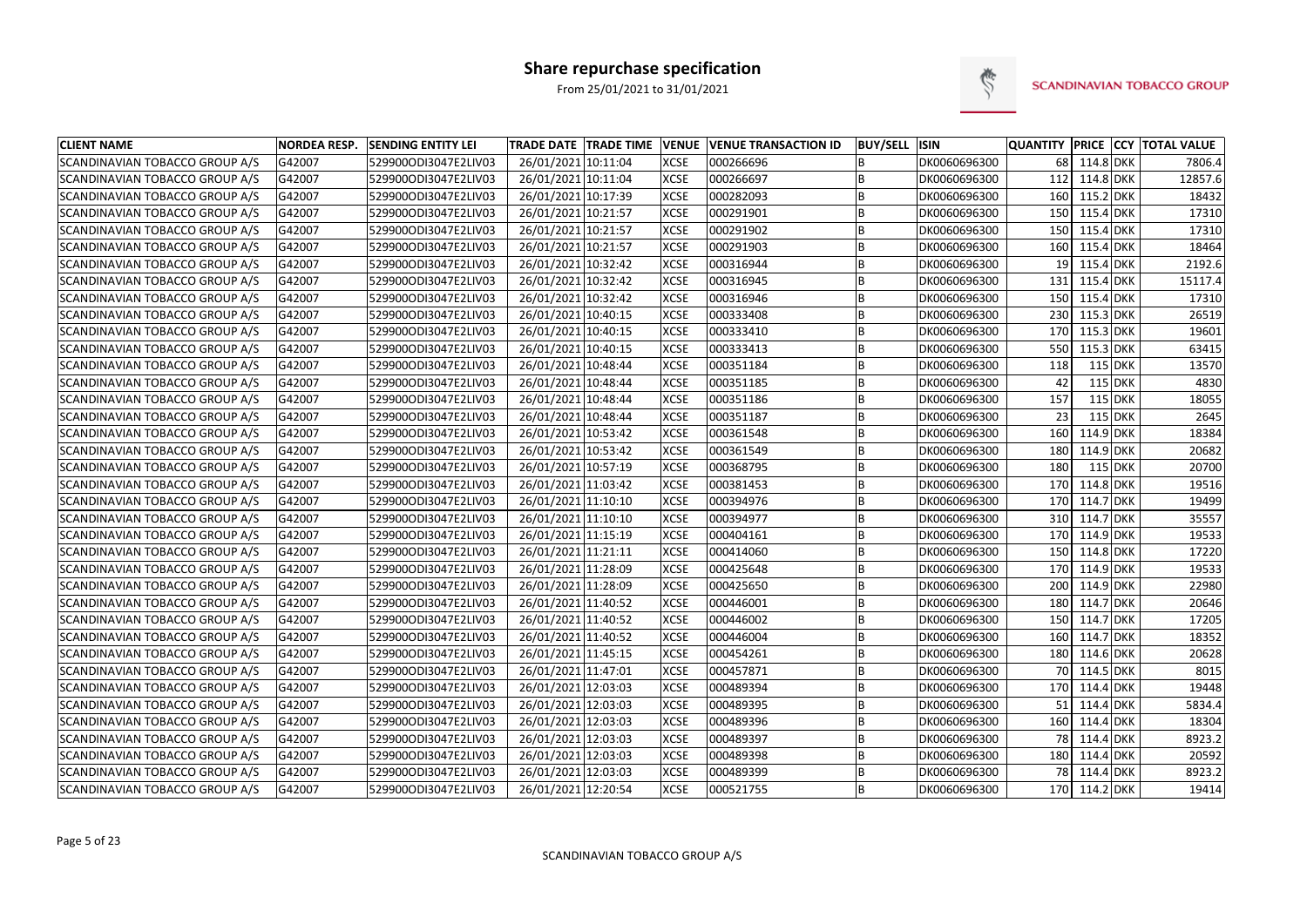

| <b>CLIENT NAME</b>             | <b>NORDEA RESP.</b> | <b>SENDING ENTITY LEI</b> | <b>TRADE DATE TRADE TIME</b> | <b>VENUE</b> | <b>VENUE TRANSACTION ID</b> | <b>BUY/SELL ISIN</b> |              |                 |               |            | QUANTITY PRICE CCY TOTAL VALUE |
|--------------------------------|---------------------|---------------------------|------------------------------|--------------|-----------------------------|----------------------|--------------|-----------------|---------------|------------|--------------------------------|
| SCANDINAVIAN TOBACCO GROUP A/S | G42007              | 529900ODI3047E2LIV03      | 26/01/2021 12:20:54          | <b>XCSE</b>  | 000521756                   |                      | DK0060696300 |                 | 78 114.2 DKK  |            | 8907.6                         |
| SCANDINAVIAN TOBACCO GROUP A/S | G42007              | 529900ODI3047E2LIV03      | 26/01/2021 12:20:54          | <b>XCSE</b>  | 000521758                   | B                    | DK0060696300 | 32 <sup>1</sup> | 114.2 DKK     |            | 3654.4                         |
| SCANDINAVIAN TOBACCO GROUP A/S | G42007              | 529900ODI3047E2LIV03      | 26/01/2021 12:20:54          | <b>XCSE</b>  | 000521759                   | B                    | DK0060696300 |                 | 128 114.2 DKK |            | 14617.6                        |
| SCANDINAVIAN TOBACCO GROUP A/S | G42007              | 529900ODI3047E2LIV03      | 26/01/2021 12:20:54          | <b>XCSE</b>  | 000521761                   | B                    | DK0060696300 |                 | 74 114.2 DKK  |            | 8450.8                         |
| SCANDINAVIAN TOBACCO GROUP A/S | G42007              | 529900ODI3047E2LIV03      | 26/01/2021 12:20:54          | <b>XCSE</b>  | 000521764                   | B                    | DK0060696300 | 150             | 114.2 DKK     |            | 17130                          |
| SCANDINAVIAN TOBACCO GROUP A/S | G42007              | 529900ODI3047E2LIV03      | 26/01/2021 12:20:54          | <b>XCSE</b>  | 000521765                   | B                    | DK0060696300 | 170             | 114.2 DKK     |            | 19414                          |
| SCANDINAVIAN TOBACCO GROUP A/S | G42007              | 529900ODI3047E2LIV03      | 26/01/2021 12:22:09          | <b>XCSE</b>  | 000523980                   | B                    | DK0060696300 | 200             | 114.7 DKK     |            | 22940                          |
| SCANDINAVIAN TOBACCO GROUP A/S | G42007              | 529900ODI3047E2LIV03      | 26/01/2021 12:32:50          | <b>XCSE</b>  | 000541658                   | B                    | DK0060696300 | 45              | 114.6 DKK     |            | 5157                           |
| SCANDINAVIAN TOBACCO GROUP A/S | G42007              | 529900ODI3047E2LIV03      | 26/01/2021 12:32:50          | <b>XCSE</b>  | 000541659                   | B                    | DK0060696300 | 185             | 114.6 DKK     |            | 21201                          |
| SCANDINAVIAN TOBACCO GROUP A/S | G42007              | 529900ODI3047E2LIV03      | 26/01/2021 12:38:21          | <b>XCSE</b>  | 000551351                   | B                    | DK0060696300 | 170             | 114.5 DKK     |            | 19465                          |
| SCANDINAVIAN TOBACCO GROUP A/S | G42007              | 529900ODI3047E2LIV03      | 26/01/2021 12:38:21          | <b>XCSE</b>  | 000551353                   | B                    | DK0060696300 | 150             | 114.4 DKK     |            | 17160                          |
| SCANDINAVIAN TOBACCO GROUP A/S | G42007              | 529900ODI3047E2LIV03      | 26/01/2021 12:38:21          | <b>XCSE</b>  | 000551354                   | B                    | DK0060696300 | 35              | 114.4 DKK     |            | 4004                           |
| SCANDINAVIAN TOBACCO GROUP A/S | G42007              | 529900ODI3047E2LIV03      | 26/01/2021 12:38:21          | <b>XCSE</b>  | 000551355                   | B                    | DK0060696300 | 125             | 114.4 DKK     |            | 14300                          |
| SCANDINAVIAN TOBACCO GROUP A/S | G42007              | 529900ODI3047E2LIV03      | 26/01/2021 12:38:21          | <b>XCSE</b>  | 000551356                   | B                    | DK0060696300 | 70 l            | 114.4 DKK     |            | 8008                           |
| SCANDINAVIAN TOBACCO GROUP A/S | G42007              | 529900ODI3047E2LIV03      | 26/01/2021 12:38:21          | <b>XCSE</b>  | 000551357                   | B                    | DK0060696300 |                 | 79 114.4 DKK  |            | 9037.6                         |
| SCANDINAVIAN TOBACCO GROUP A/S | G42007              | 529900ODI3047E2LIV03      | 26/01/2021 12:43:40          | <b>XCSE</b>  | 000560071                   | B                    | DK0060696300 |                 | 76 114.3 DKK  |            | 8686.8                         |
| SCANDINAVIAN TOBACCO GROUP A/S | G42007              | 529900ODI3047E2LIV03      | 26/01/2021 12:50:02          | <b>XCSE</b>  | 000573984                   | B                    | DK0060696300 |                 | 114.5 DKK     |            | 916                            |
| SCANDINAVIAN TOBACCO GROUP A/S | G42007              | 529900ODI3047E2LIV03      | 26/01/2021 12:50:02          | <b>XCSE</b>  | 000573985                   | B                    | DK0060696300 | 160             | 114.5 DKK     |            | 18320                          |
| SCANDINAVIAN TOBACCO GROUP A/S | G42007              | 529900ODI3047E2LIV03      | 26/01/2021 12:58:06          | <b>XCSE</b>  | 000589265                   | B                    | DK0060696300 | 180             | 114.4 DKK     |            | 20592                          |
| SCANDINAVIAN TOBACCO GROUP A/S | G42007              | 529900ODI3047E2LIV03      | 26/01/2021 12:58:06          | <b>XCSE</b>  | 000589266                   | B                    | DK0060696300 | 87              | 114.4 DKK     |            | 9952.8                         |
| SCANDINAVIAN TOBACCO GROUP A/S | G42007              | 529900ODI3047E2LIV03      | 26/01/2021 12:58:06          | <b>XCSE</b>  | 000589267                   | B                    | DK0060696300 |                 | 150 114.4 DKK |            | 17160                          |
| SCANDINAVIAN TOBACCO GROUP A/S | G42007              | 529900ODI3047E2LIV03      | 26/01/2021 12:58:06          | <b>XCSE</b>  | 000589268                   | B                    | DK0060696300 | 75              | 114.3 DKK     |            | 8572.5                         |
| SCANDINAVIAN TOBACCO GROUP A/S | G42007              | 529900ODI3047E2LIV03      | 26/01/2021 12:58:06          | <b>XCSE</b>  | 000589269                   | B                    | DK0060696300 |                 | 114.3 DKK     |            | 914.4                          |
| SCANDINAVIAN TOBACCO GROUP A/S | G42007              | 529900ODI3047E2LIV03      | 26/01/2021 12:58:06          | <b>XCSE</b>  | 000589271                   | B                    | DK0060696300 | 150             | 114.3 DKK     |            | 17145                          |
| SCANDINAVIAN TOBACCO GROUP A/S | G42007              | 529900ODI3047E2LIV03      | 26/01/2021 13:08:33          | <b>XCSE</b>  | 000609301                   | B                    | DK0060696300 | 18 <sup>1</sup> | 114.2 DKK     |            | 2055.6                         |
| SCANDINAVIAN TOBACCO GROUP A/S | G42007              | 529900ODI3047E2LIV03      | 26/01/2021 13:08:33          | <b>XCSE</b>  | 000609302                   | B                    | DK0060696300 | 142             | 114.2 DKK     |            | 16216.4                        |
| SCANDINAVIAN TOBACCO GROUP A/S | G42007              | 529900ODI3047E2LIV03      | 26/01/2021 13:08:33          | <b>XCSE</b>  | 000609303                   | B                    | DK0060696300 |                 | 76 114.2 DKK  |            | 8679.2                         |
| SCANDINAVIAN TOBACCO GROUP A/S | G42007              | 529900ODI3047E2LIV03      | 26/01/2021 13:09:00          | <b>XCSE</b>  | 000610162                   | B                    | DK0060696300 | 45              | 114.2 DKK     |            | 5139                           |
| SCANDINAVIAN TOBACCO GROUP A/S | G42007              | 529900ODI3047E2LIV03      | 26/01/2021 13:14:34          | <b>XCSE</b>  | 000620185                   | B                    | DK0060696300 | 100             | 114.4 DKK     |            | 11440                          |
| SCANDINAVIAN TOBACCO GROUP A/S | G42007              | 529900ODI3047E2LIV03      | 26/01/2021 13:14:34          | <b>XCSE</b>  | 000620186                   | B                    | DK0060696300 | 170             | 114.4 DKK     |            | 19448                          |
| SCANDINAVIAN TOBACCO GROUP A/S | G42007              | 529900ODI3047E2LIV03      | 26/01/2021 13:27:51          | <b>XCSE</b>  | 000642766                   | B                    | DK0060696300 | 83              | 114.4         | <b>DKK</b> | 9495.2                         |
| SCANDINAVIAN TOBACCO GROUP A/S | G42007              | 529900ODI3047E2LIV03      | 26/01/2021 13:27:51          | <b>XCSE</b>  | 000642767                   | B                    | DK0060696300 | 83              | 114.4 DKK     |            | 9495.2                         |
| SCANDINAVIAN TOBACCO GROUP A/S | G42007              | 529900ODI3047E2LIV03      | 26/01/2021 13:27:51          | <b>XCSE</b>  | 000642768                   | B                    | DK0060696300 | 67              | 114.4 DKK     |            | 7664.8                         |
| SCANDINAVIAN TOBACCO GROUP A/S | G42007              | 529900ODI3047E2LIV03      | 26/01/2021 13:37:02          | <b>XCSE</b>  | 000658770                   | B                    | DK0060696300 | 27              | 114.3 DKK     |            | 3086.1                         |
| SCANDINAVIAN TOBACCO GROUP A/S | G42007              | 529900ODI3047E2LIV03      | 26/01/2021 13:37:02          | <b>XCSE</b>  | 000658771                   | B                    | DK0060696300 | 133             | 114.3 DKK     |            | 15201.9                        |
| SCANDINAVIAN TOBACCO GROUP A/S | G42007              | 529900ODI3047E2LIV03      | 26/01/2021 13:37:02          | <b>XCSE</b>  | 000658773                   | B                    | DK0060696300 | 150             | 114.3 DKK     |            | 17145                          |
| SCANDINAVIAN TOBACCO GROUP A/S | G42007              | 529900ODI3047E2LIV03      | 26/01/2021 13:37:02          | <b>XCSE</b>  | 000658774                   | B                    | DK0060696300 | 71              | 114.3 DKK     |            | 8115.3                         |
| SCANDINAVIAN TOBACCO GROUP A/S | G42007              | 529900ODI3047E2LIV03      | 26/01/2021 13:37:02          | <b>XCSE</b>  | 000658775                   | B                    | DK0060696300 |                 | 170 114.3 DKK |            | 19431                          |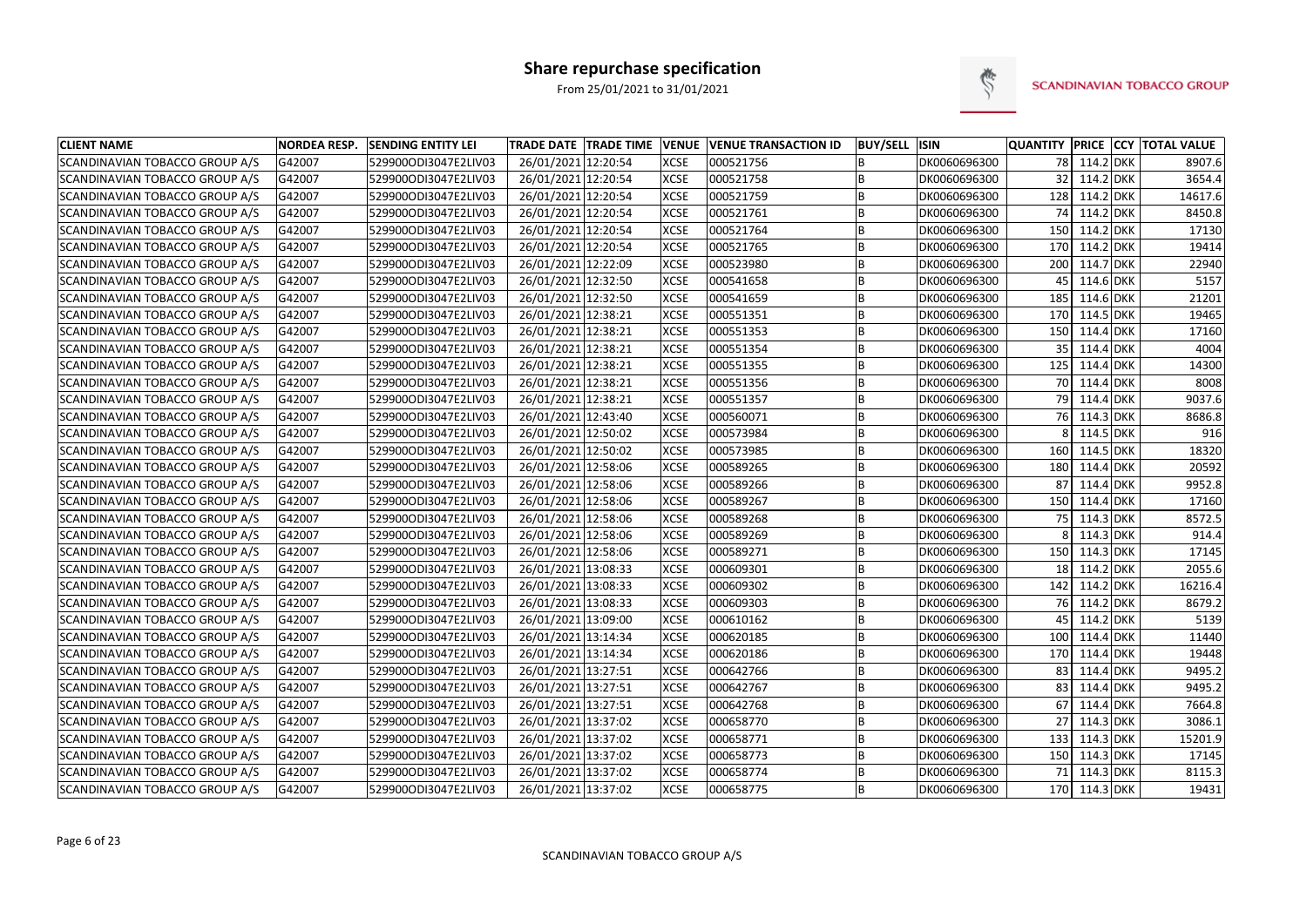

| <b>CLIENT NAME</b>             | <b>NORDEA RESP.</b> | <b>SENDING ENTITY LEI</b> | TRADE DATE TRADE TIME VENUE |             | <b>VENUE TRANSACTION ID</b> | <b>BUY/SELL ISIN</b> |              | <b>QUANTITY</b> |               | <b>PRICE CCY TOTAL VALUE</b> |
|--------------------------------|---------------------|---------------------------|-----------------------------|-------------|-----------------------------|----------------------|--------------|-----------------|---------------|------------------------------|
| SCANDINAVIAN TOBACCO GROUP A/S | G42007              | 529900ODI3047E2LIV03      | 26/01/2021 13:37:02         | <b>XCSE</b> | 000658776                   | B                    | DK0060696300 |                 | 105 114.2 DKK | 11991                        |
| SCANDINAVIAN TOBACCO GROUP A/S | G42007              | 529900ODI3047E2LIV03      | 26/01/2021 13:37:02         | <b>XCSE</b> | 000658777                   | B                    | DK0060696300 |                 | 78 114.2 DKK  | 8907.6                       |
| SCANDINAVIAN TOBACCO GROUP A/S | G42007              | 529900ODI3047E2LIV03      | 26/01/2021 13:37:02         | <b>XCSE</b> | 000658779                   | B                    | DK0060696300 | 143             | 114.2 DKK     | 16330.6                      |
| SCANDINAVIAN TOBACCO GROUP A/S | G42007              | 529900ODI3047E2LIV03      | 26/01/2021 14:21:24         | <b>XCSE</b> | 000731158                   | B                    | DK0060696300 | 220             | 114.5 DKK     | 25190                        |
| SCANDINAVIAN TOBACCO GROUP A/S | G42007              | 529900ODI3047E2LIV03      | 26/01/2021 14:21:24         | <b>XCSE</b> | 000731161                   | B                    | DK0060696300 | 27              | 114.5 DKK     | 3091.5                       |
| SCANDINAVIAN TOBACCO GROUP A/S | G42007              | 529900ODI3047E2LIV03      | 26/01/2021 14:22:47         | <b>XCSE</b> | 000733276                   | B                    | DK0060696300 | 68              | 114.6 DKK     | 7792.8                       |
| SCANDINAVIAN TOBACCO GROUP A/S | G42007              | 529900ODI3047E2LIV03      | 26/01/2021 14:22:47         | <b>XCSE</b> | 000733277                   | B                    | DK0060696300 | 122             | 114.6 DKK     | 13981.2                      |
| SCANDINAVIAN TOBACCO GROUP A/S | G42007              | 529900ODI3047E2LIV03      | 26/01/2021 14:22:47         | <b>XCSE</b> | 000733278                   | B                    | DK0060696300 | 350             | 114.6 DKK     | 40110                        |
| SCANDINAVIAN TOBACCO GROUP A/S | G42007              | 529900ODI3047E2LIV03      | 26/01/2021 14:34:00         | <b>XCSE</b> | 000751422                   | B                    | DK0060696300 | 170             | 114.5 DKK     | 19465                        |
| SCANDINAVIAN TOBACCO GROUP A/S | G42007              | 529900ODI3047E2LIV03      | 26/01/2021 14:34:00         | <b>XCSE</b> | 000751423                   | B                    | DK0060696300 | 74              | 114.5 DKK     | 8473                         |
| SCANDINAVIAN TOBACCO GROUP A/S | G42007              | 529900ODI3047E2LIV03      | 26/01/2021 14:34:00         | <b>XCSE</b> | 000751424                   | B                    | DK0060696300 | 190             | 114.5 DKK     | 21755                        |
| SCANDINAVIAN TOBACCO GROUP A/S | G42007              | 529900ODI3047E2LIV03      | 26/01/2021 14:34:00         | <b>XCSE</b> | 000751426                   | B                    | DK0060696300 | 200             | 114.5 DKK     | 22900                        |
| SCANDINAVIAN TOBACCO GROUP A/S | G42007              | 529900ODI3047E2LIV03      | 26/01/2021 14:34:00         | <b>XCSE</b> | 000751427                   | B                    | DK0060696300 | 88              | 114.5 DKK     | 10076                        |
| SCANDINAVIAN TOBACCO GROUP A/S | G42007              | 529900ODI3047E2LIV03      | 26/01/2021 14:34:00         | <b>XCSE</b> | 000751429                   | B                    | DK0060696300 | 26 l            | 114.4 DKK     | 2974.4                       |
| SCANDINAVIAN TOBACCO GROUP A/S | G42007              | 529900ODI3047E2LIV03      | 26/01/2021 14:34:29         | <b>XCSE</b> | 000752321                   | B                    | DK0060696300 | 57              | 114.4 DKK     | 6520.8                       |
| SCANDINAVIAN TOBACCO GROUP A/S | G42007              | 529900ODI3047E2LIV03      | 26/01/2021 14:34:29         | <b>XCSE</b> | 000752323                   | B                    | DK0060696300 | 86              | 114.4 DKK     | 9838.4                       |
| SCANDINAVIAN TOBACCO GROUP A/S | G42007              | 529900ODI3047E2LIV03      | 26/01/2021 14:44:59         | <b>XCSE</b> | 000772409                   | B                    | DK0060696300 | 87              | 114.3 DKK     | 9944.1                       |
| SCANDINAVIAN TOBACCO GROUP A/S | G42007              | 529900ODI3047E2LIV03      | 26/01/2021 14:44:59         | <b>XCSE</b> | 000772410                   | B                    | DK0060696300 | 69              | 114.3 DKK     | 7886.7                       |
| SCANDINAVIAN TOBACCO GROUP A/S | G42007              | 529900ODI3047E2LIV03      | 26/01/2021 14:44:59         | <b>XCSE</b> | 000772411                   | B                    | DK0060696300 | 86              | 114.3 DKK     | 9829.8                       |
| SCANDINAVIAN TOBACCO GROUP A/S | G42007              | 529900ODI3047E2LIV03      | 26/01/2021 14:44:59         | <b>XCSE</b> | 000772414                   | B                    | DK0060696300 | 89              | 114.3 DKK     | 10172.7                      |
| SCANDINAVIAN TOBACCO GROUP A/S | G42007              | 529900ODI3047E2LIV03      | 26/01/2021 14:44:59         | <b>XCSE</b> | 000772415                   | B                    | DK0060696300 | 190             | 114.3 DKK     | 21717                        |
| SCANDINAVIAN TOBACCO GROUP A/S | G42007              | 529900ODI3047E2LIV03      | 26/01/2021 14:44:59         | <b>XCSE</b> | 000772416                   | B                    | DK0060696300 | 82              | 114.3 DKK     | 9372.6                       |
| SCANDINAVIAN TOBACCO GROUP A/S | G42007              | 529900ODI3047E2LIV03      | 26/01/2021 14:44:59         | <b>XCSE</b> | 000772417                   | B                    | DK0060696300 | 75 <sub>1</sub> | 114.3 DKK     | 8572.5                       |
| SCANDINAVIAN TOBACCO GROUP A/S | G42007              | 529900ODI3047E2LIV03      | 26/01/2021 14:44:59         | <b>XCSE</b> | 000772418                   | B                    | DK0060696300 | 82              | 114.3 DKK     | 9372.6                       |
| SCANDINAVIAN TOBACCO GROUP A/S | G42007              | 529900ODI3047E2LIV03      | 26/01/2021 14:44:59         | <b>XCSE</b> | 000772419                   | B                    | DK0060696300 |                 | 76 114.3 DKK  | 8686.8                       |
| SCANDINAVIAN TOBACCO GROUP A/S | G42007              | 529900ODI3047E2LIV03      | 26/01/2021 14:56:41         | <b>XCSE</b> | 000793406                   | B                    | DK0060696300 | 80              | 114.5 DKK     | 9160                         |
| SCANDINAVIAN TOBACCO GROUP A/S | G42007              | 529900ODI3047E2LIV03      | 26/01/2021 14:57:40         | <b>XCSE</b> | 000795195                   | B                    | DK0060696300 | 110             | 114.5 DKK     | 12595                        |
| SCANDINAVIAN TOBACCO GROUP A/S | G42007              | 529900ODI3047E2LIV03      | 26/01/2021 15:08:57         | <b>XCSE</b> | 000819844                   | B                    | DK0060696300 | 220             | 114.4 DKK     | 25168                        |
| SCANDINAVIAN TOBACCO GROUP A/S | G42007              | 529900ODI3047E2LIV03      | 26/01/2021 15:08:57         | <b>XCSE</b> | 000819845                   | B                    | DK0060696300 | 60              | 114.4 DKK     | 6864                         |
| SCANDINAVIAN TOBACCO GROUP A/S | G42007              | 529900ODI3047E2LIV03      | 26/01/2021 15:08:57         | <b>XCSE</b> | 000819846                   | B                    | DK0060696300 | 60 <sub>1</sub> | 114.4 DKK     | 6864                         |
| SCANDINAVIAN TOBACCO GROUP A/S | G42007              | 529900ODI3047E2LIV03      | 26/01/2021 15:08:57         | <b>XCSE</b> | 000819847                   | B                    | DK0060696300 | 75 <sub>1</sub> | 114.4 DKK     | 8580                         |
| SCANDINAVIAN TOBACCO GROUP A/S | G42007              | 529900ODI3047E2LIV03      | 26/01/2021 15:08:57         | <b>XCSE</b> | 000819848                   | B                    | DK0060696300 | 87              | 114.4 DKK     | 9952.8                       |
| SCANDINAVIAN TOBACCO GROUP A/S | G42007              | 529900ODI3047E2LIV03      | 26/01/2021 15:08:57         | <b>XCSE</b> | 000819849                   | B                    | DK0060696300 | 82              | 114.4 DKK     | 9380.8                       |
| SCANDINAVIAN TOBACCO GROUP A/S | G42007              | 529900ODI3047E2LIV03      | 26/01/2021 15:08:57         | <b>XCSE</b> | 000819850                   | B                    | DK0060696300 | 95              | 114.4 DKK     | 10868                        |
| SCANDINAVIAN TOBACCO GROUP A/S | G42007              | 529900ODI3047E2LIV03      | 26/01/2021 15:08:57         | <b>XCSE</b> | 000819851                   | B                    | DK0060696300 | 84              | 114.4 DKK     | 9609.6                       |
| SCANDINAVIAN TOBACCO GROUP A/S | G42007              | 529900ODI3047E2LIV03      | 26/01/2021 15:08:57         | <b>XCSE</b> | 000819852                   | B                    | DK0060696300 | 85              | 114.4 DKK     | 9724                         |
| SCANDINAVIAN TOBACCO GROUP A/S | G42007              | 529900ODI3047E2LIV03      | 26/01/2021 15:15:52         | <b>XCSE</b> | 000834420                   | B                    | DK0060696300 | 76              | 114.4 DKK     | 8694.4                       |
| SCANDINAVIAN TOBACCO GROUP A/S | G42007              | 529900ODI3047E2LIV03      | 26/01/2021 15:15:52         | <b>XCSE</b> | 000834421                   | B                    | DK0060696300 |                 | 114.4 DKK     | 228.8                        |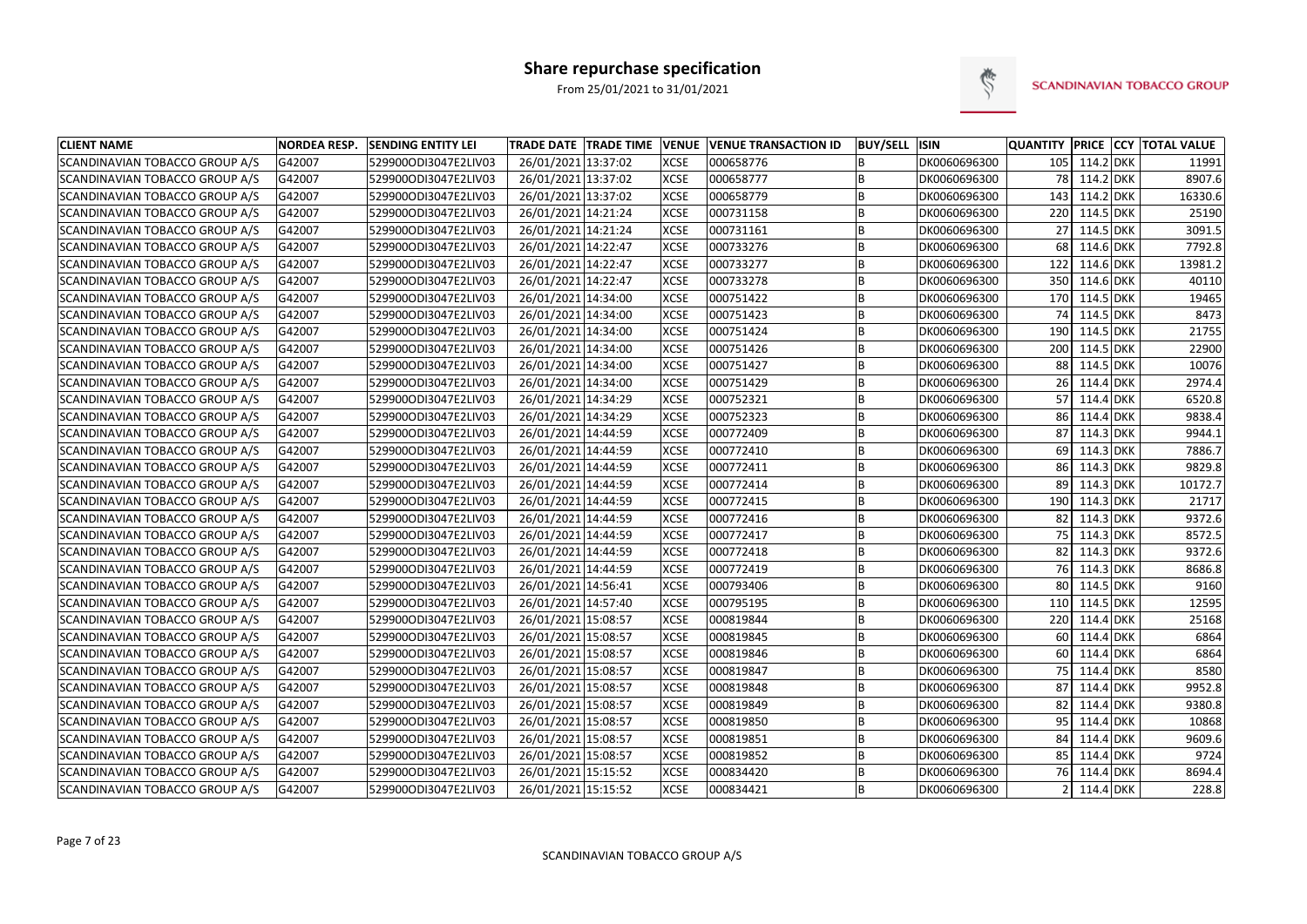

| <b>CLIENT NAME</b>                    | <b>NORDEA RESP.</b> | <b>SENDING ENTITY LEI</b> | <b>TRADE DATE TRADE TIME</b> | <b>VENUE</b> | <b>VENUE TRANSACTION ID</b> | <b>BUY/SELL ISIN</b> |              | <b>QUANTITY</b> |               |           | <b>PRICE CCY TOTAL VALUE</b> |
|---------------------------------------|---------------------|---------------------------|------------------------------|--------------|-----------------------------|----------------------|--------------|-----------------|---------------|-----------|------------------------------|
| SCANDINAVIAN TOBACCO GROUP A/S        | G42007              | 529900ODI3047E2LIV03      | 26/01/2021 15:15:52          | <b>XCSE</b>  | 000834422                   | B                    | DK0060696300 |                 | 73 114.4 DKK  |           | 8351.2                       |
| SCANDINAVIAN TOBACCO GROUP A/S        | G42007              | 529900ODI3047E2LIV03      | 26/01/2021 15:15:52          | <b>XCSE</b>  | 000834423                   | B                    | DK0060696300 |                 | 13 114.4 DKK  |           | 1487.2                       |
| <b>SCANDINAVIAN TOBACCO GROUP A/S</b> | G42007              | 529900ODI3047E2LIV03      | 26/01/2021 15:15:52          | <b>XCSE</b>  | 000834424                   | B                    | DK0060696300 |                 | 75 114.4 DKK  |           | 8580                         |
| <b>SCANDINAVIAN TOBACCO GROUP A/S</b> | G42007              | 529900ODI3047E2LIV03      | 26/01/2021 15:15:52          | <b>XCSE</b>  | 000834425                   | B                    | DK0060696300 | 77              | 114.4 DKK     |           | 8808.8                       |
| SCANDINAVIAN TOBACCO GROUP A/S        | G42007              | 529900ODI3047E2LIV03      | 26/01/2021 15:29:55          | <b>XCSE</b>  | 000863429                   | B                    | DK0060696300 | 94              | 114.4 DKK     |           | 10753.6                      |
| SCANDINAVIAN TOBACCO GROUP A/S        | G42007              | 529900ODI3047E2LIV03      | 26/01/2021 15:29:55          | <b>XCSE</b>  | 000863440                   | B                    | DK0060696300 | 67              | 114.4 DKK     |           | 7664.8                       |
| <b>SCANDINAVIAN TOBACCO GROUP A/S</b> | G42007              | 529900ODI3047E2LIV03      | 26/01/2021 15:31:02          | <b>XCSE</b>  | 000868939                   | B                    | DK0060696300 | 83              | 114.4 DKK     |           | 9495.2                       |
| <b>SCANDINAVIAN TOBACCO GROUP A/S</b> | G42007              | 529900ODI3047E2LIV03      | 26/01/2021 15:31:02          | <b>XCSE</b>  | 000868943                   | B                    | DK0060696300 | 79              | 114.4 DKK     |           | 9037.6                       |
| SCANDINAVIAN TOBACCO GROUP A/S        | G42007              | 529900ODI3047E2LIV03      | 26/01/2021 15:32:04          | <b>XCSE</b>  | 000874291                   | B                    | DK0060696300 | 86              | 114.3 DKK     |           | 9829.8                       |
| SCANDINAVIAN TOBACCO GROUP A/S        | G42007              | 529900ODI3047E2LIV03      | 26/01/2021 15:32:04          | <b>XCSE</b>  | 000874292                   | B                    | DK0060696300 | 68              | 114.3 DKK     |           | 7772.4                       |
| SCANDINAVIAN TOBACCO GROUP A/S        | G42007              | 529900ODI3047E2LIV03      | 26/01/2021 15:32:04          | <b>XCSE</b>  | 000874293                   | B                    | DK0060696300 | 89              | 114.3 DKK     |           | 10172.7                      |
| <b>SCANDINAVIAN TOBACCO GROUP A/S</b> | G42007              | 529900ODI3047E2LIV03      | 26/01/2021 15:32:04          | <b>XCSE</b>  | 000874294                   | B                    | DK0060696300 | 72              | 114.3 DKK     |           | 8229.6                       |
| SCANDINAVIAN TOBACCO GROUP A/S        | G42007              | 529900ODI3047E2LIV03      | 26/01/2021 15:32:04          | <b>XCSE</b>  | 000874295                   | B                    | DK0060696300 | 87              | 114.3 DKK     |           | 9944.1                       |
| <b>SCANDINAVIAN TOBACCO GROUP A/S</b> | G42007              | 529900ODI3047E2LIV03      | 26/01/2021 15:32:04          | <b>XCSE</b>  | 000874296                   | <b>B</b>             | DK0060696300 | 98              | 114.3 DKK     |           | 11201.4                      |
| SCANDINAVIAN TOBACCO GROUP A/S        | G42007              | 529900ODI3047E2LIV03      | 26/01/2021 15:32:04          | <b>XCSE</b>  | 000874297                   | B                    | DK0060696300 |                 | 88 114.3 DKK  |           | 10058.4                      |
| SCANDINAVIAN TOBACCO GROUP A/S        | G42007              | 529900ODI3047E2LIV03      | 26/01/2021 15:32:04          | <b>XCSE</b>  | 000874298                   | B                    | DK0060696300 | 110             | 114.3 DKK     |           | 12573                        |
| <b>SCANDINAVIAN TOBACCO GROUP A/S</b> | G42007              | 529900ODI3047E2LIV03      | 26/01/2021 15:32:04          | <b>XCSE</b>  | 000874299                   | B                    | DK0060696300 | 77              | 114.3 DKK     |           | 8801.1                       |
| <b>SCANDINAVIAN TOBACCO GROUP A/S</b> | G42007              | 529900ODI3047E2LIV03      | 26/01/2021 15:32:04          | <b>XCSE</b>  | 000874301                   | B                    | DK0060696300 | 90              | 114.3 DKK     |           | 10287                        |
| <b>SCANDINAVIAN TOBACCO GROUP A/S</b> | G42007              | 529900ODI3047E2LIV03      | 26/01/2021 15:32:28          | <b>XCSE</b>  | 000876648                   | B                    | DK0060696300 | 76 <sup>I</sup> | 114.2 DKK     |           | 8679.2                       |
| SCANDINAVIAN TOBACCO GROUP A/S        | G42007              | 529900ODI3047E2LIV03      | 26/01/2021 15:32:28          | <b>XCSE</b>  | 000876650                   | B                    | DK0060696300 | 110             | 114.2 DKK     |           | 12562                        |
| <b>SCANDINAVIAN TOBACCO GROUP A/S</b> | G42007              | 529900ODI3047E2LIV03      | 26/01/2021 15:33:34          | <b>XCSE</b>  | 000881248                   | B                    | DK0060696300 | 68              | 114.1 DKK     |           | 7758.8                       |
| SCANDINAVIAN TOBACCO GROUP A/S        | G42007              | 529900ODI3047E2LIV03      | 26/01/2021 15:33:34          | <b>XCSE</b>  | 000881249                   | B                    | DK0060696300 | 19              | 114.1 DKK     |           | 2167.9                       |
| <b>SCANDINAVIAN TOBACCO GROUP A/S</b> | G42007              | 529900ODI3047E2LIV03      | 26/01/2021 15:39:02          | <b>XCSE</b>  | 000899436                   | B                    | DK0060696300 | 120             | 114.1 DKK     |           | 13692                        |
| <b>SCANDINAVIAN TOBACCO GROUP A/S</b> | G42007              | 529900ODI3047E2LIV03      | 26/01/2021 15:39:14          | <b>XCSE</b>  | 000900148                   | B                    | DK0060696300 | 130             |               | $114$ DKK | 14820                        |
| SCANDINAVIAN TOBACCO GROUP A/S        | G42007              | 529900ODI3047E2LIV03      | 26/01/2021 15:39:14          | <b>XCSE</b>  | 000900149                   | B                    | DK0060696300 | 120             |               | $114$ DKK | 13680                        |
| <b>SCANDINAVIAN TOBACCO GROUP A/S</b> | G42007              | 529900ODI3047E2LIV03      | 26/01/2021 15:39:14          | <b>XCSE</b>  | 000900150                   | <b>B</b>             | DK0060696300 | 78              |               | $114$ DKK | 8892                         |
| SCANDINAVIAN TOBACCO GROUP A/S        | G42007              | 529900ODI3047E2LIV03      | 26/01/2021 15:47:37          | <b>XCSE</b>  | 000920821                   | B                    | DK0060696300 | 75              |               | 114 DKK   | 8550                         |
| SCANDINAVIAN TOBACCO GROUP A/S        | G42007              | 529900ODI3047E2LIV03      | 26/01/2021 15:47:37          | <b>XCSE</b>  | 000920822                   | B                    | DK0060696300 | 89              |               | $114$ DKK | 10146                        |
| <b>SCANDINAVIAN TOBACCO GROUP A/S</b> | G42007              | 529900ODI3047E2LIV03      | 26/01/2021 15:47:37          | <b>XCSE</b>  | 000920824                   | B                    | DK0060696300 | 85              |               | $114$ DKK | 9690                         |
| <b>SCANDINAVIAN TOBACCO GROUP A/S</b> | G42007              | 529900ODI3047E2LIV03      | 26/01/2021 15:47:37          | <b>XCSE</b>  | 000920825                   | B                    | DK0060696300 | 13              |               | $114$ DKK | 1482                         |
| <b>SCANDINAVIAN TOBACCO GROUP A/S</b> | G42007              | 529900ODI3047E2LIV03      | 26/01/2021 15:58:47          | <b>XCSE</b>  | 000950156                   | B                    | DK0060696300 | 64              |               | $114$ DKK | 7296                         |
| SCANDINAVIAN TOBACCO GROUP A/S        | G42007              | 529900ODI3047E2LIV03      | 26/01/2021 15:58:47          | <b>XCSE</b>  | 000950159                   | B                    | DK0060696300 | 160             |               | $114$ DKK | 18240                        |
| SCANDINAVIAN TOBACCO GROUP A/S        | G42007              | 529900ODI3047E2LIV03      | 26/01/2021 15:58:47          | <b>XCSE</b>  | 000950160                   | B                    | DK0060696300 | 77              |               | $114$ DKK | 8778                         |
| SCANDINAVIAN TOBACCO GROUP A/S        | G42007              | 529900ODI3047E2LIV03      | 26/01/2021 15:58:47          | <b>XCSE</b>  | 000950161                   | B                    | DK0060696300 | 130             |               | 114 DKK   | 14820                        |
| SCANDINAVIAN TOBACCO GROUP A/S        | G42007              | 529900ODI3047E2LIV03      | 26/01/2021 15:58:47          | <b>XCSE</b>  | 000950162                   | B                    | DK0060696300 |                 |               | $114$ DKK | 342                          |
| <b>SCANDINAVIAN TOBACCO GROUP A/S</b> | G42007              | 529900ODI3047E2LIV03      | 26/01/2021 16:01:35          | <b>XCSE</b>  | 000958406                   | B                    | DK0060696300 | 86              | 114.1 DKK     |           | 9812.6                       |
| SCANDINAVIAN TOBACCO GROUP A/S        | G42007              | 529900ODI3047E2LIV03      | 26/01/2021 16:01:35          | <b>XCSE</b>  | 000958407                   | B                    | DK0060696300 | 97              | 114.1 DKK     |           | 11067.7                      |
| SCANDINAVIAN TOBACCO GROUP A/S        | G42007              | 529900ODI3047E2LIV03      | 26/01/2021 16:01:35          | <b>XCSE</b>  | 000958408                   | B                    | DK0060696300 |                 | 110 114.1 DKK |           | 12551                        |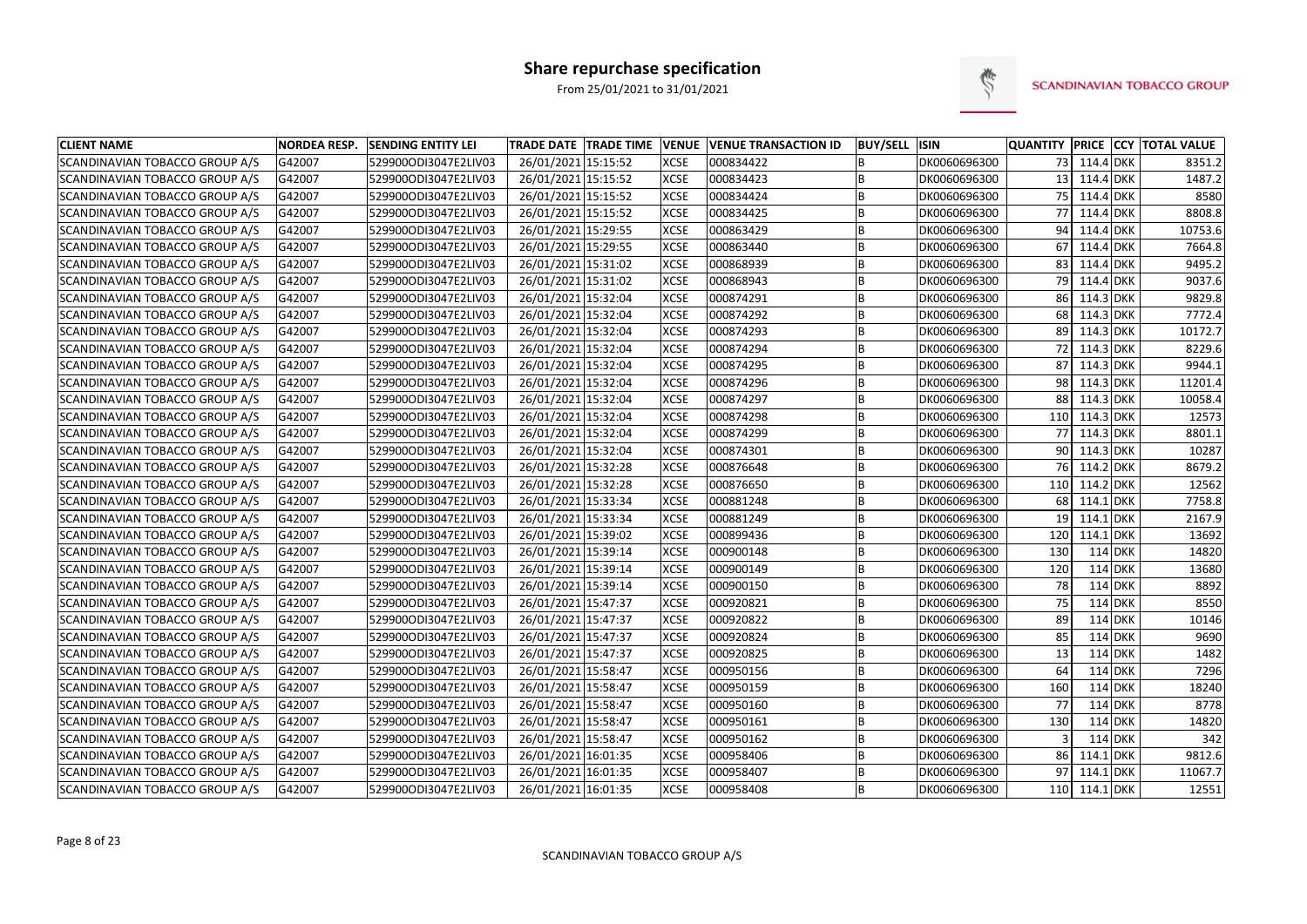

| <b>CLIENT NAME</b>             | <b>NORDEA RESP.</b> | <b>SENDING ENTITY LEI</b> | <b>TRADE DATE TRADE TIME</b> | <b>VENUE</b> | <b>VENUE TRANSACTION ID</b> | <b>BUY/SELL ISIN</b> |              |     |              |         | <b>QUANTITY PRICE CCY TOTAL VALUE</b> |
|--------------------------------|---------------------|---------------------------|------------------------------|--------------|-----------------------------|----------------------|--------------|-----|--------------|---------|---------------------------------------|
| SCANDINAVIAN TOBACCO GROUP A/S | G42007              | 529900ODI3047E2LIV03      | 26/01/2021 16:01:35          | <b>XCSE</b>  | 000958409                   | B                    | DK0060696300 | 67  | 114.1 DKK    |         | 7644.7                                |
| SCANDINAVIAN TOBACCO GROUP A/S | G42007              | 529900ODI3047E2LIV03      | 26/01/2021 16:01:35          | <b>XCSE</b>  | 000958412                   | B                    | DK0060696300 | 137 | 114 DKK      |         | 15618                                 |
| SCANDINAVIAN TOBACCO GROUP A/S | G42007              | 529900ODI3047E2LIV03      | 26/01/2021 16:01:35          | <b>XCSE</b>  | 000958413                   | B                    | DK0060696300 | 130 | 114 DKK      |         | 14820                                 |
| SCANDINAVIAN TOBACCO GROUP A/S | G42007              | 529900ODI3047E2LIV03      | 26/01/2021 16:01:35          | <b>XCSE</b>  | 000958414                   | B                    | DK0060696300 | 76  | $114$ DKK    |         | 8664                                  |
| SCANDINAVIAN TOBACCO GROUP A/S | G42007              | 529900ODI3047E2LIV03      | 26/01/2021 16:01:35          | <b>XCSE</b>  | 000958415                   | B                    | DK0060696300 | 120 |              | 114 DKK | 13680                                 |
| SCANDINAVIAN TOBACCO GROUP A/S | G42007              | 529900ODI3047E2LIV03      | 26/01/2021 16:01:35          | <b>XCSE</b>  | 000958416                   | B                    | DK0060696300 | 95  | 114 DKK      |         | 10830                                 |
| SCANDINAVIAN TOBACCO GROUP A/S | G42007              | 529900ODI3047E2LIV03      | 26/01/2021 16:01:35          | <b>XCSE</b>  | 000958417                   | B                    | DK0060696300 | 99  | $114$ DKK    |         | 11286                                 |
| SCANDINAVIAN TOBACCO GROUP A/S | G42007              | 529900ODI3047E2LIV03      | 26/01/2021 16:01:35          | <b>XCSE</b>  | 000958427                   | B                    | DK0060696300 | 75  | 113.8 DKK    |         | 8535                                  |
| SCANDINAVIAN TOBACCO GROUP A/S | G42007              | 529900ODI3047E2LIV03      | 26/01/2021 16:09:20          | <b>XCSE</b>  | 000978759                   | B                    | DK0060696300 |     | 113.9 DKK    |         | 113.9                                 |
| SCANDINAVIAN TOBACCO GROUP A/S | G42007              | 529900ODI3047E2LIV03      | 26/01/2021 16:09:20          | <b>XCSE</b>  | 000978761                   | B                    | DK0060696300 | 110 | 113.9 DKK    |         | 12529                                 |
| SCANDINAVIAN TOBACCO GROUP A/S | G42007              | 529900ODI3047E2LIV03      | 26/01/2021 16:09:20          | <b>XCSE</b>  | 000978762                   | B                    | DK0060696300 | 46  | 113.9 DKK    |         | 5239.4                                |
| SCANDINAVIAN TOBACCO GROUP A/S | G42007              | 529900ODI3047E2LIV03      | 26/01/2021 16:09:20          | <b>XCSE</b>  | 000978763                   | B                    | DK0060696300 |     | 25 113.9 DKK |         | 2847.5                                |
| SCANDINAVIAN TOBACCO GROUP A/S | G42007              | 529900ODI3047E2LIV03      | 26/01/2021 16:13:28          | <b>XCSE</b>  | 000989331                   | B                    | DK0060696300 |     | 25 113.9 DKK |         | 2847.5                                |
| SCANDINAVIAN TOBACCO GROUP A/S | G42007              | 529900ODI3047E2LIV03      | 26/01/2021 16:13:28          | <b>XCSE</b>  | 000989332                   | <b>B</b>             | DK0060696300 |     | 30 113.9 DKK |         | 3417                                  |
| SCANDINAVIAN TOBACCO GROUP A/S | G42007              | 529900ODI3047E2LIV03      | 26/01/2021 16:13:28          | <b>XCSE</b>  | 000989333                   | B                    | DK0060696300 |     | 35 113.9 DKK |         | 3986.5                                |
| SCANDINAVIAN TOBACCO GROUP A/S | G42007              | 529900ODI3047E2LIV03      | 26/01/2021 16:13:28          | <b>XCSE</b>  | 000989334                   | B                    | DK0060696300 | 98  | 113.9 DKK    |         | 11162.2                               |
| SCANDINAVIAN TOBACCO GROUP A/S | G42007              | 529900ODI3047E2LIV03      | 26/01/2021 16:13:28          | <b>XCSE</b>  | 000989338                   | B                    | DK0060696300 |     | 113.8 DKK    |         | 682.8                                 |
| SCANDINAVIAN TOBACCO GROUP A/S | G42007              | 529900ODI3047E2LIV03      | 26/01/2021 16:14:25          | <b>XCSE</b>  | 000991736                   | B                    | DK0060696300 | 35  | 113.8 DKK    |         | 3983                                  |
| SCANDINAVIAN TOBACCO GROUP A/S | G42007              | 529900ODI3047E2LIV03      | 26/01/2021 16:14:25          | <b>XCSE</b>  | 000991737                   | B                    | DK0060696300 | 89  | 113.8 DKK    |         | 10128.2                               |
| SCANDINAVIAN TOBACCO GROUP A/S | G42007              | 529900ODI3047E2LIV03      | 26/01/2021 16:14:25          | <b>XCSE</b>  | 000991738                   | B                    | DK0060696300 | 85  | 113.8 DKK    |         | 9673                                  |
| SCANDINAVIAN TOBACCO GROUP A/S | G42007              | 529900ODI3047E2LIV03      | 26/01/2021 16:14:25          | <b>XCSE</b>  | 000991740                   | B                    | DK0060696300 | 450 | 113.8 DKK    |         | 51210                                 |
| SCANDINAVIAN TOBACCO GROUP A/S | G42007              | 529900ODI3047E2LIV03      | 26/01/2021 16:14:25          | <b>XCSE</b>  | 000991741                   | B                    | DK0060696300 | 110 | 113.8 DKK    |         | 12518                                 |
| SCANDINAVIAN TOBACCO GROUP A/S | G42007              | 529900ODI3047E2LIV03      | 26/01/2021 16:14:25          | <b>XCSE</b>  | 000991742                   | B                    | DK0060696300 | 95  | 113.8 DKK    |         | 10811                                 |
| SCANDINAVIAN TOBACCO GROUP A/S | G42007              | 529900ODI3047E2LIV03      | 26/01/2021 16:14:25          | <b>XCSE</b>  | 000991743                   | B                    | DK0060696300 | 74  | 113.8 DKK    |         | 8421.2                                |
| SCANDINAVIAN TOBACCO GROUP A/S | G42007              | 529900ODI3047E2LIV03      | 26/01/2021 16:14:25          | <b>XCSE</b>  | 000991744                   | B                    | DK0060696300 | 100 | 113.8 DKK    |         | 11380                                 |
| SCANDINAVIAN TOBACCO GROUP A/S | G42007              | 529900ODI3047E2LIV03      | 26/01/2021 16:14:25          | <b>XCSE</b>  | 000991746                   | <b>B</b>             | DK0060696300 |     | 75 113.8 DKK |         | 8535                                  |
| SCANDINAVIAN TOBACCO GROUP A/S | G42007              | 529900ODI3047E2LIV03      | 26/01/2021 16:14:25          | <b>XCSE</b>  | 000991747                   | B                    | DK0060696300 | 72  | 113.8 DKK    |         | 8193.6                                |
| SCANDINAVIAN TOBACCO GROUP A/S | G42007              | 529900ODI3047E2LIV03      | 26/01/2021 16:14:25          | <b>XCSE</b>  | 000991748                   | B                    | DK0060696300 | 590 | 113.8 DKK    |         | 67142                                 |
| SCANDINAVIAN TOBACCO GROUP A/S | G42007              | 529900ODI3047E2LIV03      | 26/01/2021 16:14:25          | <b>XCSE</b>  | 000991749                   | B                    | DK0060696300 | 590 | 113.8 DKK    |         | 67142                                 |
| SCANDINAVIAN TOBACCO GROUP A/S | G42007              | 529900ODI3047E2LIV03      | 26/01/2021 16:14:25          | <b>XCSE</b>  | 000991750                   | B                    | DK0060696300 | 350 | 113.8 DKK    |         | 39830                                 |
| SCANDINAVIAN TOBACCO GROUP A/S | G42007              | 529900ODI3047E2LIV03      | 26/01/2021 16:14:25          | <b>XCSE</b>  | 000991751                   | B                    | DK0060696300 | 401 | 113.8 DKK    |         | 45633.8                               |
| SCANDINAVIAN TOBACCO GROUP A/S | G42007              | 529900ODI3047E2LIV03      | 26/01/2021 16:14:25          | <b>XCSE</b>  | 000991752                   | B                    | DK0060696300 | 395 | 113.8 DKK    |         | 44951                                 |
| SCANDINAVIAN TOBACCO GROUP A/S | G42007              | 529900ODI3047E2LIV03      | 26/01/2021 16:14:25          | <b>XCSE</b>  | 000991753                   | B                    | DK0060696300 | 55  | 113.8 DKK    |         | 6259                                  |
| SCANDINAVIAN TOBACCO GROUP A/S | G42007              | 529900ODI3047E2LIV03      | 26/01/2021 16:16:57          | <b>XCSE</b>  | 000997531                   | B                    | DK0060696300 | 45  | 114 DKK      |         | 5130                                  |
| SCANDINAVIAN TOBACCO GROUP A/S | G42007              | 529900ODI3047E2LIV03      | 26/01/2021 16:17:02          | <b>XCSE</b>  | 000997940                   | B                    | DK0060696300 | 49  | 114 DKK      |         | 5586                                  |
| SCANDINAVIAN TOBACCO GROUP A/S | G42007              | 529900ODI3047E2LIV03      | 26/01/2021 16:18:44          | <b>XCSE</b>  | 001002210                   | B                    | DK0060696300 | 67  | 113.9 DKK    |         | 7631.3                                |
| SCANDINAVIAN TOBACCO GROUP A/S | G42007              | 529900ODI3047E2LIV03      | 26/01/2021 16:18:44          | <b>XCSE</b>  | 001002211                   | B                    | DK0060696300 |     | 96 113.9 DKK |         | 10934.4                               |
| SCANDINAVIAN TOBACCO GROUP A/S | G42007              | 529900ODI3047E2LIV03      | 26/01/2021 16:19:24          | <b>XCSE</b>  | 001004398                   | B                    | DK0060696300 |     | 30 113.8 DKK |         | 3414                                  |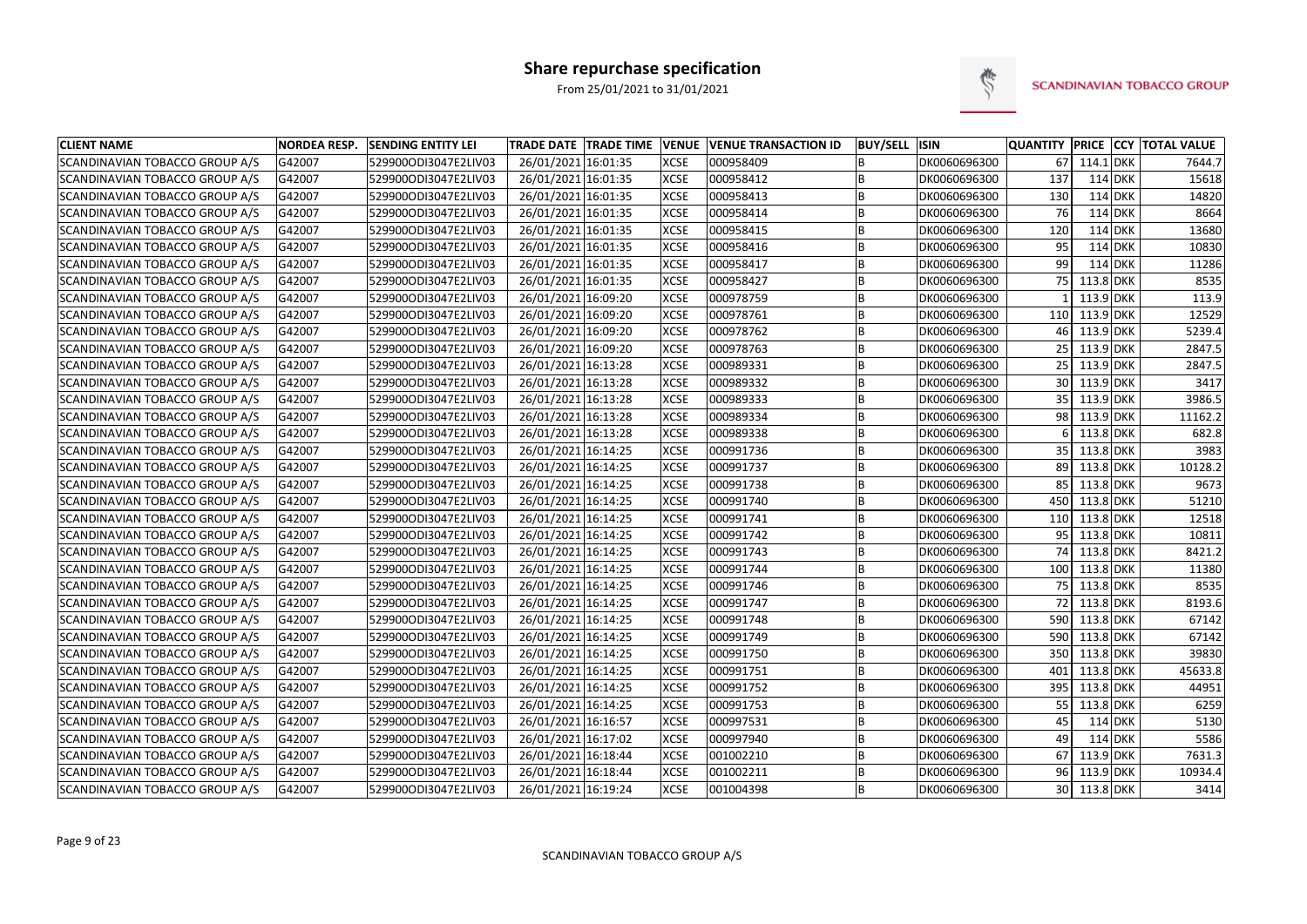

| <b>CLIENT NAME</b>             | <b>NORDEA RESP.</b> | <b>SENDING ENTITY LEI</b> | TRADE DATE TRADE TIME VENUE |             | <b>VENUE TRANSACTION ID</b> | <b>BUY/SELL ISIN</b> |              | <b>QUANTITY</b> |               | <b>PRICE CCY TOTAL VALUE</b> |
|--------------------------------|---------------------|---------------------------|-----------------------------|-------------|-----------------------------|----------------------|--------------|-----------------|---------------|------------------------------|
| SCANDINAVIAN TOBACCO GROUP A/S | G42007              | 529900ODI3047E2LIV03      | 26/01/2021 16:19:24         | <b>XCSE</b> | 001004400                   | B                    | DK0060696300 |                 | 400 113.8 DKK | 45520                        |
| SCANDINAVIAN TOBACCO GROUP A/S | G42007              | 529900ODI3047E2LIV03      | 26/01/2021 16:19:24         | <b>XCSE</b> | 001004401                   | B                    | DK0060696300 | 20 <sub>1</sub> | 113.8 DKK     | 2276                         |
| SCANDINAVIAN TOBACCO GROUP A/S | G42007              | 529900ODI3047E2LIV03      | 26/01/2021 16:19:24         | <b>XCSE</b> | 001004403                   | B                    | DK0060696300 | 120             | 113.8 DKK     | 13656                        |
| SCANDINAVIAN TOBACCO GROUP A/S | G42007              | 529900ODI3047E2LIV03      | 26/01/2021 16:19:24         | <b>XCSE</b> | 001004404                   | B                    | DK0060696300 | 165             | 113.8 DKK     | 18777                        |
| SCANDINAVIAN TOBACCO GROUP A/S | G42007              | 529900ODI3047E2LIV03      | 26/01/2021 16:22:18         | <b>XCSE</b> | 001012144                   | B                    | DK0060696300 | 450             | 113.8 DKK     | 51210                        |
| SCANDINAVIAN TOBACCO GROUP A/S | G42007              | 529900ODI3047E2LIV03      | 26/01/2021 16:22:18         | <b>XCSE</b> | 001012145                   | B                    | DK0060696300 | 130             | 113.8 DKK     | 14794                        |
| SCANDINAVIAN TOBACCO GROUP A/S | G42007              | 529900ODI3047E2LIV03      | 26/01/2021 16:22:18         | <b>XCSE</b> | 001012146                   | B                    | DK0060696300 | 86              | 113.8 DKK     | 9786.8                       |
| SCANDINAVIAN TOBACCO GROUP A/S | G42007              | 529900ODI3047E2LIV03      | 26/01/2021 16:22:18         | <b>XCSE</b> | 001012147                   | B                    | DK0060696300 | 761             | 113.8 DKK     | 8648.8                       |
| SCANDINAVIAN TOBACCO GROUP A/S | G42007              | 529900ODI3047E2LIV03      | 26/01/2021 16:22:18         | <b>XCSE</b> | 001012148                   | B                    | DK0060696300 | 1104            | 113.8 DKK     | 125635.2                     |
| SCANDINAVIAN TOBACCO GROUP A/S | G42007              | 529900ODI3047E2LIV03      | 26/01/2021 16:33:21         | <b>XCSE</b> | 001036837                   | B                    | DK0060696300 | 160             | 113.7 DKK     | 18192                        |
| SCANDINAVIAN TOBACCO GROUP A/S | G42007              | 529900ODI3047E2LIV03      | 26/01/2021 16:33:21         | <b>XCSE</b> | 001036838                   | B                    | DK0060696300 | 83              | 113.7 DKK     | 9437.1                       |
| SCANDINAVIAN TOBACCO GROUP A/S | G42007              | 529900ODI3047E2LIV03      | 26/01/2021 16:33:21         | <b>XCSE</b> | 001036840                   | B                    | DK0060696300 | 110             | 113.7 DKK     | 12507                        |
| SCANDINAVIAN TOBACCO GROUP A/S | G42007              | 529900ODI3047E2LIV03      | 26/01/2021 16:33:21         | <b>XCSE</b> | 001036841                   | B                    | DK0060696300 | 110             | 113.7 DKK     | 12507                        |
| SCANDINAVIAN TOBACCO GROUP A/S | G42007              | 529900ODI3047E2LIV03      | 26/01/2021 16:33:21         | <b>XCSE</b> | 001036842                   | B                    | DK0060696300 | 98              | 113.7 DKK     | 11142.6                      |
| SCANDINAVIAN TOBACCO GROUP A/S | G42007              | 529900ODI3047E2LIV03      | 26/01/2021 16:33:21         | <b>XCSE</b> | 001036843                   | B                    | DK0060696300 | 110             | 113.7 DKK     | 12507                        |
| SCANDINAVIAN TOBACCO GROUP A/S | G42007              | 529900ODI3047E2LIV03      | 26/01/2021 16:33:21         | <b>XCSE</b> | 001036844                   | B                    | DK0060696300 | 140             | 113.7 DKK     | 15918                        |
| SCANDINAVIAN TOBACCO GROUP A/S | G42007              | 529900ODI3047E2LIV03      | 26/01/2021 16:33:21         | <b>XCSE</b> | 001036846                   | B                    | DK0060696300 | 76              | 113.7 DKK     | 8641.2                       |
| SCANDINAVIAN TOBACCO GROUP A/S | G42007              | 529900ODI3047E2LIV03      | 26/01/2021 16:33:21         | <b>XCSE</b> | 001036848                   | B                    | DK0060696300 | 150             | 113.7 DKK     | 17055                        |
| SCANDINAVIAN TOBACCO GROUP A/S | G42007              | 529900ODI3047E2LIV03      | 26/01/2021 16:41:03         | <b>XCSE</b> | 001053879                   | B                    | DK0060696300 | 76 l            | 113.5 DKK     | 8626                         |
| SCANDINAVIAN TOBACCO GROUP A/S | G42007              | 529900ODI3047E2LIV03      | 26/01/2021 16:41:03         | <b>XCSE</b> | 001053880                   | B                    | DK0060696300 | 88              | 113.5 DKK     | 9988                         |
| SCANDINAVIAN TOBACCO GROUP A/S | G42007              | 529900ODI3047E2LIV03      | 26/01/2021 16:41:03         | <b>XCSE</b> | 001053881                   | B                    | DK0060696300 | 87              | 113.5 DKK     | 9874.5                       |
| SCANDINAVIAN TOBACCO GROUP A/S | G42007              | 529900ODI3047E2LIV03      | 26/01/2021 16:41:03         | <b>XCSE</b> | 001053882                   | B                    | DK0060696300 | 110             | 113.5 DKK     | 12485                        |
| SCANDINAVIAN TOBACCO GROUP A/S | G42007              | 529900ODI3047E2LIV03      | 26/01/2021 16:41:03         | <b>XCSE</b> | 001053884                   | B                    | DK0060696300 | 94              | 113.5 DKK     | 10669                        |
| SCANDINAVIAN TOBACCO GROUP A/S | G42007              | 529900ODI3047E2LIV03      | 26/01/2021 16:41:03         | <b>XCSE</b> | 001053885                   | B                    | DK0060696300 | 961             | 113.5 DKK     | 10896                        |
| SCANDINAVIAN TOBACCO GROUP A/S | G42007              | 529900ODI3047E2LIV03      | 26/01/2021 16:41:03         | <b>XCSE</b> | 001053887                   | B                    | DK0060696300 | 110             | 113.5 DKK     | 12485                        |
| SCANDINAVIAN TOBACCO GROUP A/S | G42007              | 529900ODI3047E2LIV03      | 26/01/2021 16:45:56         | <b>XCSE</b> | 001065441                   | B                    | DK0060696300 | 71              | 113.5 DKK     | 8058.5                       |
| SCANDINAVIAN TOBACCO GROUP A/S | G42007              | 529900ODI3047E2LIV03      | 26/01/2021 16:49:47         | <b>XCSE</b> | 001076891                   | B                    | DK0060696300 | 110             | 113.6 DKK     | 12496                        |
| SCANDINAVIAN TOBACCO GROUP A/S | G42007              | 529900ODI3047E2LIV03      | 26/01/2021 16:49:47         | <b>XCSE</b> | 001076892                   | B                    | DK0060696300 | 150             | 113.6 DKK     | 17040                        |
| SCANDINAVIAN TOBACCO GROUP A/S | G42007              | 529900ODI3047E2LIV03      | 26/01/2021 16:49:47         | <b>XCSE</b> | 001076893                   | B                    | DK0060696300 | 79              | 113.6 DKK     | 8974.4                       |
| SCANDINAVIAN TOBACCO GROUP A/S | G42007              | 529900ODI3047E2LIV03      | 26/01/2021 16:49:47         | <b>XCSE</b> | 001076894                   | B                    | DK0060696300 | 120             | 113.6 DKK     | 13632                        |
| SCANDINAVIAN TOBACCO GROUP A/S | G42007              | 529900ODI3047E2LIV03      | 26/01/2021 16:49:47         | <b>XCSE</b> | 001076895                   | B                    | DK0060696300 | 150             | 113.6 DKK     | 17040                        |
| SCANDINAVIAN TOBACCO GROUP A/S | G42007              | 529900ODI3047E2LIV03      | 26/01/2021 16:49:47         | <b>XCSE</b> | 001076896                   | B                    | DK0060696300 | 80              | 113.6 DKK     | 9088                         |
| SCANDINAVIAN TOBACCO GROUP A/S | G42007              | 529900ODI3047E2LIV03      | 26/01/2021 16:49:47         | <b>XCSE</b> | 001076897                   | B                    | DK0060696300 | 83              | 113.6 DKK     | 9428.8                       |
| SCANDINAVIAN TOBACCO GROUP A/S | G42007              | 529900ODI3047E2LIV03      | 26/01/2021 16:49:47         | <b>XCSE</b> | 001076898                   | B                    | DK0060696300 | 69              | 113.6 DKK     | 7838.4                       |
| SCANDINAVIAN TOBACCO GROUP A/S | G42007              | 529900ODI3047E2LIV03      | 26/01/2021 16:49:47         | <b>XCSE</b> | 001076899                   | B                    | DK0060696300 | 74              | 113.6 DKK     | 8406.4                       |
| SCANDINAVIAN TOBACCO GROUP A/S | G42007              | 529900ODI3047E2LIV03      | 26/01/2021 16:50:03         | <b>XCSE</b> | 001077595                   | B                    | DK0060696300 | 86              | 113.5 DKK     | 9761                         |
| SCANDINAVIAN TOBACCO GROUP A/S | G42007              | 529900ODI3047E2LIV03      | 26/01/2021 16:50:03         | <b>XCSE</b> | 001077596                   | B                    | DK0060696300 |                 | 27 113.5 DKK  | 3064.5                       |
| SCANDINAVIAN TOBACCO GROUP A/S | G42007              | 529900ODI3047E2LIV03      | 26/01/2021 16:50:54         | <b>XCSE</b> | 001080116                   | B                    | DK0060696300 |                 | 55 113.5 DKK  | 6242.5                       |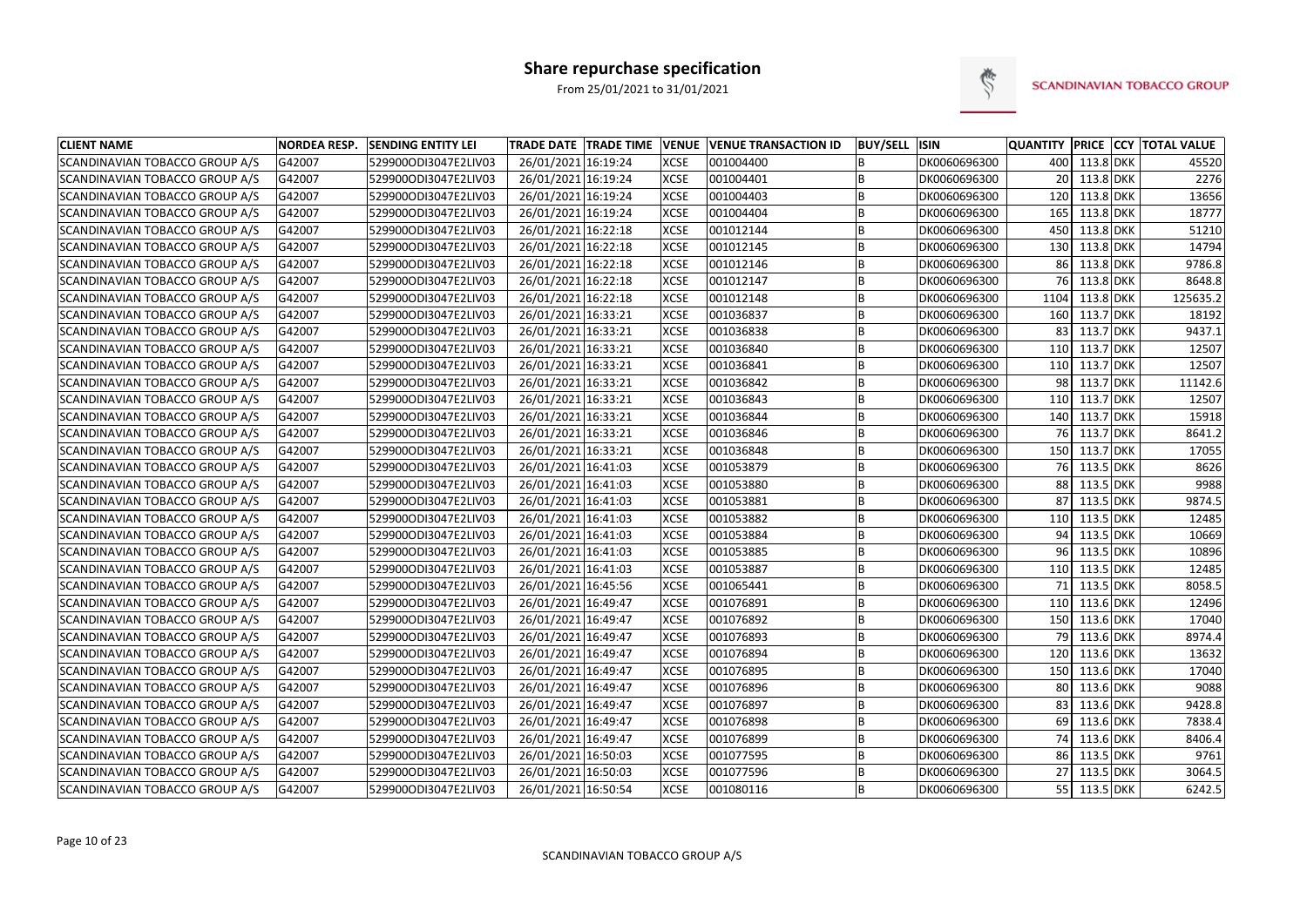

| <b>CLIENT NAME</b>             | <b>NORDEA RESP.</b> | <b>SENDING ENTITY LEI</b> | <b>TRADE DATE TRADE TIME</b> | <b>VENUE</b> | <b>VENUE TRANSACTION ID</b> | <b>BUY/SELL ISIN</b> |              |                 |               | QUANTITY PRICE CCY TOTAL VALUE |
|--------------------------------|---------------------|---------------------------|------------------------------|--------------|-----------------------------|----------------------|--------------|-----------------|---------------|--------------------------------|
| SCANDINAVIAN TOBACCO GROUP A/S | G42007              | 529900ODI3047E2LIV03      | 26/01/2021 16:50:54          | <b>XCSE</b>  | 001080117                   |                      | DK0060696300 |                 | 10 113.5 DKK  | 1135                           |
| SCANDINAVIAN TOBACCO GROUP A/S | G42007              | 529900ODI3047E2LIV03      | 26/01/2021 16:52:23          | <b>XCSE</b>  | 001083888                   | B                    | DK0060696300 | 27              | 113.4 DKK     | 3061.8                         |
| SCANDINAVIAN TOBACCO GROUP A/S | G42007              | 529900ODI3047E2LIV03      | 26/01/2021 16:53:20          | <b>XCSE</b>  | 001086277                   | B                    | DK0060696300 | 154             | 113.5 DKK     | 17479                          |
| SCANDINAVIAN TOBACCO GROUP A/S | G42007              | 529900ODI3047E2LIV03      | 26/01/2021 16:53:20          | <b>XCSE</b>  | 001086280                   | B                    | DK0060696300 | 69              | 113.5 DKK     | 7831.5                         |
| SCANDINAVIAN TOBACCO GROUP A/S | G42007              | 529900ODI3047E2LIV03      | 27/01/2021 09:06:06          | <b>XCSE</b>  | 000069584                   | B                    | DK0060696300 |                 | 113.3 DKK     | 566.5                          |
| SCANDINAVIAN TOBACCO GROUP A/S | G42007              | 529900ODI3047E2LIV03      | 27/01/2021 09:06:06          | <b>XCSE</b>  | 000069585                   | B                    | DK0060696300 | 155             | 113.3 DKK     | 17561.5                        |
| SCANDINAVIAN TOBACCO GROUP A/S | G42007              | 529900ODI3047E2LIV03      | 27/01/2021 09:06:06          | <b>XCSE</b>  | 000069586                   | B                    | DK0060696300 | 220             | 113.3 DKK     | 24926                          |
| SCANDINAVIAN TOBACCO GROUP A/S | G42007              | 529900ODI3047E2LIV03      | 27/01/2021 09:06:06          | <b>XCSE</b>  | 000069587                   | B                    | DK0060696300 | 122             | 113.2 DKK     | 13810.4                        |
| SCANDINAVIAN TOBACCO GROUP A/S | G42007              | 529900ODI3047E2LIV03      | 27/01/2021 09:06:06          | <b>XCSE</b>  | 000069588                   | B                    | DK0060696300 | 121             | 113.2 DKK     | 13697.2                        |
| SCANDINAVIAN TOBACCO GROUP A/S | G42007              | 529900ODI3047E2LIV03      | 27/01/2021 09:06:06          | <b>XCSE</b>  | 000069589                   | B                    | DK0060696300 | 77 I            | 113.2 DKK     | 8716.4                         |
| SCANDINAVIAN TOBACCO GROUP A/S | G42007              | 529900ODI3047E2LIV03      | 27/01/2021 09:11:07          | <b>XCSE</b>  | 000093539                   | B                    | DK0060696300 | 40              | 113.2 DKK     | 4528                           |
| SCANDINAVIAN TOBACCO GROUP A/S | G42007              | 529900ODI3047E2LIV03      | 27/01/2021 09:11:10          | <b>XCSE</b>  | 000093824                   | B                    | DK0060696300 | 170             | 113.2 DKK     | 19244                          |
| SCANDINAVIAN TOBACCO GROUP A/S | G42007              | 529900ODI3047E2LIV03      | 27/01/2021 09:11:10          | <b>XCSE</b>  | 000093825                   | B                    | DK0060696300 | 210             | 113.2 DKK     | 23772                          |
| SCANDINAVIAN TOBACCO GROUP A/S | G42007              | 529900ODI3047E2LIV03      | 27/01/2021 09:20:25          | <b>XCSE</b>  | 000134628                   | B                    | DK0060696300 | 11              | 113.2 DKK     | 1245.2                         |
| SCANDINAVIAN TOBACCO GROUP A/S | G42007              | 529900ODI3047E2LIV03      | 27/01/2021 09:20:25          | <b>XCSE</b>  | 000134629                   | B                    | DK0060696300 | 149             | 113.2 DKK     | 16866.8                        |
| SCANDINAVIAN TOBACCO GROUP A/S | G42007              | 529900ODI3047E2LIV03      | 27/01/2021 09:20:25          | <b>XCSE</b>  | 000134632                   | B                    | DK0060696300 | 210             | 113.2 DKK     | 23772                          |
| SCANDINAVIAN TOBACCO GROUP A/S | G42007              | 529900ODI3047E2LIV03      | 27/01/2021 09:25:51          | <b>XCSE</b>  | 000155244                   | B                    | DK0060696300 | 160             | 113.3 DKK     | 18128                          |
| SCANDINAVIAN TOBACCO GROUP A/S | G42007              | 529900ODI3047E2LIV03      | 27/01/2021 09:31:02          | <b>XCSE</b>  | 000173392                   | B                    | DK0060696300 | 160             | 113.2 DKK     | 18112                          |
| SCANDINAVIAN TOBACCO GROUP A/S | G42007              | 529900ODI3047E2LIV03      | 27/01/2021 09:32:37          | <b>XCSE</b>  | 000178044                   | B                    | DK0060696300 | 164             | 113.1 DKK     | 18548.4                        |
| SCANDINAVIAN TOBACCO GROUP A/S | G42007              | 529900ODI3047E2LIV03      | 27/01/2021 09:32:37          | <b>XCSE</b>  | 000178045                   | B                    | DK0060696300 | 16 <sup>1</sup> | 113.1 DKK     | 1809.6                         |
| SCANDINAVIAN TOBACCO GROUP A/S | G42007              | 529900ODI3047E2LIV03      | 27/01/2021 09:32:37          | <b>XCSE</b>  | 000178046                   | B                    | DK0060696300 | 900             | 113.1 DKK     | 101790                         |
| SCANDINAVIAN TOBACCO GROUP A/S | G42007              | 529900ODI3047E2LIV03      | 27/01/2021 09:35:41          | <b>XCSE</b>  | 000188658                   | B                    | DK0060696300 | 190             | 113.4 DKK     | 21546                          |
| SCANDINAVIAN TOBACCO GROUP A/S | G42007              | 529900ODI3047E2LIV03      | 27/01/2021 09:41:01          | <b>XCSE</b>  | 000205568                   | B                    | DK0060696300 | 37              | 113.3 DKK     | 4192.1                         |
| SCANDINAVIAN TOBACCO GROUP A/S | G42007              | 529900ODI3047E2LIV03      | 27/01/2021 09:41:01          | <b>XCSE</b>  | 000205569                   | B                    | DK0060696300 | 113             | 113.3 DKK     | 12802.9                        |
| SCANDINAVIAN TOBACCO GROUP A/S | G42007              | 529900ODI3047E2LIV03      | 27/01/2021 09:41:04          | <b>XCSE</b>  | 000205663                   | B                    | DK0060696300 | 195             | 113.2 DKK     | 22074                          |
| SCANDINAVIAN TOBACCO GROUP A/S | G42007              | 529900ODI3047E2LIV03      | 27/01/2021 09:41:04          | <b>XCSE</b>  | 000205664                   | B                    | DK0060696300 | 15              | 113.2 DKK     | 1698                           |
| SCANDINAVIAN TOBACCO GROUP A/S | G42007              | 529900ODI3047E2LIV03      | 27/01/2021 09:54:45          | <b>XCSE</b>  | 000251760                   | B                    | DK0060696300 | 150             | 113.4 DKK     | 17010                          |
| SCANDINAVIAN TOBACCO GROUP A/S | G42007              | 529900ODI3047E2LIV03      | 27/01/2021 10:00:06          | <b>XCSE</b>  | 000268028                   | B                    | DK0060696300 | 84              | $113.3$ DKK   | 9517.2                         |
| SCANDINAVIAN TOBACCO GROUP A/S | G42007              | 529900ODI3047E2LIV03      | 27/01/2021 10:00:06          | <b>XCSE</b>  | 000268029                   | B                    | DK0060696300 | 116             | 113.3 DKK     | 13142.8                        |
| SCANDINAVIAN TOBACCO GROUP A/S | G42007              | 529900ODI3047E2LIV03      | 27/01/2021 10:00:06          | <b>XCSE</b>  | 000268030                   | B                    | DK0060696300 | 170             | 113.3 DKK     | 19261                          |
| SCANDINAVIAN TOBACCO GROUP A/S | G42007              | 529900ODI3047E2LIV03      | 27/01/2021 10:00:06          | <b>XCSE</b>  | 000268031                   | B                    | DK0060696300 | 170             | 113.3 DKK     | 19261                          |
| SCANDINAVIAN TOBACCO GROUP A/S | G42007              | 529900ODI3047E2LIV03      | 27/01/2021 10:19:25          | <b>XCSE</b>  | 000325380                   | B                    | DK0060696300 | 190             | $113.1$ DKK   | 21489                          |
| SCANDINAVIAN TOBACCO GROUP A/S | G42007              | 529900ODI3047E2LIV03      | 27/01/2021 10:19:25          | <b>XCSE</b>  | 000325381                   | B                    | DK0060696300 | 200             | $113.1$ DKK   | 22620                          |
| SCANDINAVIAN TOBACCO GROUP A/S | G42007              | 529900ODI3047E2LIV03      | 27/01/2021 10:19:25          | <b>XCSE</b>  | 000325382                   | B                    | DK0060696300 | 170             | 113.1 DKK     | 19227                          |
| SCANDINAVIAN TOBACCO GROUP A/S | G42007              | 529900ODI3047E2LIV03      | 27/01/2021 10:19:25          | <b>XCSE</b>  | 000325383                   | B                    | DK0060696300 | 190             | $113.1$ DKK   | 21489                          |
| SCANDINAVIAN TOBACCO GROUP A/S | G42007              | 529900ODI3047E2LIV03      | 27/01/2021 10:19:25          | <b>XCSE</b>  | 000325384                   |                      | DK0060696300 | 170             | $113.1$ DKK   | 19227                          |
| SCANDINAVIAN TOBACCO GROUP A/S | G42007              | 529900ODI3047E2LIV03      | 27/01/2021 10:19:25          | <b>XCSE</b>  | 000325385                   | B                    | DK0060696300 | 160             | 113.1 DKK     | 18096                          |
| SCANDINAVIAN TOBACCO GROUP A/S | G42007              | 529900ODI3047E2LIV03      | 27/01/2021 10:19:25          | <b>XCSE</b>  | 000325386                   | B                    | DK0060696300 |                 | 150 113.1 DKK | 16965                          |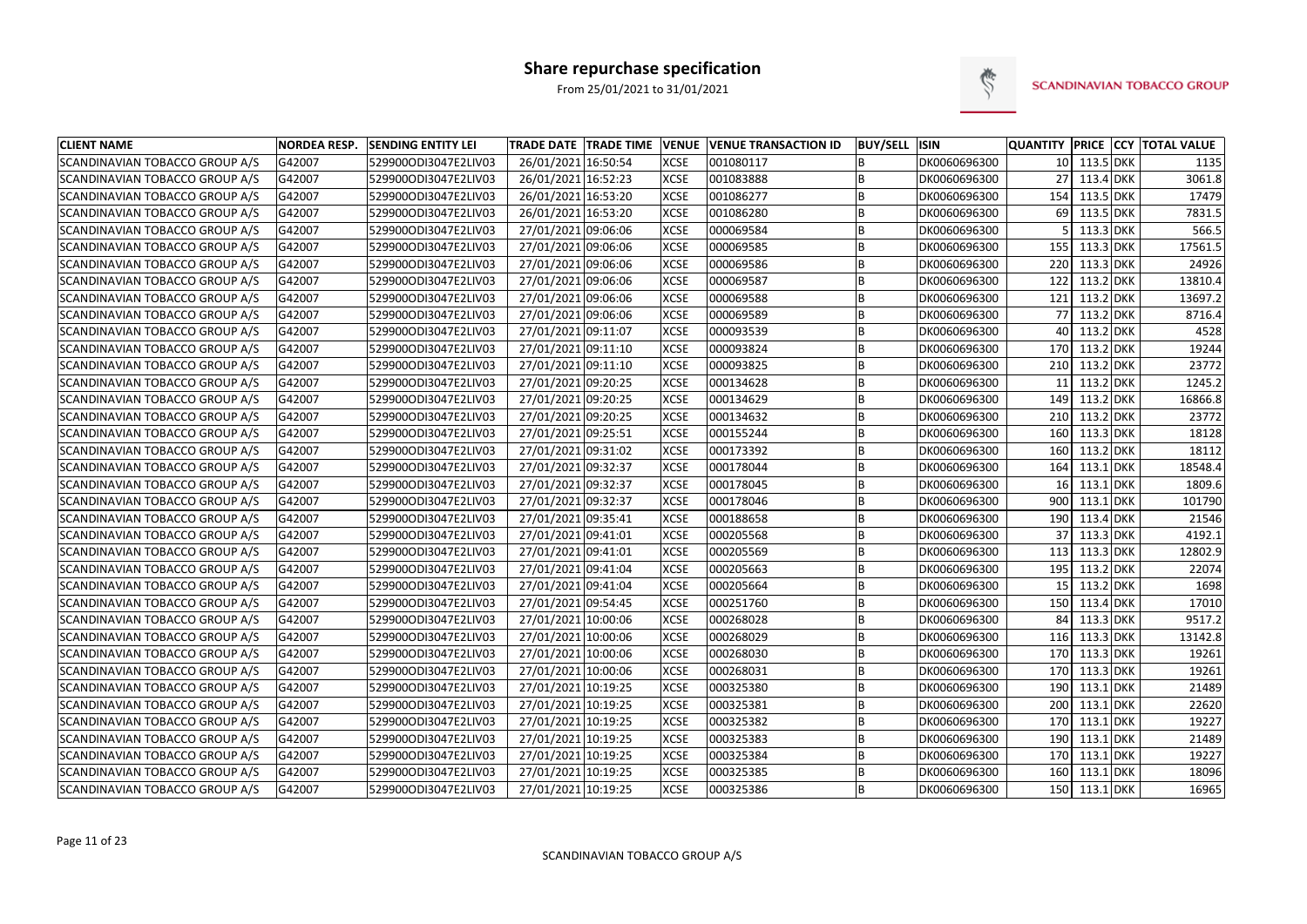

| <b>CLIENT NAME</b>                    | <b>NORDEA RESP.</b> | <b>SENDING ENTITY LEI</b> | <b>TRADE DATE TRADE TIME</b> | <b>VENUE</b> | <b>VENUE TRANSACTION ID</b> | <b>BUY/SELL ISIN</b> |              |     |               |           | <b>QUANTITY PRICE CCY TOTAL VALUE</b> |
|---------------------------------------|---------------------|---------------------------|------------------------------|--------------|-----------------------------|----------------------|--------------|-----|---------------|-----------|---------------------------------------|
| SCANDINAVIAN TOBACCO GROUP A/S        | G42007              | 529900ODI3047E2LIV03      | 27/01/2021 10:31:44          | <b>XCSE</b>  | 000358862                   | B                    | DK0060696300 |     | 170 113.1 DKK |           | 19227                                 |
| SCANDINAVIAN TOBACCO GROUP A/S        | G42007              | 529900ODI3047E2LIV03      | 27/01/2021 10:31:44          | <b>XCSE</b>  | 000358863                   | B                    | DK0060696300 | 180 | 113.1 DKK     |           | 20358                                 |
| SCANDINAVIAN TOBACCO GROUP A/S        | G42007              | 529900ODI3047E2LIV03      | 27/01/2021 10:35:42          | <b>XCSE</b>  | 000368206                   | B                    | DK0060696300 | 150 | 113.1 DKK     |           | 16965                                 |
| <b>SCANDINAVIAN TOBACCO GROUP A/S</b> | G42007              | 529900ODI3047E2LIV03      | 27/01/2021 10:37:53          | <b>XCSE</b>  | 000374122                   | B                    | DK0060696300 | 440 | $113.1$ DKK   |           | 49764                                 |
| SCANDINAVIAN TOBACCO GROUP A/S        | G42007              | 529900ODI3047E2LIV03      | 27/01/2021 10:42:06          | <b>XCSE</b>  | 000384864                   | B                    | DK0060696300 | 12  | 113.3 DKK     |           | 1359.6                                |
| SCANDINAVIAN TOBACCO GROUP A/S        | G42007              | 529900ODI3047E2LIV03      | 27/01/2021 10:42:06          | <b>XCSE</b>  | 000384865                   | B                    | DK0060696300 | 178 | 113.3 DKK     |           | 20167.4                               |
| SCANDINAVIAN TOBACCO GROUP A/S        | G42007              | 529900ODI3047E2LIV03      | 27/01/2021 10:42:06          | <b>XCSE</b>  | 000384875                   | B                    | DK0060696300 | 200 | 113.3 DKK     |           | 22660                                 |
| SCANDINAVIAN TOBACCO GROUP A/S        | G42007              | 529900ODI3047E2LIV03      | 27/01/2021 10:51:34          | <b>XCSE</b>  | 000409729                   | B                    | DK0060696300 | 210 | 113.4 DKK     |           | 23814                                 |
| SCANDINAVIAN TOBACCO GROUP A/S        | G42007              | 529900ODI3047E2LIV03      | 27/01/2021 10:54:06          | <b>XCSE</b>  | 000416375                   | B                    | DK0060696300 | 62  | 113.4 DKK     |           | 7030.8                                |
| SCANDINAVIAN TOBACCO GROUP A/S        | G42007              | 529900ODI3047E2LIV03      | 27/01/2021 10:54:06          | <b>XCSE</b>  | 000416376                   | B                    | DK0060696300 |     | 113.4 DKK     |           | 226.8                                 |
| SCANDINAVIAN TOBACCO GROUP A/S        | G42007              | 529900ODI3047E2LIV03      | 27/01/2021 10:54:06          | <b>XCSE</b>  | 000416382                   | B                    | DK0060696300 | 126 | $113.4$ DKK   |           | 14288.4                               |
| SCANDINAVIAN TOBACCO GROUP A/S        | G42007              | 529900ODI3047E2LIV03      | 27/01/2021 11:04:03          | <b>XCSE</b>  | 000442277                   | B                    | DK0060696300 | 115 | 113.3 DKK     |           | 13029.5                               |
| SCANDINAVIAN TOBACCO GROUP A/S        | G42007              | 529900ODI3047E2LIV03      | 27/01/2021 11:04:03          | <b>XCSE</b>  | 000442278                   | B                    | DK0060696300 | 65  | 113.3 DKK     |           | 7364.5                                |
| SCANDINAVIAN TOBACCO GROUP A/S        | G42007              | 529900ODI3047E2LIV03      | 27/01/2021 11:04:03          | <b>XCSE</b>  | 000442279                   | <b>B</b>             | DK0060696300 |     | 260 113.3 DKK |           | 29458                                 |
| SCANDINAVIAN TOBACCO GROUP A/S        | G42007              | 529900ODI3047E2LIV03      | 27/01/2021 11:04:03          | <b>XCSE</b>  | 000442281                   | B                    | DK0060696300 | 170 | 113.3 DKK     |           | 19261                                 |
| SCANDINAVIAN TOBACCO GROUP A/S        | G42007              | 529900ODI3047E2LIV03      | 27/01/2021 11:04:03          | <b>XCSE</b>  | 000442286                   | B                    | DK0060696300 | 170 | 113.2 DKK     |           | 19244                                 |
| SCANDINAVIAN TOBACCO GROUP A/S        | G42007              | 529900ODI3047E2LIV03      | 27/01/2021 11:17:23          | <b>XCSE</b>  | 000478616                   | B                    | DK0060696300 | 300 | $113.1$ DKK   |           | 33930                                 |
| SCANDINAVIAN TOBACCO GROUP A/S        | G42007              | 529900ODI3047E2LIV03      | 27/01/2021 11:17:23          | <b>XCSE</b>  | 000478618                   | B                    | DK0060696300 | 170 | $113.1$ DKK   |           | 19227                                 |
| SCANDINAVIAN TOBACCO GROUP A/S        | G42007              | 529900ODI3047E2LIV03      | 27/01/2021 11:17:23          | <b>XCSE</b>  | 000478619                   | <b>B</b>             | DK0060696300 | 180 | 113.1 DKK     |           | 20358                                 |
| SCANDINAVIAN TOBACCO GROUP A/S        | G42007              | 529900ODI3047E2LIV03      | 27/01/2021 11:29:47          | <b>XCSE</b>  | 000509735                   | B                    | DK0060696300 | 59  | 113.2 DKK     |           | 6678.8                                |
| SCANDINAVIAN TOBACCO GROUP A/S        | G42007              | 529900ODI3047E2LIV03      | 27/01/2021 11:29:47          | <b>XCSE</b>  | 000509736                   | B                    | DK0060696300 | 48  | 113.2 DKK     |           | 5433.6                                |
| SCANDINAVIAN TOBACCO GROUP A/S        | G42007              | 529900ODI3047E2LIV03      | 27/01/2021 11:29:47          | <b>XCSE</b>  | 000509737                   | B                    | DK0060696300 | 83  | 113.2 DKK     |           | 9395.6                                |
| SCANDINAVIAN TOBACCO GROUP A/S        | G42007              | 529900ODI3047E2LIV03      | 27/01/2021 11:30:25          | <b>XCSE</b>  | 000511400                   | B                    | DK0060696300 | 81  |               | 113 DKK   | 9153                                  |
| SCANDINAVIAN TOBACCO GROUP A/S        | G42007              | 529900ODI3047E2LIV03      | 27/01/2021 11:48:14          | <b>XCSE</b>  | 000558152                   | B                    | DK0060696300 | 160 | 113.1 DKK     |           | 18096                                 |
| SCANDINAVIAN TOBACCO GROUP A/S        | G42007              | 529900ODI3047E2LIV03      | 27/01/2021 11:48:14          | <b>XCSE</b>  | 000558153                   | B                    | DK0060696300 |     | 170 113.1 DKK |           | 19227                                 |
| SCANDINAVIAN TOBACCO GROUP A/S        | G42007              | 529900ODI3047E2LIV03      | 27/01/2021 11:48:14          | <b>XCSE</b>  | 000558154                   | <b>B</b>             | DK0060696300 | 160 | 113.1 DKK     |           | 18096                                 |
| SCANDINAVIAN TOBACCO GROUP A/S        | G42007              | 529900ODI3047E2LIV03      | 27/01/2021 11:48:14          | <b>XCSE</b>  | 000558159                   | B                    | DK0060696300 | 129 |               | 113 DKK   | 14577                                 |
| SCANDINAVIAN TOBACCO GROUP A/S        | G42007              | 529900ODI3047E2LIV03      | 27/01/2021 11:48:14          | <b>XCSE</b>  | 000558161                   | B                    | DK0060696300 | 210 |               | $113$ DKK | 23730                                 |
| SCANDINAVIAN TOBACCO GROUP A/S        | G42007              | 529900ODI3047E2LIV03      | 27/01/2021 11:59:58          | <b>XCSE</b>  | 000591700                   | B                    | DK0060696300 | 170 | 113.1 DKK     |           | 19227                                 |
| SCANDINAVIAN TOBACCO GROUP A/S        | G42007              | 529900ODI3047E2LIV03      | 27/01/2021 12:02:54          | <b>XCSE</b>  | 000599948                   | B                    | DK0060696300 | 160 | 112.9 DKK     |           | 18064                                 |
| SCANDINAVIAN TOBACCO GROUP A/S        | G42007              | 529900ODI3047E2LIV03      | 27/01/2021 12:05:05          | <b>XCSE</b>  | 000607960                   | B                    | DK0060696300 | 150 | 112.8 DKK     |           | 16920                                 |
| SCANDINAVIAN TOBACCO GROUP A/S        | G42007              | 529900ODI3047E2LIV03      | 27/01/2021 12:08:50          | <b>XCSE</b>  | 000623116                   | B                    | DK0060696300 | 40  | 112.8 DKK     |           | 4512                                  |
| SCANDINAVIAN TOBACCO GROUP A/S        | G42007              | 529900ODI3047E2LIV03      | 27/01/2021 12:08:54          | <b>XCSE</b>  | 000623346                   | B                    | DK0060696300 | 130 | 112.8 DKK     |           | 14664                                 |
| SCANDINAVIAN TOBACCO GROUP A/S        | G42007              | 529900ODI3047E2LIV03      | 27/01/2021 12:28:52          | <b>XCSE</b>  | 000678665                   | B                    | DK0060696300 | 28  | 112.7 DKK     |           | 3155.6                                |
| SCANDINAVIAN TOBACCO GROUP A/S        | G42007              | 529900ODI3047E2LIV03      | 27/01/2021 12:28:52          | <b>XCSE</b>  | 000678666                   | B                    | DK0060696300 | 162 | 112.7 DKK     |           | 18257.4                               |
| SCANDINAVIAN TOBACCO GROUP A/S        | G42007              | 529900ODI3047E2LIV03      | 27/01/2021 12:28:52          | <b>XCSE</b>  | 000678668                   | B                    | DK0060696300 |     | 150 112.7 DKK |           | 16905                                 |
| SCANDINAVIAN TOBACCO GROUP A/S        | G42007              | 529900ODI3047E2LIV03      | 27/01/2021 12:28:52          | <b>XCSE</b>  | 000678669                   | B                    | DK0060696300 | 230 | 112.7 DKK     |           | 25921                                 |
| SCANDINAVIAN TOBACCO GROUP A/S        | G42007              | 529900ODI3047E2LIV03      | 27/01/2021 12:28:52          | <b>XCSE</b>  | 000678672                   | B                    | DK0060696300 |     | 160 112.7 DKK |           | 18032                                 |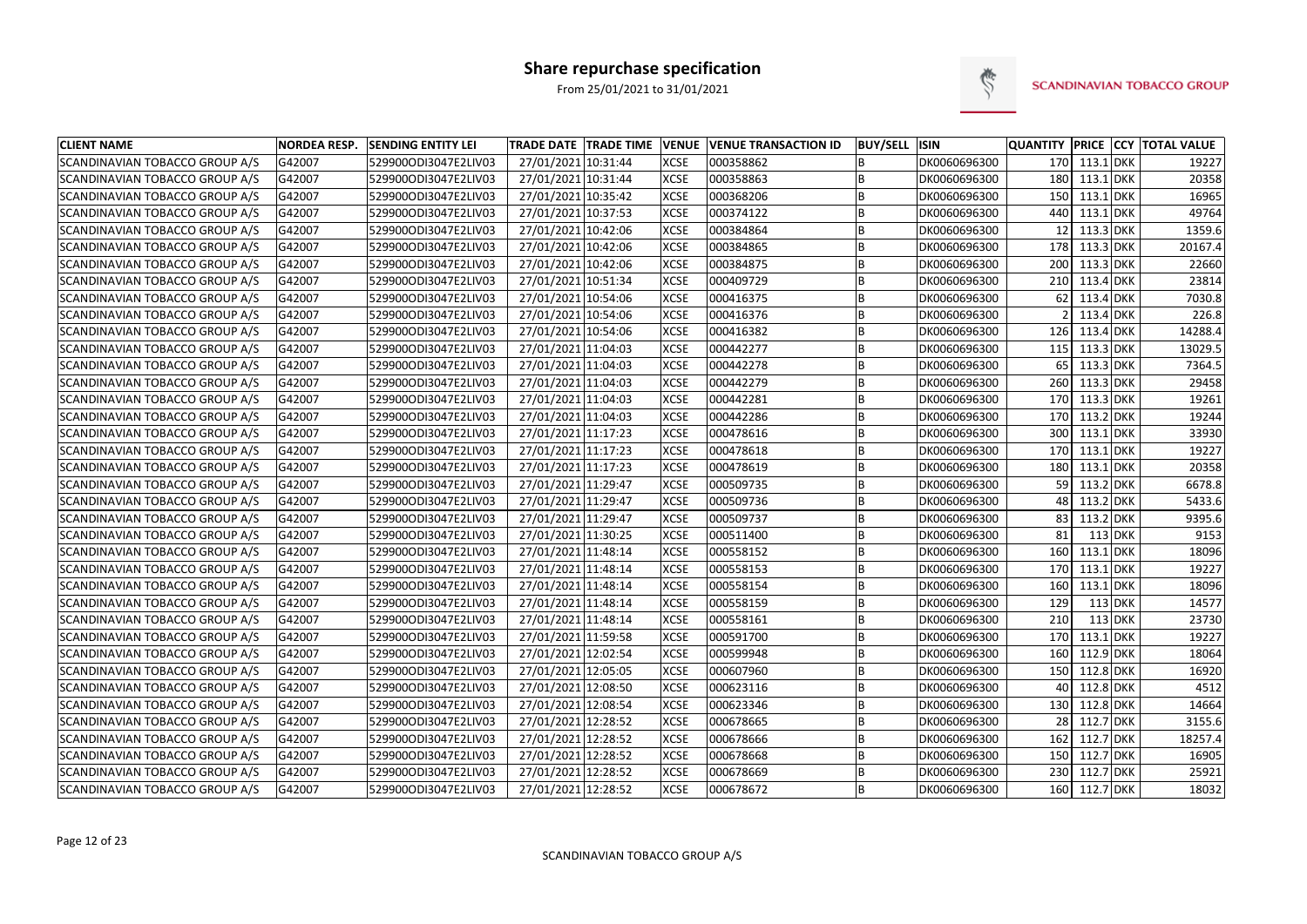

| <b>CLIENT NAME</b>                    | <b>NORDEA RESP.</b> | <b>SENDING ENTITY LEI</b> | <b>TRADE DATE TRADE TIME</b> | <b>VENUE</b> | <b>VENUE TRANSACTION ID</b> | <b>BUY/SELL ISIN</b> |              | <b>QUANTITY</b> |             |           | <b>PRICE CCY TOTAL VALUE</b> |
|---------------------------------------|---------------------|---------------------------|------------------------------|--------------|-----------------------------|----------------------|--------------|-----------------|-------------|-----------|------------------------------|
| SCANDINAVIAN TOBACCO GROUP A/S        | G42007              | 529900ODI3047E2LIV03      | 27/01/2021 12:35:39          | <b>XCSE</b>  | 000697385                   | B                    | DK0060696300 | 220             | 112.6 DKK   |           | 24772                        |
| <b>SCANDINAVIAN TOBACCO GROUP A/S</b> | G42007              | 529900ODI3047E2LIV03      | 27/01/2021 12:40:19          | <b>XCSE</b>  | 000711337                   | B                    | DK0060696300 | 170             | 112.6 DKK   |           | 19142                        |
| SCANDINAVIAN TOBACCO GROUP A/S        | G42007              | 529900ODI3047E2LIV03      | 27/01/2021 12:46:40          | <b>XCSE</b>  | 000728784                   | B                    | DK0060696300 | 160             | 112.6 DKK   |           | 18016                        |
| SCANDINAVIAN TOBACCO GROUP A/S        | G42007              | 529900ODI3047E2LIV03      | 27/01/2021 12:52:29          | <b>XCSE</b>  | 000748841                   | B                    | DK0060696300 | 170             | 112.5 DKK   |           | 19125                        |
| SCANDINAVIAN TOBACCO GROUP A/S        | G42007              | 529900ODI3047E2LIV03      | 27/01/2021 12:59:58          | <b>XCSE</b>  | 000769175                   | B                    | DK0060696300 | 220             | 112.5 DKK   |           | 24750                        |
| SCANDINAVIAN TOBACCO GROUP A/S        | G42007              | 529900ODI3047E2LIV03      | 27/01/2021 13:06:39          | <b>XCSE</b>  | 000786396                   | B                    | DK0060696300 | 21              | 112.3 DKK   |           | 2358.3                       |
| SCANDINAVIAN TOBACCO GROUP A/S        | G42007              | 529900ODI3047E2LIV03      | 27/01/2021 13:06:39          | <b>XCSE</b>  | 000786397                   | B                    | DK0060696300 | 149             | 112.3 DKK   |           | 16732.7                      |
| SCANDINAVIAN TOBACCO GROUP A/S        | G42007              | 529900ODI3047E2LIV03      | 27/01/2021 13:06:39          | <b>XCSE</b>  | 000786400                   | B                    | DK0060696300 | 160             | 112.3 DKK   |           | 17968                        |
| SCANDINAVIAN TOBACCO GROUP A/S        | G42007              | 529900ODI3047E2LIV03      | 27/01/2021 13:11:03          | <b>XCSE</b>  | 000796197                   | B                    | DK0060696300 | 160             | 112.4 DKK   |           | 17984                        |
| SCANDINAVIAN TOBACCO GROUP A/S        | G42007              | 529900ODI3047E2LIV03      | 27/01/2021 13:21:44          | <b>XCSE</b>  | 000824346                   | B                    | DK0060696300 | 180             | 112.1 DKK   |           | 20178                        |
| SCANDINAVIAN TOBACCO GROUP A/S        | G42007              | 529900ODI3047E2LIV03      | 27/01/2021 13:21:44          | <b>XCSE</b>  | 000824347                   | $\overline{B}$       | DK0060696300 | 150             | $112.1$ DKK |           | 16815                        |
| SCANDINAVIAN TOBACCO GROUP A/S        | G42007              | 529900ODI3047E2LIV03      | 27/01/2021 13:23:59          | <b>XCSE</b>  | 000829535                   | B                    | DK0060696300 | 84              |             | 112 DKK   | 9408                         |
| SCANDINAVIAN TOBACCO GROUP A/S        | G42007              | 529900ODI3047E2LIV03      | 27/01/2021 13:30:36          | <b>XCSE</b>  | 000845583                   | B                    | DK0060696300 | 27              |             | 112 DKK   | 3024                         |
| SCANDINAVIAN TOBACCO GROUP A/S        | G42007              | 529900ODI3047E2LIV03      | 27/01/2021 13:30:36          | <b>XCSE</b>  | 000845584                   | B                    | DK0060696300 | 66              |             | $112$ DKK | 7392                         |
| SCANDINAVIAN TOBACCO GROUP A/S        | G42007              | 529900ODI3047E2LIV03      | 27/01/2021 13:32:05          | <b>XCSE</b>  | 000849111                   | B                    | DK0060696300 | 160             | 112.1 DKK   |           | 17936                        |
| SCANDINAVIAN TOBACCO GROUP A/S        | G42007              | 529900ODI3047E2LIV03      | 27/01/2021 13:38:49          | <b>XCSE</b>  | 000865176                   | B                    | DK0060696300 | 70 l            | 112.1 DKK   |           | 7847                         |
| SCANDINAVIAN TOBACCO GROUP A/S        | G42007              | 529900ODI3047E2LIV03      | 27/01/2021 13:39:39          | <b>XCSE</b>  | 000867418                   | B                    | DK0060696300 | 90              | $112.1$ DKK |           | 10089                        |
| SCANDINAVIAN TOBACCO GROUP A/S        | G42007              | 529900ODI3047E2LIV03      | 27/01/2021 13:46:47          | <b>XCSE</b>  | 000885771                   | B                    | DK0060696300 | 150             |             | $112$ DKK | 16800                        |
| SCANDINAVIAN TOBACCO GROUP A/S        | G42007              | 529900ODI3047E2LIV03      | 27/01/2021 13:46:47          | <b>XCSE</b>  | 000885772                   | B                    | DK0060696300 | 130             |             | 112 DKK   | 14560                        |
| SCANDINAVIAN TOBACCO GROUP A/S        | G42007              | 529900ODI3047E2LIV03      | 27/01/2021 13:55:05          | <b>XCSE</b>  | 000906533                   | B                    | DK0060696300 | 92              |             | 112 DKK   | 10304                        |
| SCANDINAVIAN TOBACCO GROUP A/S        | G42007              | 529900ODI3047E2LIV03      | 27/01/2021 13:55:05          | <b>XCSE</b>  | 000906534                   | B                    | DK0060696300 | 160             |             | 112 DKK   | 17920                        |
| SCANDINAVIAN TOBACCO GROUP A/S        | G42007              | 529900ODI3047E2LIV03      | 27/01/2021 13:55:05          | <b>XCSE</b>  | 000906536                   | B                    | DK0060696300 | 84              |             | 112 DKK   | 9408                         |
| SCANDINAVIAN TOBACCO GROUP A/S        | G42007              | 529900ODI3047E2LIV03      | 27/01/2021 13:55:05          | <b>XCSE</b>  | 000906542                   | B                    | DK0060696300 | 85              |             | $112$ DKK | 9520                         |
| SCANDINAVIAN TOBACCO GROUP A/S        | G42007              | 529900ODI3047E2LIV03      | 27/01/2021 13:55:05          | <b>XCSE</b>  | 000906545                   | B                    | DK0060696300 | 170             |             | $112$ DKK | 19040                        |
| SCANDINAVIAN TOBACCO GROUP A/S        | G42007              | 529900ODI3047E2LIV03      | 27/01/2021 13:55:05          | <b>XCSE</b>  | 000906546                   | B                    | DK0060696300 | 120             |             | $112$ DKK | 13440                        |
| SCANDINAVIAN TOBACCO GROUP A/S        | G42007              | 529900ODI3047E2LIV03      | 27/01/2021 13:55:05          | <b>XCSE</b>  | 000906547                   | B                    | DK0060696300 | 180             |             | $112$ DKK | 20160                        |
| SCANDINAVIAN TOBACCO GROUP A/S        | G42007              | 529900ODI3047E2LIV03      | 27/01/2021 13:55:05          | <b>XCSE</b>  | 000906549                   | B                    | DK0060696300 | 79              |             | 112 DKK   | 8848                         |
| SCANDINAVIAN TOBACCO GROUP A/S        | G42007              | 529900ODI3047E2LIV03      | 27/01/2021 13:55:05          | <b>XCSE</b>  | 000906551                   | B                    | DK0060696300 | 86              | 111.9 DKK   |           | 9623.4                       |
| SCANDINAVIAN TOBACCO GROUP A/S        | G42007              | 529900ODI3047E2LIV03      | 27/01/2021 13:55:05          | <b>XCSE</b>  | 000906552                   | B                    | DK0060696300 | 95              | 111.9 DKK   |           | 10630.5                      |
| SCANDINAVIAN TOBACCO GROUP A/S        | G42007              | 529900ODI3047E2LIV03      | 27/01/2021 14:04:09          | <b>XCSE</b>  | 000930764                   | B                    | DK0060696300 | 70              | 111.9 DKK   |           | 7833                         |
| SCANDINAVIAN TOBACCO GROUP A/S        | G42007              | 529900ODI3047E2LIV03      | 27/01/2021 14:08:19          | <b>XCSE</b>  | 000942307                   | B                    | DK0060696300 | 110             | 111.9 DKK   |           | 12309                        |
| SCANDINAVIAN TOBACCO GROUP A/S        | G42007              | 529900ODI3047E2LIV03      | 27/01/2021 14:18:25          | <b>XCSE</b>  | 000967664                   | B                    | DK0060696300 | 350             |             | 112 DKK   | 39200                        |
| SCANDINAVIAN TOBACCO GROUP A/S        | G42007              | 529900ODI3047E2LIV03      | 27/01/2021 14:18:25          | <b>XCSE</b>  | 000967697                   | B                    | DK0060696300 | 130             |             | 112 DKK   | 14560                        |
| SCANDINAVIAN TOBACCO GROUP A/S        | G42007              | 529900ODI3047E2LIV03      | 27/01/2021 14:18:25          | <b>XCSE</b>  | 000967711                   | B                    | DK0060696300 | 26              |             | 112 DKK   | 2912                         |
| SCANDINAVIAN TOBACCO GROUP A/S        | G42007              | 529900ODI3047E2LIV03      | 27/01/2021 14:18:25          | <b>XCSE</b>  | 000967712                   | B                    | DK0060696300 | 49              |             | $112$ DKK | 5488                         |
| SCANDINAVIAN TOBACCO GROUP A/S        | G42007              | 529900ODI3047E2LIV03      | 27/01/2021 14:18:25          | <b>XCSE</b>  | 000967718                   | B                    | DK0060696300 | 110             |             | 112 DKK   | 12320                        |
| SCANDINAVIAN TOBACCO GROUP A/S        | G42007              | 529900ODI3047E2LIV03      | 27/01/2021 14:20:16          | <b>XCSE</b>  | 000972003                   | B                    | DK0060696300 | 76              |             | 112 DKK   | 8512                         |
| SCANDINAVIAN TOBACCO GROUP A/S        | G42007              | 529900ODI3047E2LIV03      | 27/01/2021 14:20:16          | <b>XCSE</b>  | 000972004                   | B                    | DK0060696300 | 92              |             | 112 DKK   | 10304                        |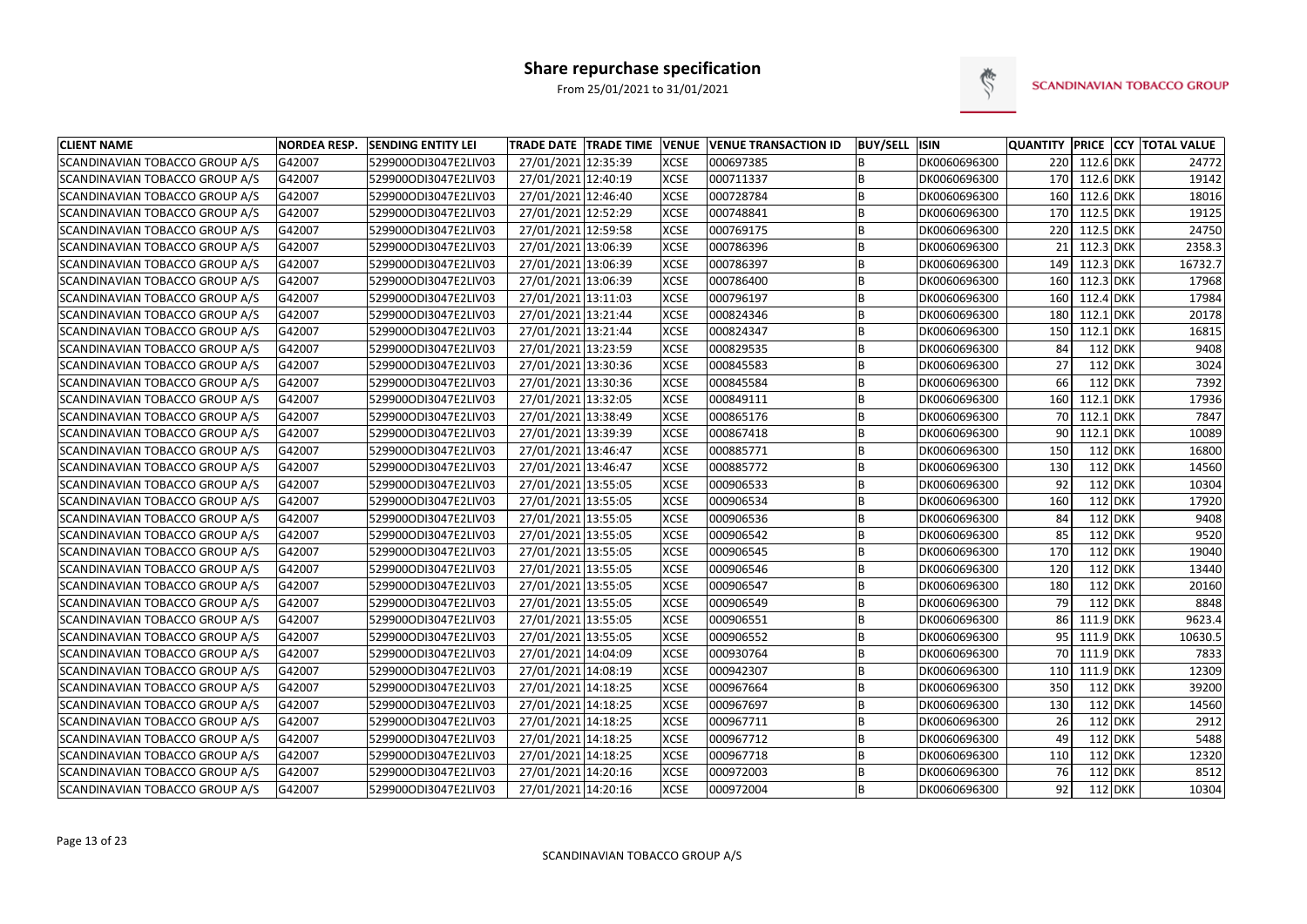

| <b>CLIENT NAME</b>             | <b>NORDEA RESP.</b> | <b>SENDING ENTITY LEI</b> | <b>TRADE DATE TRADE TIME</b> | <b>VENUE</b> | <b>VENUE TRANSACTION ID</b> | <b>BUY/SELL</b> | <b>ISIN</b>  |      |              |         | QUANTITY PRICE CCY TOTAL VALUE |
|--------------------------------|---------------------|---------------------------|------------------------------|--------------|-----------------------------|-----------------|--------------|------|--------------|---------|--------------------------------|
| SCANDINAVIAN TOBACCO GROUP A/S | G42007              | 529900ODI3047E2LIV03      | 27/01/2021 14:20:16          | <b>XCSE</b>  | 000972005                   | B               | DK0060696300 | 91   | 111.9 DKK    |         | 10182.9                        |
| SCANDINAVIAN TOBACCO GROUP A/S | G42007              | 529900ODI3047E2LIV03      | 27/01/2021 14:20:16          | <b>XCSE</b>  | 000972006                   | B               | DK0060696300 |      | 78 111.9 DKK |         | 8728.2                         |
| SCANDINAVIAN TOBACCO GROUP A/S | G42007              | 529900ODI3047E2LIV03      | 27/01/2021 14:21:18          | <b>XCSE</b>  | 000974715                   | B               | DK0060696300 |      | 90 111.8 DKK |         | 10062                          |
| SCANDINAVIAN TOBACCO GROUP A/S | G42007              | 529900ODI3047E2LIV03      | 27/01/2021 14:21:18          | <b>XCSE</b>  | 000974716                   | B               | DK0060696300 |      | 78 111.8 DKK |         | 8720.4                         |
| SCANDINAVIAN TOBACCO GROUP A/S | G42007              | 529900ODI3047E2LIV03      | 27/01/2021 14:21:18          | <b>XCSE</b>  | 000974717                   | B               | DK0060696300 | 82   | 111.8 DKK    |         | 9167.6                         |
| SCANDINAVIAN TOBACCO GROUP A/S | G42007              | 529900ODI3047E2LIV03      | 27/01/2021 14:21:18          | <b>XCSE</b>  | 000974718                   | B               | DK0060696300 | 160  | 111.8 DKK    |         | 17888                          |
| SCANDINAVIAN TOBACCO GROUP A/S | G42007              | 529900ODI3047E2LIV03      | 27/01/2021 14:21:18          | <b>XCSE</b>  | 000974720                   | B               | DK0060696300 | 300  | 111.8 DKK    |         | 33540                          |
| SCANDINAVIAN TOBACCO GROUP A/S | G42007              | 529900ODI3047E2LIV03      | 27/01/2021 14:21:18          | <b>XCSE</b>  | 000974722                   | B               | DK0060696300 | 89   | 111.8 DKK    |         | 9950.2                         |
| SCANDINAVIAN TOBACCO GROUP A/S | G42007              | 529900ODI3047E2LIV03      | 27/01/2021 14:25:14          | <b>XCSE</b>  | 000983510                   | B               | DK0060696300 | 100  | 111.7 DKK    |         | 11170                          |
| SCANDINAVIAN TOBACCO GROUP A/S | G42007              | 529900ODI3047E2LIV03      | 27/01/2021 14:25:14          | <b>XCSE</b>  | 000983516                   | B               | DK0060696300 | 100  | 111.7 DKK    |         | 11170                          |
| SCANDINAVIAN TOBACCO GROUP A/S | G42007              | 529900ODI3047E2LIV03      | 27/01/2021 14:25:14          | <b>XCSE</b>  | 000983517                   | B               | DK0060696300 | 86   | 111.7 DKK    |         | 9606.2                         |
| SCANDINAVIAN TOBACCO GROUP A/S | G42007              | 529900ODI3047E2LIV03      | 27/01/2021 14:42:52          | <b>XCSE</b>  | 001025709                   | B               | DK0060696300 | 80   | 111.8 DKK    |         | 8944                           |
| SCANDINAVIAN TOBACCO GROUP A/S | G42007              | 529900ODI3047E2LIV03      | 27/01/2021 14:42:52          | <b>XCSE</b>  | 001025710                   | B               | DK0060696300 | 74   | 111.8 DKK    |         | 8273.2                         |
| SCANDINAVIAN TOBACCO GROUP A/S | G42007              | 529900ODI3047E2LIV03      | 27/01/2021 14:42:52          | <b>XCSE</b>  | 001025711                   | B               | DK0060696300 | 93   | 111.8 DKK    |         | 10397.4                        |
| SCANDINAVIAN TOBACCO GROUP A/S | G42007              | 529900ODI3047E2LIV03      | 27/01/2021 14:42:52          | <b>XCSE</b>  | 001025712                   | B               | DK0060696300 | 96   | 111.8 DKK    |         | 10732.8                        |
| SCANDINAVIAN TOBACCO GROUP A/S | G42007              | 529900ODI3047E2LIV03      | 27/01/2021 15:07:31          | <b>XCSE</b>  | 001092349                   | B               | DK0060696300 | 100  | 112 DKK      |         | 11200                          |
| SCANDINAVIAN TOBACCO GROUP A/S | G42007              | 529900ODI3047E2LIV03      | 27/01/2021 15:07:31          | <b>XCSE</b>  | 001092350                   | B               | DK0060696300 | 92   | 112 DKK      |         | 10304                          |
| SCANDINAVIAN TOBACCO GROUP A/S | G42007              | 529900ODI3047E2LIV03      | 27/01/2021 15:07:36          | <b>XCSE</b>  | 001092804                   | B               | DK0060696300 | 88   | $112$ DKK    |         | 9856                           |
| SCANDINAVIAN TOBACCO GROUP A/S | G42007              | 529900ODI3047E2LIV03      | 27/01/2021 15:07:36          | <b>XCSE</b>  | 001092805                   | B               | DK0060696300 | 85   | 112 DKK      |         | 9520                           |
| SCANDINAVIAN TOBACCO GROUP A/S | G42007              | 529900ODI3047E2LIV03      | 27/01/2021 15:33:04          | <b>XCSE</b>  | 001178671                   | B               | DK0060696300 | 1000 |              | 112 DKK | 112000                         |
| SCANDINAVIAN TOBACCO GROUP A/S | G42007              | 529900ODI3047E2LIV03      | 27/01/2021 15:33:04          | <b>XCSE</b>  | 001178672                   | B               | DK0060696300 | 82   | 112 DKK      |         | 9184                           |
| SCANDINAVIAN TOBACCO GROUP A/S | G42007              | 529900ODI3047E2LIV03      | 27/01/2021 15:33:04          | <b>XCSE</b>  | 001178673                   | B               | DK0060696300 | 1282 | 112 DKK      |         | 143584                         |
| SCANDINAVIAN TOBACCO GROUP A/S | G42007              | 529900ODI3047E2LIV03      | 27/01/2021 15:33:04          | <b>XCSE</b>  | 001178676                   | B               | DK0060696300 | 289  | 112 DKK      |         | 32368                          |
| SCANDINAVIAN TOBACCO GROUP A/S | G42007              | 529900ODI3047E2LIV03      | 27/01/2021 15:33:04          | <b>XCSE</b>  | 001178677                   | B               | DK0060696300 | 171  | 112 DKK      |         | 19152                          |
| SCANDINAVIAN TOBACCO GROUP A/S | G42007              | 529900ODI3047E2LIV03      | 27/01/2021 15:33:04          | <b>XCSE</b>  | 001178678                   | B               | DK0060696300 | 829  | $112$ DKK    |         | 92848                          |
| SCANDINAVIAN TOBACCO GROUP A/S | G42007              | 529900ODI3047E2LIV03      | 27/01/2021 15:33:04          | <b>XCSE</b>  | 001178681                   | B               | DK0060696300 | 59   | 112 DKK      |         | 6608                           |
| SCANDINAVIAN TOBACCO GROUP A/S | G42007              | 529900ODI3047E2LIV03      | 27/01/2021 15:33:04          | <b>XCSE</b>  | 001178682                   | B               | DK0060696300 | 600  | 112 DKK      |         | 67200                          |
| SCANDINAVIAN TOBACCO GROUP A/S | G42007              | 529900ODI3047E2LIV03      | 27/01/2021 15:33:04          | <b>XCSE</b>  | 001178683                   | B               | DK0060696300 | 54   | 112 DKK      |         | 6048                           |
| SCANDINAVIAN TOBACCO GROUP A/S | G42007              | 529900ODI3047E2LIV03      | 27/01/2021 15:33:04          | <b>XCSE</b>  | 001178756                   | B               | DK0060696300 | 260  | 112 DKK      |         | 29120                          |
| SCANDINAVIAN TOBACCO GROUP A/S | G42007              | 529900ODI3047E2LIV03      | 27/01/2021 15:33:04          | <b>XCSE</b>  | 001178757                   | B               | DK0060696300 | 27   | $112$ DKK    |         | 3024                           |
| SCANDINAVIAN TOBACCO GROUP A/S | G42007              | 529900ODI3047E2LIV03      | 27/01/2021 15:33:04          | <b>XCSE</b>  | 001178759                   | B               | DK0060696300 | 58   | 112 DKK      |         | 6496                           |
| SCANDINAVIAN TOBACCO GROUP A/S | G42007              | 529900ODI3047E2LIV03      | 27/01/2021 15:33:04          | <b>XCSE</b>  | 001178760                   | B               | DK0060696300 | 69   | 112 DKK      |         | 7728                           |
| SCANDINAVIAN TOBACCO GROUP A/S | G42007              | 529900ODI3047E2LIV03      | 27/01/2021 15:33:05          | <b>XCSE</b>  | 001178820                   | B               | DK0060696300 | 429  | 112 DKK      |         | 48048                          |
| SCANDINAVIAN TOBACCO GROUP A/S | G42007              | 529900ODI3047E2LIV03      | 27/01/2021 15:35:31          | <b>XCSE</b>  | 001188069                   | B               | DK0060696300 | 100  | 112 DKK      |         | 11200                          |
| SCANDINAVIAN TOBACCO GROUP A/S | G42007              | 529900ODI3047E2LIV03      | 27/01/2021 15:35:31          | <b>XCSE</b>  | 001188070                   |                 | DK0060696300 | 29   | 112 DKK      |         | 3248                           |
| SCANDINAVIAN TOBACCO GROUP A/S | G42007              | 529900ODI3047E2LIV03      | 27/01/2021 15:35:31          | <b>XCSE</b>  | 001188071                   | B               | DK0060696300 | 151  | 112 DKK      |         | 16912                          |
| SCANDINAVIAN TOBACCO GROUP A/S | G42007              | 529900ODI3047E2LIV03      | 27/01/2021 15:35:34          | <b>XCSE</b>  | 001188297                   | B               | DK0060696300 | 77   |              | 112 DKK | 8624                           |
| SCANDINAVIAN TOBACCO GROUP A/S | G42007              | 529900ODI3047E2LIV03      | 27/01/2021 15:35:34          | <b>XCSE</b>  | 001188298                   | B               | DK0060696300 | 77   | 112 DKK      |         | 8624                           |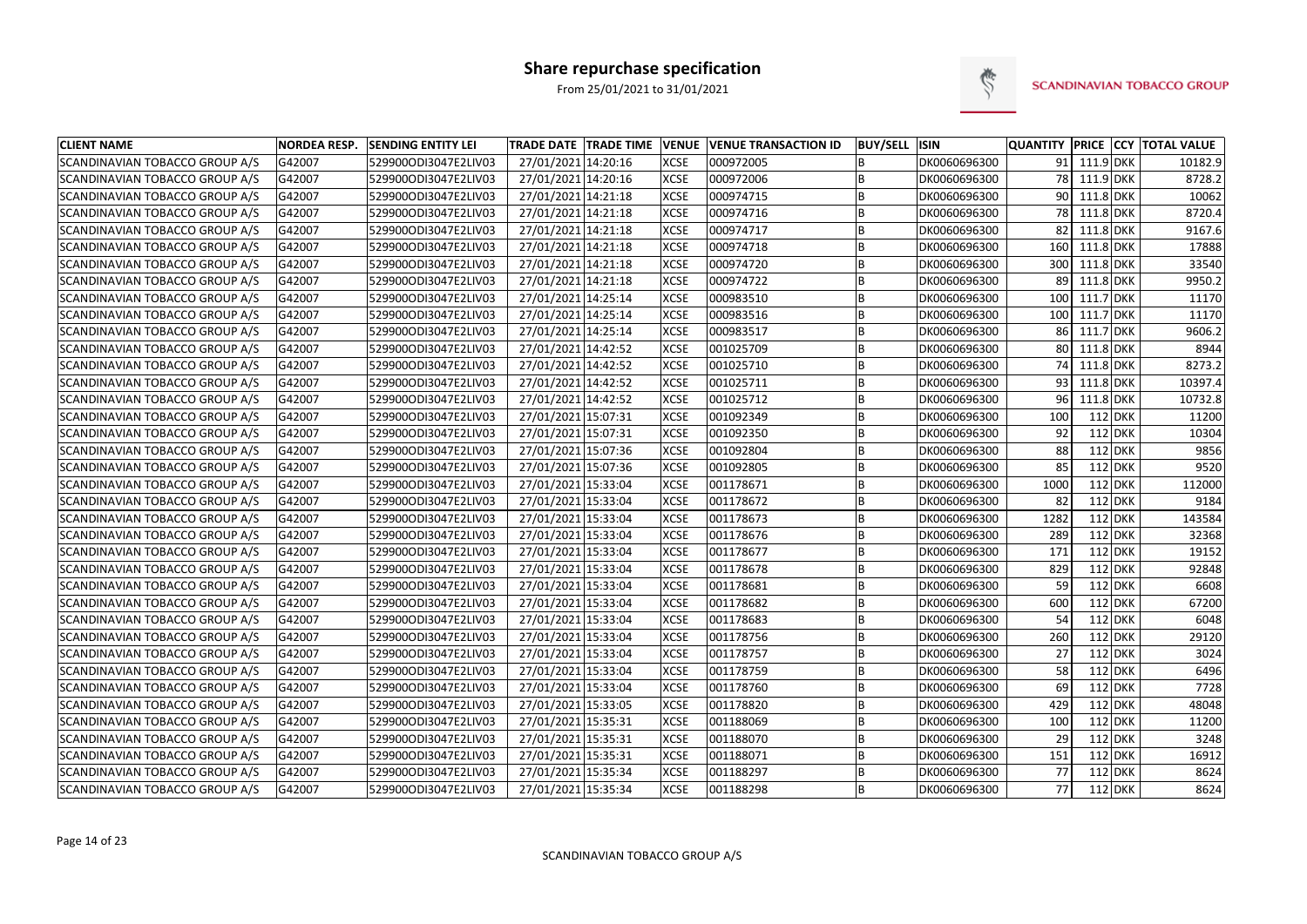

| <b>CLIENT NAME</b>             | <b>NORDEA RESP.</b> | <b>SENDING ENTITY LEI</b> | TRADE DATE TRADE TIME VENUE |             | <b>VENUE TRANSACTION ID</b> | <b>BUY/SELL ISIN</b> |              | <b>QUANTITY</b> |           |         | <b>PRICE CCY TOTAL VALUE</b> |
|--------------------------------|---------------------|---------------------------|-----------------------------|-------------|-----------------------------|----------------------|--------------|-----------------|-----------|---------|------------------------------|
| SCANDINAVIAN TOBACCO GROUP A/S | G42007              | 529900ODI3047E2LIV03      | 27/01/2021 15:39:31         | <b>XCSE</b> | 001206072                   | B                    | DK0060696300 | $\overline{7}$  |           | 112 DKK | 784                          |
| SCANDINAVIAN TOBACCO GROUP A/S | G42007              | 529900ODI3047E2LIV03      | 27/01/2021 15:41:39         | <b>XCSE</b> | 001214826                   | B                    | DK0060696300 | 86              |           | 112 DKK | 9632                         |
| SCANDINAVIAN TOBACCO GROUP A/S | G42007              | 529900ODI3047E2LIV03      | 27/01/2021 15:41:39         | <b>XCSE</b> | 001214828                   | B                    | DK0060696300 | 73              |           | 112 DKK | 8176                         |
| SCANDINAVIAN TOBACCO GROUP A/S | G42007              | 529900ODI3047E2LIV03      | 27/01/2021 15:41:39         | <b>XCSE</b> | 001214829                   | B                    | DK0060696300 | 86              | 111.9 DKK |         | 9623.4                       |
| SCANDINAVIAN TOBACCO GROUP A/S | G42007              | 529900ODI3047E2LIV03      | 27/01/2021 15:41:39         | <b>XCSE</b> | 001214830                   | B                    | DK0060696300 | 100             | 111.9 DKK |         | 11190                        |
| SCANDINAVIAN TOBACCO GROUP A/S | G42007              | 529900ODI3047E2LIV03      | 27/01/2021 15:41:39         | <b>XCSE</b> | 001214831                   | B                    | DK0060696300 | 75              | 111.9 DKK |         | 8392.5                       |
| SCANDINAVIAN TOBACCO GROUP A/S | G42007              | 529900ODI3047E2LIV03      | 27/01/2021 15:41:39         | <b>XCSE</b> | 001214833                   | B                    | DK0060696300 | 75 <sub>1</sub> | 111.9 DKK |         | 8392.5                       |
| SCANDINAVIAN TOBACCO GROUP A/S | G42007              | 529900ODI3047E2LIV03      | 27/01/2021 15:41:39         | <b>XCSE</b> | 001214834                   | B                    | DK0060696300 | 89              | 111.9 DKK |         | 9959.1                       |
| SCANDINAVIAN TOBACCO GROUP A/S | G42007              | 529900ODI3047E2LIV03      | 27/01/2021 15:41:39         | <b>XCSE</b> | 001214835                   | B                    | DK0060696300 | 84              | 111.9 DKK |         | 9399.6                       |
| SCANDINAVIAN TOBACCO GROUP A/S | G42007              | 529900ODI3047E2LIV03      | 27/01/2021 15:41:39         | <b>XCSE</b> | 001214836                   | B                    | DK0060696300 | 74              | 111.9 DKK |         | 8280.6                       |
| SCANDINAVIAN TOBACCO GROUP A/S | G42007              | 529900ODI3047E2LIV03      | 27/01/2021 15:41:39         | <b>XCSE</b> | 001214837                   | B                    | DK0060696300 | 81              | 111.9 DKK |         | 9063.9                       |
| SCANDINAVIAN TOBACCO GROUP A/S | G42007              | 529900ODI3047E2LIV03      | 27/01/2021 15:41:39         | <b>XCSE</b> | 001214838                   | B                    | DK0060696300 | 72              | 111.9 DKK |         | 8056.8                       |
| SCANDINAVIAN TOBACCO GROUP A/S | G42007              | 529900ODI3047E2LIV03      | 27/01/2021 15:41:39         | <b>XCSE</b> | 001214839                   | B                    | DK0060696300 | 110             | 111.9 DKK |         | 12309                        |
| SCANDINAVIAN TOBACCO GROUP A/S | G42007              | 529900ODI3047E2LIV03      | 27/01/2021 15:41:39         | <b>XCSE</b> | 001214841                   | B                    | DK0060696300 | 92              | 111.9 DKK |         | 10294.8                      |
| SCANDINAVIAN TOBACCO GROUP A/S | G42007              | 529900ODI3047E2LIV03      | 27/01/2021 15:41:39         | <b>XCSE</b> | 001214842                   | B                    | DK0060696300 | 83              | 111.9 DKK |         | 9287.7                       |
| SCANDINAVIAN TOBACCO GROUP A/S | G42007              | 529900ODI3047E2LIV03      | 27/01/2021 15:42:20         | <b>XCSE</b> | 001217723                   | B                    | DK0060696300 | 65              | 111.8 DKK |         | 7267                         |
| SCANDINAVIAN TOBACCO GROUP A/S | G42007              | 529900ODI3047E2LIV03      | 27/01/2021 15:43:44         | <b>XCSE</b> | 001224887                   | B                    | DK0060696300 |                 | 111.8 DKK |         | 335.4                        |
| SCANDINAVIAN TOBACCO GROUP A/S | G42007              | 529900ODI3047E2LIV03      | 27/01/2021 15:43:44         | <b>XCSE</b> | 001224891                   | B                    | DK0060696300 | 67              | 111.8 DKK |         | 7490.6                       |
| SCANDINAVIAN TOBACCO GROUP A/S | G42007              | 529900ODI3047E2LIV03      | 27/01/2021 15:43:44         | <b>XCSE</b> | 001224892                   | B                    | DK0060696300 | 90 l            | 111.8 DKK |         | 10062                        |
| SCANDINAVIAN TOBACCO GROUP A/S | G42007              | 529900ODI3047E2LIV03      | 27/01/2021 15:54:19         | <b>XCSE</b> | 001278971                   | B                    | DK0060696300 | 74              | 111.7 DKK |         | 8265.8                       |
| SCANDINAVIAN TOBACCO GROUP A/S | G42007              | 529900ODI3047E2LIV03      | 27/01/2021 15:54:19         | <b>XCSE</b> | 001278972                   | B                    | DK0060696300 | 81              | 111.7 DKK |         | 9047.7                       |
| SCANDINAVIAN TOBACCO GROUP A/S | G42007              | 529900ODI3047E2LIV03      | 27/01/2021 15:54:19         | <b>XCSE</b> | 001278973                   | B                    | DK0060696300 | 95              | 111.7 DKK |         | 10611.5                      |
| SCANDINAVIAN TOBACCO GROUP A/S | G42007              | 529900ODI3047E2LIV03      | 27/01/2021 15:54:19         | <b>XCSE</b> | 001278974                   | B                    | DK0060696300 | 120             | 111.7 DKK |         | 13404                        |
| SCANDINAVIAN TOBACCO GROUP A/S | G42007              | 529900ODI3047E2LIV03      | 27/01/2021 15:54:19         | <b>XCSE</b> | 001278975                   | B                    | DK0060696300 | 95              | 111.7 DKK |         | 10611.5                      |
| SCANDINAVIAN TOBACCO GROUP A/S | G42007              | 529900ODI3047E2LIV03      | 27/01/2021 15:54:19         | <b>XCSE</b> | 001278976                   | B                    | DK0060696300 | 100             | 111.7 DKK |         | 11170                        |
| SCANDINAVIAN TOBACCO GROUP A/S | G42007              | 529900ODI3047E2LIV03      | 27/01/2021 15:54:19         | <b>XCSE</b> | 001278977                   | B                    | DK0060696300 | 110             | 111.7 DKK |         | 12287                        |
| SCANDINAVIAN TOBACCO GROUP A/S | G42007              | 529900ODI3047E2LIV03      | 27/01/2021 15:54:19         | <b>XCSE</b> | 001278978                   | B                    | DK0060696300 | 80              | 111.7 DKK |         | 8936                         |
| SCANDINAVIAN TOBACCO GROUP A/S | G42007              | 529900ODI3047E2LIV03      | 27/01/2021 15:54:19         | <b>XCSE</b> | 001278979                   | B                    | DK0060696300 | 94              | 111.7 DKK |         | 10499.8                      |
| SCANDINAVIAN TOBACCO GROUP A/S | G42007              | 529900ODI3047E2LIV03      | 27/01/2021 15:54:19         | <b>XCSE</b> | 001278987                   | B                    | DK0060696300 | 69              | 111.6 DKK |         | 7700.4                       |
| SCANDINAVIAN TOBACCO GROUP A/S | G42007              | 529900ODI3047E2LIV03      | 27/01/2021 15:56:06         | <b>XCSE</b> | 001287556                   | B                    | DK0060696300 | 95              | 111.9 DKK |         | 10630.5                      |
| SCANDINAVIAN TOBACCO GROUP A/S | G42007              | 529900ODI3047E2LIV03      | 27/01/2021 16:01:34         | <b>XCSE</b> | 001313578                   | B                    | DK0060696300 | 120             | 111.9 DKK |         | 13428                        |
| SCANDINAVIAN TOBACCO GROUP A/S | G42007              | 529900ODI3047E2LIV03      | 27/01/2021 16:08:36         | <b>XCSE</b> | 001347384                   | B                    | DK0060696300 | 140             | 111.9 DKK |         | 15666                        |
| SCANDINAVIAN TOBACCO GROUP A/S | G42007              | 529900ODI3047E2LIV03      | 27/01/2021 16:08:36         | <b>XCSE</b> | 001347385                   | B                    | DK0060696300 | 80              | 111.9 DKK |         | 8952                         |
| SCANDINAVIAN TOBACCO GROUP A/S | G42007              | 529900ODI3047E2LIV03      | 27/01/2021 16:08:36         | <b>XCSE</b> | 001347387                   | B                    | DK0060696300 | 130             | 111.9 DKK |         | 14547                        |
| SCANDINAVIAN TOBACCO GROUP A/S | G42007              | 529900ODI3047E2LIV03      | 27/01/2021 16:13:43         | <b>XCSE</b> | 001369292                   | B                    | DK0060696300 | 74              |           | 112 DKK | 8288                         |
| SCANDINAVIAN TOBACCO GROUP A/S | G42007              | 529900ODI3047E2LIV03      | 27/01/2021 16:13:43         | <b>XCSE</b> | 001369293                   | B                    | DK0060696300 |                 |           | 112 DKK | 448                          |
| SCANDINAVIAN TOBACCO GROUP A/S | G42007              | 529900ODI3047E2LIV03      | 27/01/2021 16:13:43         | <b>XCSE</b> | 001369294                   | B                    | DK0060696300 | 74              |           | 112 DKK | 8288                         |
| SCANDINAVIAN TOBACCO GROUP A/S | G42007              | 529900ODI3047E2LIV03      | 27/01/2021 16:13:43         | <b>XCSE</b> | 001369295                   | B                    | DK0060696300 | 85              |           | 112 DKK | 9520                         |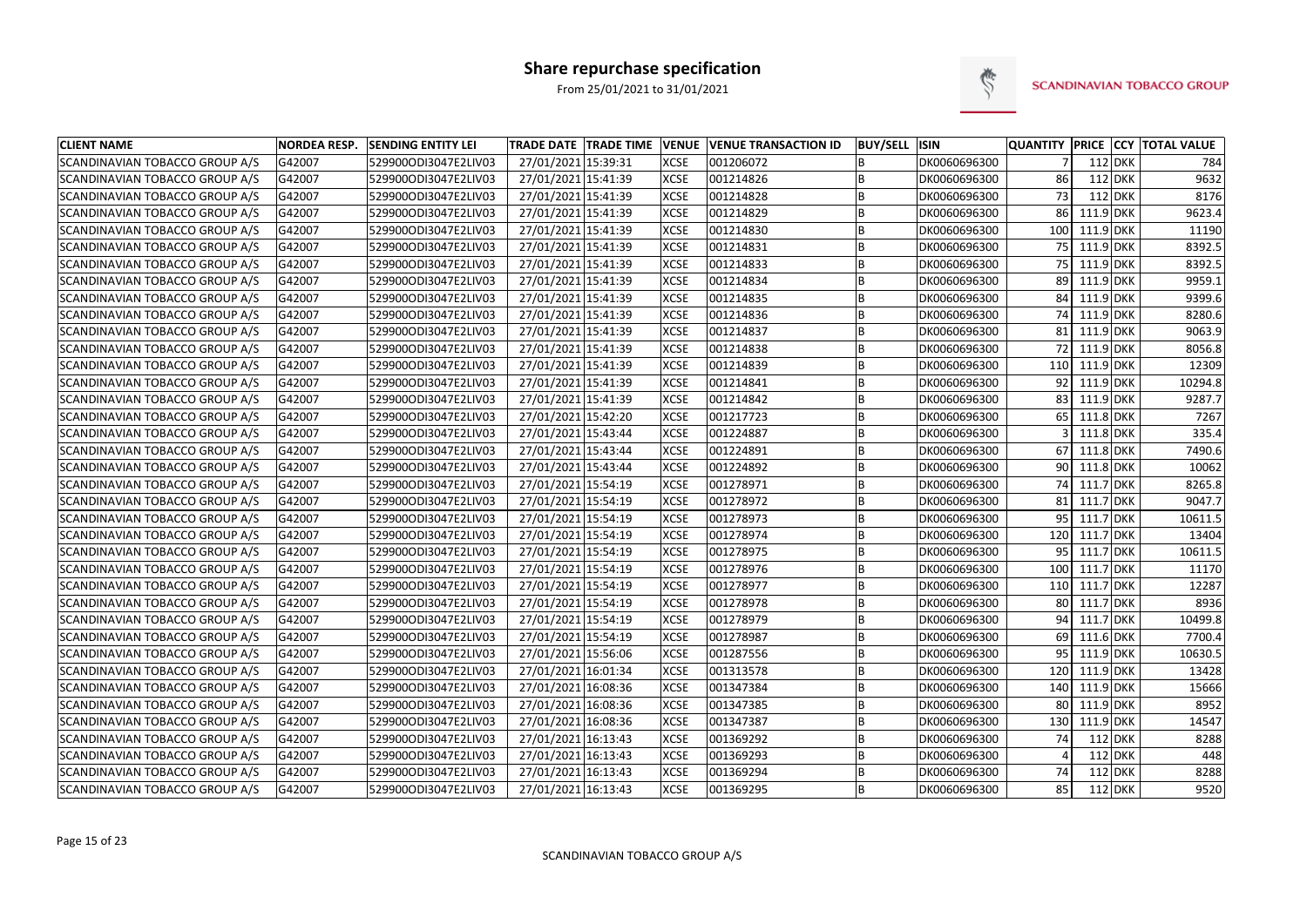

| <b>CLIENT NAME</b>             | <b>NORDEA RESP.</b> | <b>SENDING ENTITY LEI</b> | <b>TRADE DATE TRADE TIME</b> | <b>VENUE</b> | <b>VENUE TRANSACTION ID</b> | <b>BUY/SELL ISIN</b> |              |     |              |                | <b>QUANTITY PRICE CCY TOTAL VALUE</b> |
|--------------------------------|---------------------|---------------------------|------------------------------|--------------|-----------------------------|----------------------|--------------|-----|--------------|----------------|---------------------------------------|
| SCANDINAVIAN TOBACCO GROUP A/S | G42007              | 529900ODI3047E2LIV03      | 27/01/2021 16:19:01          | <b>XCSE</b>  | 001392613                   | B                    | DK0060696300 |     | 98 111.9 DKK |                | 10966.2                               |
| SCANDINAVIAN TOBACCO GROUP A/S | G42007              | 529900ODI3047E2LIV03      | 27/01/2021 16:19:01          | <b>XCSE</b>  | 001392614                   | B                    | DK0060696300 | 87  | 111.9 DKK    |                | 9735.3                                |
| SCANDINAVIAN TOBACCO GROUP A/S | G42007              | 529900ODI3047E2LIV03      | 27/01/2021 16:19:01          | <b>XCSE</b>  | 001392615                   | B                    | DK0060696300 |     | 71 111.9 DKK |                | 7944.9                                |
| SCANDINAVIAN TOBACCO GROUP A/S | G42007              | 529900ODI3047E2LIV03      | 27/01/2021 16:19:01          | <b>XCSE</b>  | 001392617                   | $\overline{B}$       | DK0060696300 | 74  | 111.9 DKK    |                | 8280.6                                |
| SCANDINAVIAN TOBACCO GROUP A/S | G42007              | 529900ODI3047E2LIV03      | 27/01/2021 16:19:01          | <b>XCSE</b>  | 001392622                   | B                    | DK0060696300 | 88  | 111.9 DKK    |                | 9847.2                                |
| SCANDINAVIAN TOBACCO GROUP A/S | G42007              | 529900ODI3047E2LIV03      | 27/01/2021 16:20:09          | <b>XCSE</b>  | 001397735                   | B                    | DK0060696300 | 28  |              | 112 DKK        | 3136                                  |
| SCANDINAVIAN TOBACCO GROUP A/S | G42007              | 529900ODI3047E2LIV03      | 27/01/2021 16:24:04          | <b>XCSE</b>  | 001416542                   | B                    | DK0060696300 | 53  |              | 112 DKK        | 5936                                  |
| SCANDINAVIAN TOBACCO GROUP A/S | G42007              | 529900ODI3047E2LIV03      | 27/01/2021 16:24:04          | <b>XCSE</b>  | 001416543                   | B                    | DK0060696300 | 98  |              | 112 DKK        | 10976                                 |
| SCANDINAVIAN TOBACCO GROUP A/S | G42007              | 529900ODI3047E2LIV03      | 27/01/2021 16:24:04          | <b>XCSE</b>  | 001416544                   | B                    | DK0060696300 | 82  |              | 112 DKK        | 9184                                  |
| SCANDINAVIAN TOBACCO GROUP A/S | G42007              | 529900ODI3047E2LIV03      | 27/01/2021 16:24:04          | <b>XCSE</b>  | 001416545                   | B                    | DK0060696300 | 70  |              | 112 DKK        | 7840                                  |
| SCANDINAVIAN TOBACCO GROUP A/S | G42007              | 529900ODI3047E2LIV03      | 27/01/2021 16:24:04          | <b>XCSE</b>  | 001416546                   | B                    | DK0060696300 | 100 |              | 112 DKK        | 11200                                 |
| SCANDINAVIAN TOBACCO GROUP A/S | G42007              | 529900ODI3047E2LIV03      | 27/01/2021 16:24:04          | <b>XCSE</b>  | 001416547                   | B                    | DK0060696300 | 100 |              | $112$ DKK      | 11200                                 |
| SCANDINAVIAN TOBACCO GROUP A/S | G42007              | 529900ODI3047E2LIV03      | 27/01/2021 16:24:04          | <b>XCSE</b>  | 001416556                   | B                    | DK0060696300 | 81  |              | 112 DKK        | 9072                                  |
| SCANDINAVIAN TOBACCO GROUP A/S | G42007              | 529900ODI3047E2LIV03      | 27/01/2021 16:24:04          | <b>XCSE</b>  | 001416557                   | B                    | DK0060696300 | 57  |              | 112 DKK        | 6384                                  |
| SCANDINAVIAN TOBACCO GROUP A/S | G42007              | 529900ODI3047E2LIV03      | 27/01/2021 16:24:04          | <b>XCSE</b>  | 001416558                   | B                    | DK0060696300 | 31  |              | 112 DKK        | 3472                                  |
| SCANDINAVIAN TOBACCO GROUP A/S | G42007              | 529900ODI3047E2LIV03      | 27/01/2021 16:27:13          | <b>XCSE</b>  | 001428900                   | B                    | DK0060696300 | 110 | 111.9 DKK    |                | 12309                                 |
| SCANDINAVIAN TOBACCO GROUP A/S | G42007              | 529900ODI3047E2LIV03      | 27/01/2021 16:29:10          | <b>XCSE</b>  | 001436179                   | B                    | DK0060696300 | 93  |              | 112 DKK        | 10416                                 |
| SCANDINAVIAN TOBACCO GROUP A/S | G42007              | 529900ODI3047E2LIV03      | 28/01/2021 09:04:29          | <b>XCSE</b>  | 000076970                   | $\overline{B}$       | DK0060696300 | 150 | $111.3$ DKK  |                | 16695                                 |
| SCANDINAVIAN TOBACCO GROUP A/S | G42007              | 529900ODI3047E2LIV03      | 28/01/2021 09:04:29          | <b>XCSE</b>  | 000076973                   | B                    | DK0060696300 | 133 |              | $111$ DKK      | 14763                                 |
| SCANDINAVIAN TOBACCO GROUP A/S | G42007              | 529900ODI3047E2LIV03      | 28/01/2021 09:04:29          | <b>XCSE</b>  | 000076974                   | B                    | DK0060696300 | 157 |              | <b>111 DKK</b> | 17427                                 |
| SCANDINAVIAN TOBACCO GROUP A/S | G42007              | 529900ODI3047E2LIV03      | 28/01/2021 09:09:40          | <b>XCSE</b>  | 000113973                   | B                    | DK0060696300 | 200 | 111.5 DKK    |                | 22300                                 |
| SCANDINAVIAN TOBACCO GROUP A/S | G42007              | 529900ODI3047E2LIV03      | 28/01/2021 09:10:28          | <b>XCSE</b>  | 000120505                   | B                    | DK0060696300 | 190 | 111.3 DKK    |                | 21147                                 |
| SCANDINAVIAN TOBACCO GROUP A/S | G42007              | 529900ODI3047E2LIV03      | 28/01/2021 09:11:08          | <b>XCSE</b>  | 000125849                   | B                    | DK0060696300 | 200 | 111.4 DKK    |                | 22280                                 |
| SCANDINAVIAN TOBACCO GROUP A/S | G42007              | 529900ODI3047E2LIV03      | 28/01/2021 09:16:08          | <b>XCSE</b>  | 000161515                   | B                    | DK0060696300 | 8   | $111.1$ DKK  |                | 888.8                                 |
| SCANDINAVIAN TOBACCO GROUP A/S | G42007              | 529900ODI3047E2LIV03      | 28/01/2021 09:16:09          | <b>XCSE</b>  | 000161602                   | $\overline{B}$       | DK0060696300 | 132 | $111.1$ DKK  |                | 14665.2                               |
| SCANDINAVIAN TOBACCO GROUP A/S | G42007              | 529900ODI3047E2LIV03      | 28/01/2021 09:19:20          | <b>XCSE</b>  | 000184622                   | B                    | DK0060696300 | 190 | 111.1 DKK    |                | 21109                                 |
| SCANDINAVIAN TOBACCO GROUP A/S | G42007              | 529900ODI3047E2LIV03      | 28/01/2021 09:19:59          | <b>XCSE</b>  | 000189368                   | B                    | DK0060696300 | 190 |              | 111 DKK        | 21090                                 |
| SCANDINAVIAN TOBACCO GROUP A/S | G42007              | 529900ODI3047E2LIV03      | 28/01/2021 09:23:40          | <b>XCSE</b>  | 000212474                   | B                    | DK0060696300 | 34  | $111.1$ DKK  |                | 3777.4                                |
| SCANDINAVIAN TOBACCO GROUP A/S | G42007              | 529900ODI3047E2LIV03      | 28/01/2021 09:23:40          | <b>XCSE</b>  | 000212475                   | B                    | DK0060696300 | 156 | 111.1 DKK    |                | 17331.6                               |
| SCANDINAVIAN TOBACCO GROUP A/S | G42007              | 529900ODI3047E2LIV03      | 28/01/2021 09:26:06          | <b>XCSE</b>  | 000226926                   | B                    | DK0060696300 | 150 | 110.8 DKK    |                | 16620                                 |
| SCANDINAVIAN TOBACCO GROUP A/S | G42007              | 529900ODI3047E2LIV03      | 28/01/2021 09:30:07          | <b>XCSE</b>  | 000252933                   | B                    | DK0060696300 | 35  | 110.6 DKK    |                | 3871                                  |
| SCANDINAVIAN TOBACCO GROUP A/S | G42007              | 529900ODI3047E2LIV03      | 28/01/2021 09:30:07          | <b>XCSE</b>  | 000252934                   | $\overline{B}$       | DK0060696300 | 125 | 110.6 DKK    |                | 13825                                 |
| SCANDINAVIAN TOBACCO GROUP A/S | G42007              | 529900ODI3047E2LIV03      | 28/01/2021 09:32:43          | <b>XCSE</b>  | 000267715                   | B                    | DK0060696300 | 150 | 110.4 DKK    |                | 16560                                 |
| SCANDINAVIAN TOBACCO GROUP A/S | G42007              | 529900ODI3047E2LIV03      | 28/01/2021 09:32:43          | <b>XCSE</b>  | 000267716                   | B                    | DK0060696300 | 108 | 110.4 DKK    |                | 11923.2                               |
| SCANDINAVIAN TOBACCO GROUP A/S | G42007              | 529900ODI3047E2LIV03      | 28/01/2021 09:32:43          | <b>XCSE</b>  | 000267717                   | B                    | DK0060696300 | 400 | 110.4 DKK    |                | 44160                                 |
| SCANDINAVIAN TOBACCO GROUP A/S | G42007              | 529900ODI3047E2LIV03      | 28/01/2021 09:32:43          | <b>XCSE</b>  | 000267718                   | B                    | DK0060696300 | 342 | 110.4 DKK    |                | 37756.8                               |
| SCANDINAVIAN TOBACCO GROUP A/S | G42007              | 529900ODI3047E2LIV03      | 28/01/2021 09:36:37          | <b>XCSE</b>  | 000291075                   | B                    | DK0060696300 | 150 | 109.4 DKK    |                | 16410                                 |
| SCANDINAVIAN TOBACCO GROUP A/S | G42007              | 529900ODI3047E2LIV03      | 28/01/2021 09:39:25          | <b>XCSE</b>  | 000307015                   | B                    | DK0060696300 | 140 | 108.9 DKK    |                | 15246                                 |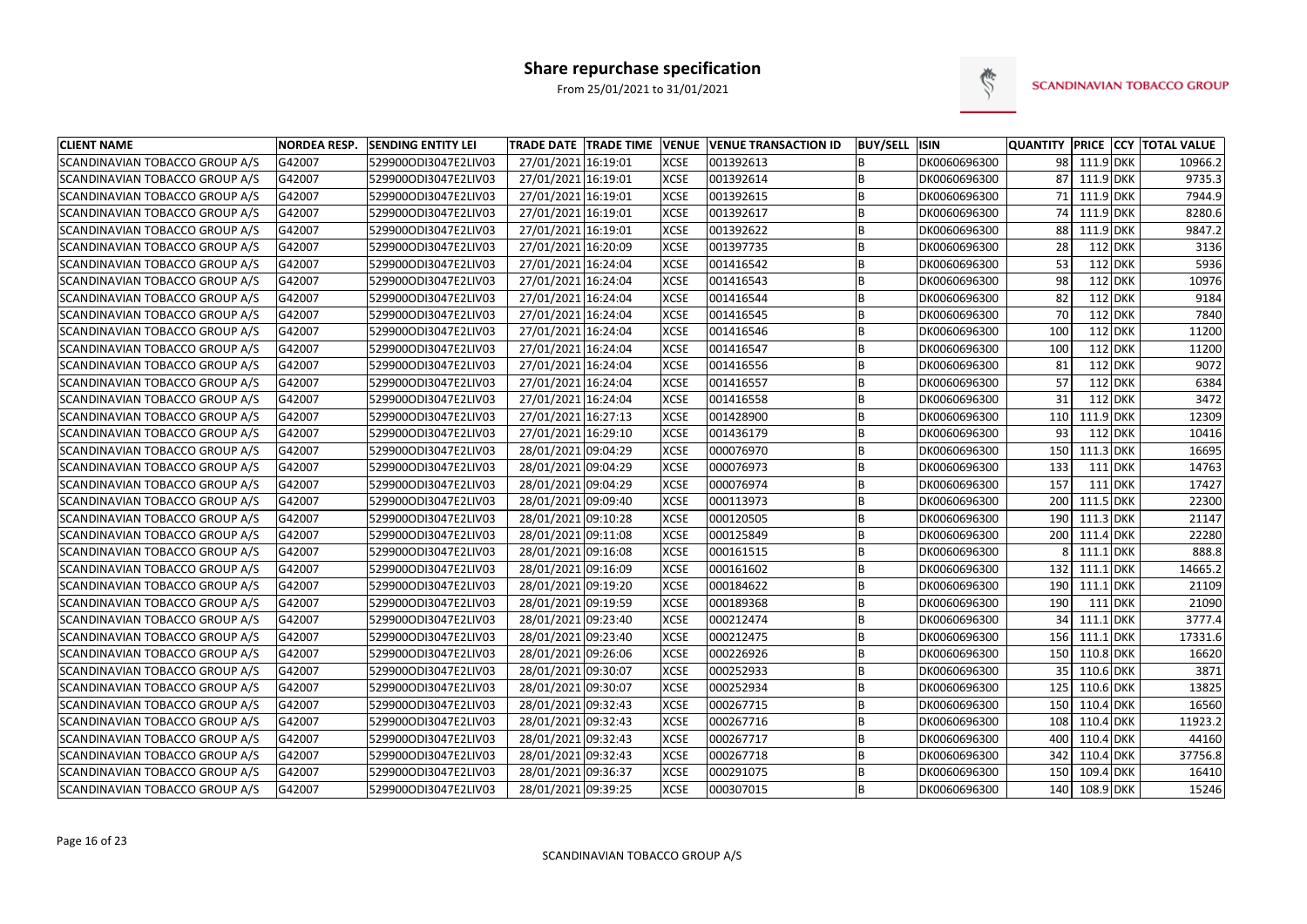

| <b>CLIENT NAME</b>             | <b>NORDEA RESP.</b> | <b>SENDING ENTITY LEI</b> | <b>TRADE DATE TRADE TIME</b> | <b>VENUE</b> | <b>VENUE TRANSACTION ID</b> | <b>BUY/SELL</b> | <b>ISIN</b>  |                 |               |            | QUANTITY PRICE CCY TOTAL VALUE |
|--------------------------------|---------------------|---------------------------|------------------------------|--------------|-----------------------------|-----------------|--------------|-----------------|---------------|------------|--------------------------------|
| SCANDINAVIAN TOBACCO GROUP A/S | G42007              | 529900ODI3047E2LIV03      | 28/01/2021 09:42:24          | <b>XCSE</b>  | 000324602                   | B               | DK0060696300 | 190             | 108.9 DKK     |            | 20691                          |
| SCANDINAVIAN TOBACCO GROUP A/S | G42007              | 529900ODI3047E2LIV03      | 28/01/2021 09:53:25          | <b>XCSE</b>  | 000396314                   | B               | DK0060696300 | 140             | 109.4 DKK     |            | 15316                          |
| SCANDINAVIAN TOBACCO GROUP A/S | G42007              | 529900ODI3047E2LIV03      | 28/01/2021 09:55:00          | <b>XCSE</b>  | 000405161                   | B               | DK0060696300 | 170             | 109 DKK       |            | 18530                          |
| SCANDINAVIAN TOBACCO GROUP A/S | G42007              | 529900ODI3047E2LIV03      | 28/01/2021 09:55:00          | <b>XCSE</b>  | 000405167                   | B               | DK0060696300 | 170             | $109$ DKK     |            | 18530                          |
| SCANDINAVIAN TOBACCO GROUP A/S | G42007              | 529900ODI3047E2LIV03      | 28/01/2021 09:57:03          | <b>XCSE</b>  | 000416461                   | B               | DK0060696300 | 160             | 108.8 DKK     |            | 17408                          |
| SCANDINAVIAN TOBACCO GROUP A/S | G42007              | 529900ODI3047E2LIV03      | 28/01/2021 10:04:24          | <b>XCSE</b>  | 000455331                   | B               | DK0060696300 | 150             | 109 DKK       |            | 16350                          |
| SCANDINAVIAN TOBACCO GROUP A/S | G42007              | 529900ODI3047E2LIV03      | 28/01/2021 10:05:30          | <b>XCSE</b>  | 000461142                   | B               | DK0060696300 | 180             | 108.8 DKK     |            | 19584                          |
| SCANDINAVIAN TOBACCO GROUP A/S | G42007              | 529900ODI3047E2LIV03      | 28/01/2021 10:08:38          | <b>XCSE</b>  | 000478454                   | B               | DK0060696300 | 160             | 108.7 DKK     |            | 17392                          |
| SCANDINAVIAN TOBACCO GROUP A/S | G42007              | 529900ODI3047E2LIV03      | 28/01/2021 10:14:46          | <b>XCSE</b>  | 000509595                   | B               | DK0060696300 | 63              | 108.5 DKK     |            | 6835.5                         |
| SCANDINAVIAN TOBACCO GROUP A/S | G42007              | 529900ODI3047E2LIV03      | 28/01/2021 10:14:46          | <b>XCSE</b>  | 000509596                   | B               | DK0060696300 | 107             | 108.5 DKK     |            | 11609.5                        |
| SCANDINAVIAN TOBACCO GROUP A/S | G42007              | 529900ODI3047E2LIV03      | 28/01/2021 10:16:34          | XCSE         | 000517869                   | B               | DK0060696300 | 150             | 108.3 DKK     |            | 16245                          |
| SCANDINAVIAN TOBACCO GROUP A/S | G42007              | 529900ODI3047E2LIV03      | 28/01/2021 10:16:34          | <b>XCSE</b>  | 000517870                   | B               | DK0060696300 | 150             | 108.2 DKK     |            | 16230                          |
| SCANDINAVIAN TOBACCO GROUP A/S | G42007              | 529900ODI3047E2LIV03      | 28/01/2021 10:23:42          | <b>XCSE</b>  | 000552432                   | B               | DK0060696300 | 140             | 108.9 DKK     |            | 15246                          |
| SCANDINAVIAN TOBACCO GROUP A/S | G42007              | 529900ODI3047E2LIV03      | 28/01/2021 10:27:21          | <b>XCSE</b>  | 000568530                   | B               | DK0060696300 | 156             | 108.7 DKK     |            | 16957.2                        |
| SCANDINAVIAN TOBACCO GROUP A/S | G42007              | 529900ODI3047E2LIV03      | 28/01/2021 10:27:21          | <b>XCSE</b>  | 000568531                   | B               | DK0060696300 |                 | 108.7 DKK     |            | 434.8                          |
| SCANDINAVIAN TOBACCO GROUP A/S | G42007              | 529900ODI3047E2LIV03      | 28/01/2021 10:35:32          | <b>XCSE</b>  | 000603692                   | B               | DK0060696300 | 140             | 108.9 DKK     |            | 15246                          |
| SCANDINAVIAN TOBACCO GROUP A/S | G42007              | 529900ODI3047E2LIV03      | 28/01/2021 10:41:50          | <b>XCSE</b>  | 000626994                   | B               | DK0060696300 | 46 <sup>1</sup> | 109.1         | <b>DKK</b> | 5018.6                         |
| SCANDINAVIAN TOBACCO GROUP A/S | G42007              | 529900ODI3047E2LIV03      | 28/01/2021 10:41:50          | <b>XCSE</b>  | 000626995                   | B               | DK0060696300 | 354             | $109.1$ DKK   |            | 38621.4                        |
| SCANDINAVIAN TOBACCO GROUP A/S | G42007              | 529900ODI3047E2LIV03      | 28/01/2021 10:49:25          | <b>XCSE</b>  | 000656007                   | B               | DK0060696300 | 160             | 109.2 DKK     |            | 17472                          |
| SCANDINAVIAN TOBACCO GROUP A/S | G42007              | 529900ODI3047E2LIV03      | 28/01/2021 10:54:45          | <b>XCSE</b>  | 000676351                   | B               | DK0060696300 | 160             | 109.3 DKK     |            | 17488                          |
| SCANDINAVIAN TOBACCO GROUP A/S | G42007              | 529900ODI3047E2LIV03      | 28/01/2021 10:54:45          | <b>XCSE</b>  | 000676353                   | B               | DK0060696300 | 201             | 109.3 DKK     |            | 21969.3                        |
| SCANDINAVIAN TOBACCO GROUP A/S | G42007              | 529900ODI3047E2LIV03      | 28/01/2021 10:54:45          | <b>XCSE</b>  | 000676354                   | B               | DK0060696300 | 39              | 109.3 DKK     |            | 4262.7                         |
| SCANDINAVIAN TOBACCO GROUP A/S | G42007              | 529900ODI3047E2LIV03      | 28/01/2021 10:56:52          | XCSE         | 000683845                   | B               | DK0060696300 | 180             | 109.4 DKK     |            | 19692                          |
| SCANDINAVIAN TOBACCO GROUP A/S | G42007              | 529900ODI3047E2LIV03      | 28/01/2021 10:56:58          | <b>XCSE</b>  | 000684147                   | B               | DK0060696300 | 100             | 109.6 DKK     |            | 10960                          |
| SCANDINAVIAN TOBACCO GROUP A/S | G42007              | 529900ODI3047E2LIV03      | 28/01/2021 10:56:58          | <b>XCSE</b>  | 000684148                   | B               | DK0060696300 | 80              | 109.6 DKK     |            | 8768                           |
| SCANDINAVIAN TOBACCO GROUP A/S | G42007              | 529900ODI3047E2LIV03      | 28/01/2021 11:49:24          | <b>XCSE</b>  | 000850186                   | B               | DK0060696300 | 140             | 109.5 DKK     |            | 15330                          |
| SCANDINAVIAN TOBACCO GROUP A/S | G42007              | 529900ODI3047E2LIV03      | 28/01/2021 11:49:24          | <b>XCSE</b>  | 000850187                   | B               | DK0060696300 | 140             | 109.5 DKK     |            | 15330                          |
| SCANDINAVIAN TOBACCO GROUP A/S | G42007              | 529900ODI3047E2LIV03      | 28/01/2021 11:49:24          | <b>XCSE</b>  | 000850188                   | B               | DK0060696300 | 142             | 109.5 DKK     |            | 15549                          |
| SCANDINAVIAN TOBACCO GROUP A/S | G42007              | 529900ODI3047E2LIV03      | 29/01/2021 09:03:02          | <b>XCSE</b>  | 000056817                   | B               | DK0060696300 | 290             | 111 DKK       |            | 32190                          |
| SCANDINAVIAN TOBACCO GROUP A/S | G42007              | 529900ODI3047E2LIV03      | 29/01/2021 09:04:36          | <b>XCSE</b>  | 000067495                   | B               | DK0060696300 | 150             | 110.4 DKK     |            | 16560                          |
| SCANDINAVIAN TOBACCO GROUP A/S | G42007              | 529900ODI3047E2LIV03      | 29/01/2021 09:11:41          | <b>XCSE</b>  | 000114269                   | B               | DK0060696300 | 190             | 110.8 DKK     |            | 21052                          |
| SCANDINAVIAN TOBACCO GROUP A/S | G42007              | 529900ODI3047E2LIV03      | 29/01/2021 09:11:41          | <b>XCSE</b>  | 000114270                   | B               | DK0060696300 | 143             | 110.8 DKK     |            | 15844.4                        |
| SCANDINAVIAN TOBACCO GROUP A/S | G42007              | 529900ODI3047E2LIV03      | 29/01/2021 09:11:59          | <b>XCSE</b>  | 000115644                   | B               | DK0060696300 | 57              | 110.8 DKK     |            | 6315.6                         |
| SCANDINAVIAN TOBACCO GROUP A/S | G42007              | 529900ODI3047E2LIV03      | 29/01/2021 09:15:36          | <b>XCSE</b>  | 000134466                   | B               | DK0060696300 | 190             | 110.8 DKK     |            | 21052                          |
| SCANDINAVIAN TOBACCO GROUP A/S | G42007              | 529900ODI3047E2LIV03      | 29/01/2021 09:17:34          | <b>XCSE</b>  | 000143178                   |                 | DK0060696300 | 140             | 110.7 DKK     |            | 15498                          |
| SCANDINAVIAN TOBACCO GROUP A/S | G42007              | 529900ODI3047E2LIV03      | 29/01/2021 09:23:06          | <b>XCSE</b>  | 000168507                   | B               | DK0060696300 | 190             | 110.8 DKK     |            | 21052                          |
| SCANDINAVIAN TOBACCO GROUP A/S | G42007              | 529900ODI3047E2LIV03      | 29/01/2021 09:25:13          | <b>XCSE</b>  | 000177708                   | B               | DK0060696300 | 150             | 110.8 DKK     |            | 16620                          |
| SCANDINAVIAN TOBACCO GROUP A/S | G42007              | 529900ODI3047E2LIV03      | 29/01/2021 09:27:58          | <b>XCSE</b>  | 000187983                   | B               | DK0060696300 |                 | 200 111.2 DKK |            | 22240                          |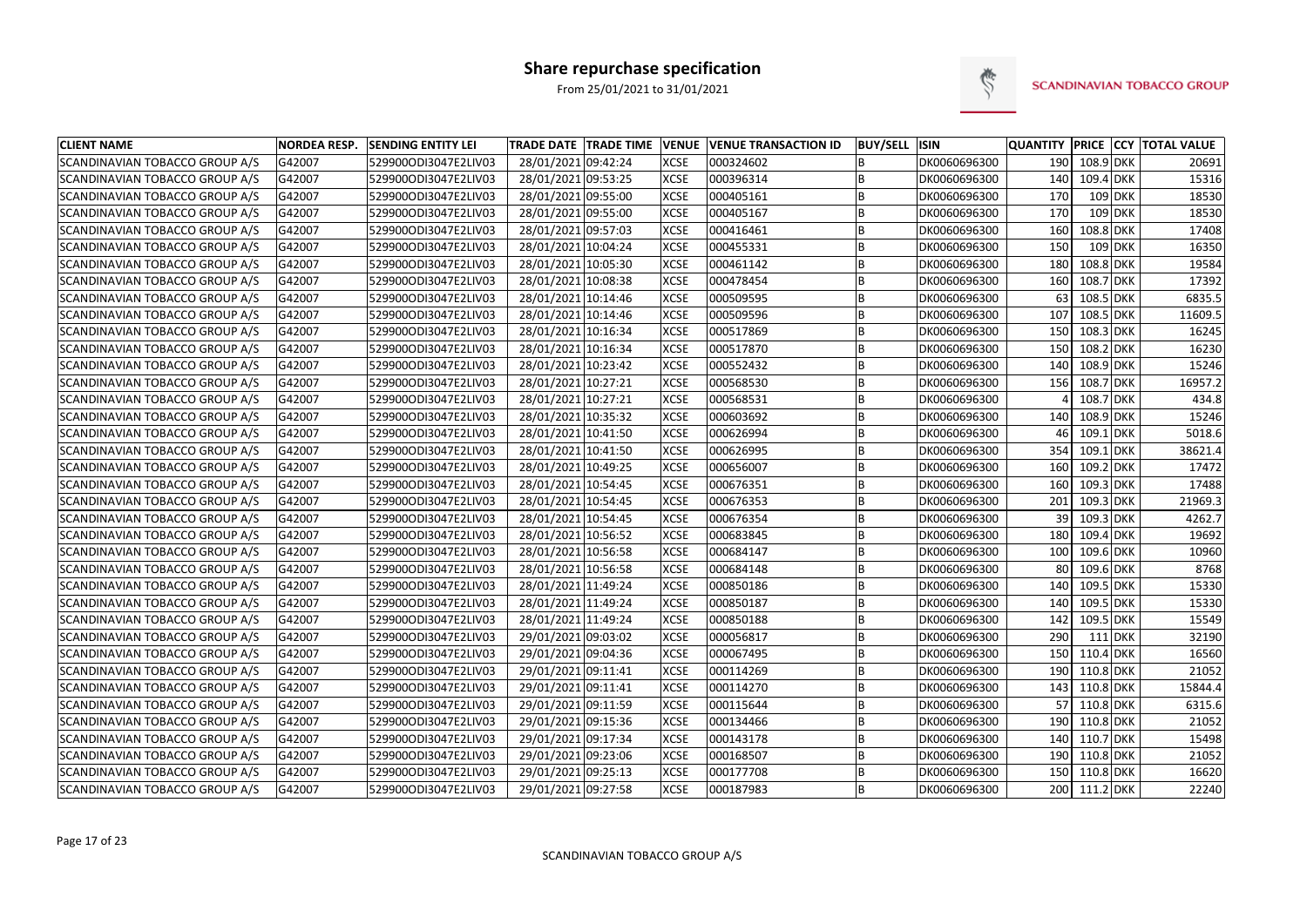

| <b>CLIENT NAME</b>             | <b>NORDEA RESP.</b> | <b>SENDING ENTITY LEI</b> | TRADE DATE TRADE TIME VENUE |             | <b>VENUE TRANSACTION ID</b> | <b>BUY/SELL ISIN</b> |              | <b>QUANTITY</b> |                  | <b>PRICE CCY TOTAL VALUE</b> |
|--------------------------------|---------------------|---------------------------|-----------------------------|-------------|-----------------------------|----------------------|--------------|-----------------|------------------|------------------------------|
| SCANDINAVIAN TOBACCO GROUP A/S | G42007              | 529900ODI3047E2LIV03      | 29/01/2021 09:42:07         | <b>XCSE</b> | 000236658                   | B                    | DK0060696300 | 850             | 111.4 DKK        | 94690                        |
| SCANDINAVIAN TOBACCO GROUP A/S | G42007              | 529900ODI3047E2LIV03      | 29/01/2021 09:43:02         | <b>XCSE</b> | 000239182                   | B                    | DK0060696300 | 190             | 111.4 DKK        | 21166                        |
| SCANDINAVIAN TOBACCO GROUP A/S | G42007              | 529900ODI3047E2LIV03      | 29/01/2021 09:45:26         | <b>XCSE</b> | 000247696                   | B                    | DK0060696300 | 140             | 111.3 DKK        | 15582                        |
| SCANDINAVIAN TOBACCO GROUP A/S | G42007              | 529900ODI3047E2LIV03      | 29/01/2021 09:54:03         | <b>XCSE</b> | 000272572                   | B                    | DK0060696300 | 170             | 111.3 DKK        | 18921                        |
| SCANDINAVIAN TOBACCO GROUP A/S | G42007              | 529900ODI3047E2LIV03      | 29/01/2021 09:54:03         | <b>XCSE</b> | 000272575                   | B                    | DK0060696300 | 140             | 111.3 DKK        | 15582                        |
| SCANDINAVIAN TOBACCO GROUP A/S | G42007              | 529900ODI3047E2LIV03      | 29/01/2021 10:09:32         | <b>XCSE</b> | 000319151                   | B                    | DK0060696300 | 190             | 111.4 DKK        | 21166                        |
| SCANDINAVIAN TOBACCO GROUP A/S | G42007              | 529900ODI3047E2LIV03      | 29/01/2021 10:09:32         | <b>XCSE</b> | 000319152                   | B                    | DK0060696300 | 150             | 111.4 DKK        | 16710                        |
| SCANDINAVIAN TOBACCO GROUP A/S | G42007              | 529900ODI3047E2LIV03      | 29/01/2021 10:09:32         | <b>XCSE</b> | 000319153                   | B                    | DK0060696300 | 75              | 111.4 DKK        | 8355                         |
| SCANDINAVIAN TOBACCO GROUP A/S | G42007              | 529900ODI3047E2LIV03      | 29/01/2021 10:09:32         | <b>XCSE</b> | 000319154                   | B                    | DK0060696300 | 105             | 111.4 DKK        | 11697                        |
| SCANDINAVIAN TOBACCO GROUP A/S | G42007              | 529900ODI3047E2LIV03      | 29/01/2021 10:09:32         | <b>XCSE</b> | 000319155                   | B                    | DK0060696300 | 160             | 111.4 DKK        | 17824                        |
| SCANDINAVIAN TOBACCO GROUP A/S | G42007              | 529900ODI3047E2LIV03      | 29/01/2021 10:09:48         | <b>XCSE</b> | 000319927                   | B                    | DK0060696300 | 96              | $111.4$ DKK      | 10694.4                      |
| SCANDINAVIAN TOBACCO GROUP A/S | G42007              | 529900ODI3047E2LIV03      | 29/01/2021 10:09:48         | <b>XCSE</b> | 000319928                   | B                    | DK0060696300 | 64              | 111.4 DKK        | 7129.6                       |
| SCANDINAVIAN TOBACCO GROUP A/S | G42007              | 529900ODI3047E2LIV03      | 29/01/2021 10:25:57         | <b>XCSE</b> | 000360878                   | B                    | DK0060696300 | 140             | 111.4 DKK        | 15596                        |
| SCANDINAVIAN TOBACCO GROUP A/S | G42007              | 529900ODI3047E2LIV03      | 29/01/2021 10:33:14         | <b>XCSE</b> | 000378669                   | B                    | DK0060696300 | 160             | 111.6 DKK        | 17856                        |
| SCANDINAVIAN TOBACCO GROUP A/S | G42007              | 529900ODI3047E2LIV03      | 29/01/2021 10:36:19         | <b>XCSE</b> | 000387247                   | B                    | DK0060696300 | 79              | 111.9 DKK        | 8840.1                       |
| SCANDINAVIAN TOBACCO GROUP A/S | G42007              | 529900ODI3047E2LIV03      | 29/01/2021 10:36:19         | <b>XCSE</b> | 000387248                   | B                    | DK0060696300 | 321             | 111.9 DKK        | 35919.9                      |
| SCANDINAVIAN TOBACCO GROUP A/S | G42007              | 529900ODI3047E2LIV03      | 29/01/2021 10:36:19         | <b>XCSE</b> | 000387263                   | B                    | DK0060696300 | 140             | 111.9 DKK        | 15666                        |
| SCANDINAVIAN TOBACCO GROUP A/S | G42007              | 529900ODI3047E2LIV03      | 29/01/2021 10:40:00         | <b>XCSE</b> | 000395483                   | B                    | DK0060696300 | 149             | 111.8 DKK        | 16658.2                      |
| SCANDINAVIAN TOBACCO GROUP A/S | G42007              | 529900ODI3047E2LIV03      | 29/01/2021 10:40:00         | <b>XCSE</b> | 000395484                   | B                    | DK0060696300 | 11              | 111.8 DKK        | 1229.8                       |
| SCANDINAVIAN TOBACCO GROUP A/S | G42007              | 529900ODI3047E2LIV03      | 29/01/2021 10:40:53         | <b>XCSE</b> | 000397729                   | B                    | DK0060696300 | 160             | 111.7 DKK        | 17872                        |
| SCANDINAVIAN TOBACCO GROUP A/S | G42007              | 529900ODI3047E2LIV03      | 29/01/2021 10:40:53         | <b>XCSE</b> | 000397730                   | B                    | DK0060696300 | 150             | 111.7 DKK        | 16755                        |
| SCANDINAVIAN TOBACCO GROUP A/S | G42007              | 529900ODI3047E2LIV03      | 29/01/2021 10:54:15         | <b>XCSE</b> | 000426645                   | B                    | DK0060696300 | 187             | 111.7 DKK        | 20887.9                      |
| SCANDINAVIAN TOBACCO GROUP A/S | G42007              | 529900ODI3047E2LIV03      | 29/01/2021 10:54:15         | <b>XCSE</b> | 000426646                   | B                    | DK0060696300 | 53              | <b>111.7 DKK</b> | 5920.1                       |
| SCANDINAVIAN TOBACCO GROUP A/S | G42007              | 529900ODI3047E2LIV03      | 29/01/2021 11:00:08         | <b>XCSE</b> | 000438241                   | B                    | DK0060696300 | 150             | 111.7 DKK        | 16755                        |
| SCANDINAVIAN TOBACCO GROUP A/S | G42007              | 529900ODI3047E2LIV03      | 29/01/2021 11:04:10         | <b>XCSE</b> | 000446425                   | B                    | DK0060696300 | 100             | 111.8 DKK        | 11180                        |
| SCANDINAVIAN TOBACCO GROUP A/S | G42007              | 529900ODI3047E2LIV03      | 29/01/2021 11:04:10         | <b>XCSE</b> | 000446426                   | B                    | DK0060696300 | 12 <sup>1</sup> | 111.8 DKK        | 1341.6                       |
| SCANDINAVIAN TOBACCO GROUP A/S | G42007              | 529900ODI3047E2LIV03      | 29/01/2021 11:04:10         | <b>XCSE</b> | 000446427                   | B                    | DK0060696300 | 38              | 111.8 DKK        | 4248.4                       |
| SCANDINAVIAN TOBACCO GROUP A/S | G42007              | 529900ODI3047E2LIV03      | 29/01/2021 11:08:22         | <b>XCSE</b> | 000455450                   | B                    | DK0060696300 | 280             | 111.8 DKK        | 31304                        |
| SCANDINAVIAN TOBACCO GROUP A/S | G42007              | 529900ODI3047E2LIV03      | 29/01/2021 11:11:56         | <b>XCSE</b> | 000461581                   | B                    | DK0060696300 | 150             | 111.8 DKK        | 16770                        |
| SCANDINAVIAN TOBACCO GROUP A/S | G42007              | 529900ODI3047E2LIV03      | 29/01/2021 11:15:47         | <b>XCSE</b> | 000469751                   | B                    | DK0060696300 | 160             | 111.8 DKK        | 17888                        |
| SCANDINAVIAN TOBACCO GROUP A/S | G42007              | 529900ODI3047E2LIV03      | 29/01/2021 11:17:24         | <b>XCSE</b> | 000473671                   | B                    | DK0060696300 | 150             | 111.6 DKK        | 16740                        |
| SCANDINAVIAN TOBACCO GROUP A/S | G42007              | 529900ODI3047E2LIV03      | 29/01/2021 11:17:24         | <b>XCSE</b> | 000473672                   | B                    | DK0060696300 | 180             | 111.6 DKK        | 20088                        |
| SCANDINAVIAN TOBACCO GROUP A/S | G42007              | 529900ODI3047E2LIV03      | 29/01/2021 11:17:24         | <b>XCSE</b> | 000473673                   | B                    | DK0060696300 | 160             | 111.6 DKK        | 17856                        |
| SCANDINAVIAN TOBACCO GROUP A/S | G42007              | 529900ODI3047E2LIV03      | 29/01/2021 11:17:24         | <b>XCSE</b> | 000473674                   | B                    | DK0060696300 | 180             | 111.6 DKK        | 20088                        |
| SCANDINAVIAN TOBACCO GROUP A/S | G42007              | 529900ODI3047E2LIV03      | 29/01/2021 11:17:26         | <b>XCSE</b> | 000473792                   | B                    | DK0060696300 | 170             | 111.5 DKK        | 18955                        |
| SCANDINAVIAN TOBACCO GROUP A/S | G42007              | 529900ODI3047E2LIV03      | 29/01/2021 11:26:14         | <b>XCSE</b> | 000491418                   | B                    | DK0060696300 | 150             | 111.4 DKK        | 16710                        |
| SCANDINAVIAN TOBACCO GROUP A/S | G42007              | 529900ODI3047E2LIV03      | 29/01/2021 11:26:14         | <b>XCSE</b> | 000491419                   | B                    | DK0060696300 | 130             | 111.4 DKK        | 14482                        |
| SCANDINAVIAN TOBACCO GROUP A/S | G42007              | 529900ODI3047E2LIV03      | 29/01/2021 11:26:14         | <b>XCSE</b> | 000491420                   | B                    | DK0060696300 | 150             | 111.4 DKK        | 16710                        |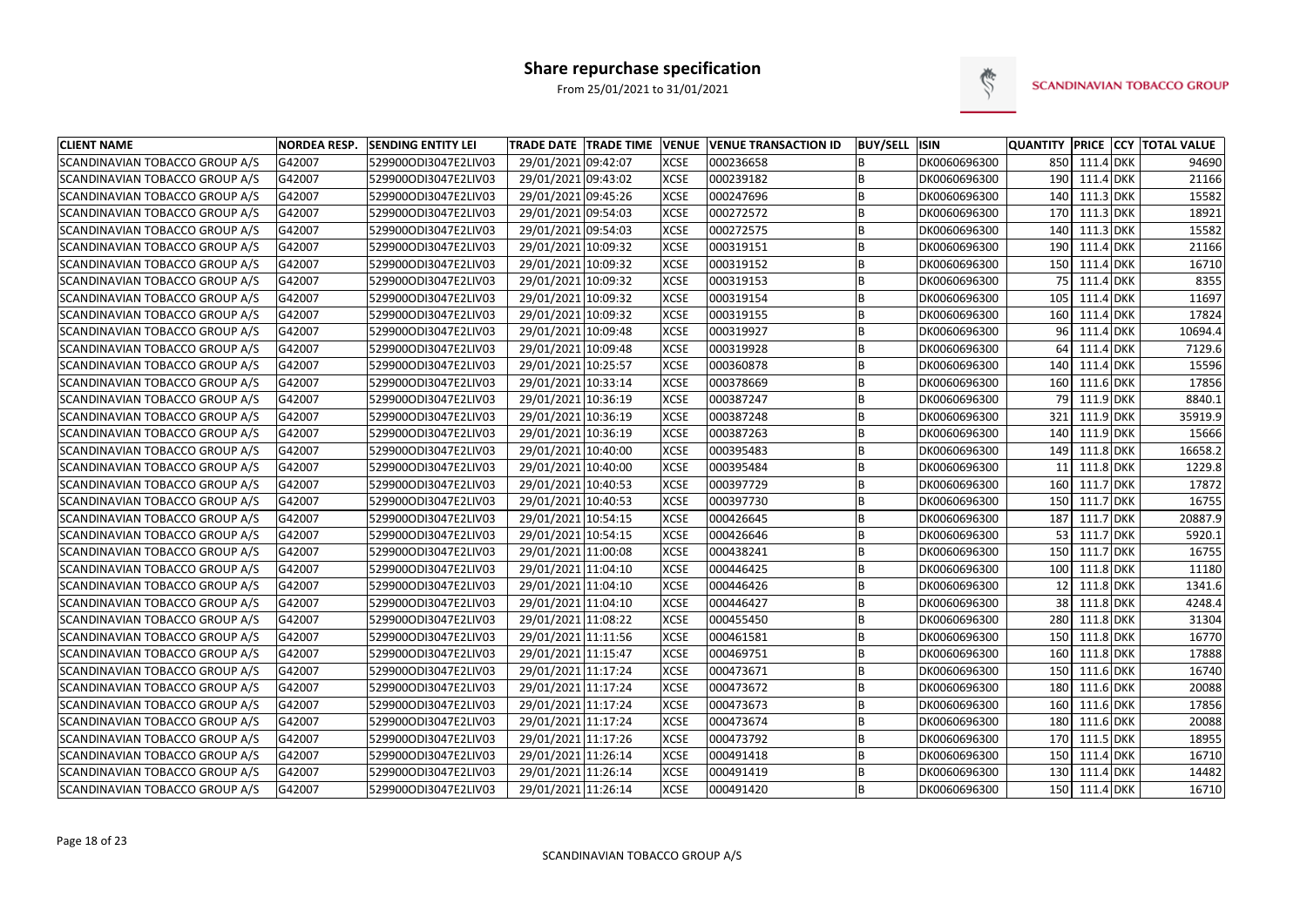

| <b>CLIENT NAME</b>             | <b>NORDEA RESP.</b> | <b>SENDING ENTITY LEI</b> | <b>TRADE DATE TRADE TIME</b> | <b>VENUE</b> | <b>VENUE TRANSACTION ID</b> | <b>BUY/SELL</b> | <b>ISIN</b>  |                 |               | QUANTITY PRICE CCY TOTAL VALUE |
|--------------------------------|---------------------|---------------------------|------------------------------|--------------|-----------------------------|-----------------|--------------|-----------------|---------------|--------------------------------|
| SCANDINAVIAN TOBACCO GROUP A/S | G42007              | 529900ODI3047E2LIV03      | 29/01/2021 11:26:14          | <b>XCSE</b>  | 000491421                   | B               | DK0060696300 |                 | 130 111.4 DKK | 14482                          |
| SCANDINAVIAN TOBACCO GROUP A/S | G42007              | 529900ODI3047E2LIV03      | 29/01/2021 11:28:19          | <b>XCSE</b>  | 000495654                   | B               | DK0060696300 |                 | 150 111.2 DKK | 16680                          |
| SCANDINAVIAN TOBACCO GROUP A/S | G42007              | 529900ODI3047E2LIV03      | 29/01/2021 11:28:19          | <b>XCSE</b>  | 000495655                   | B               | DK0060696300 |                 | 170 111.2 DKK | 18904                          |
| SCANDINAVIAN TOBACCO GROUP A/S | G42007              | 529900ODI3047E2LIV03      | 29/01/2021 11:34:30          | <b>XCSE</b>  | 000508105                   | B               | DK0060696300 |                 | 111.1 DKK     | 333.3                          |
| SCANDINAVIAN TOBACCO GROUP A/S | G42007              | 529900ODI3047E2LIV03      | 29/01/2021 11:34:45          | <b>XCSE</b>  | 000508629                   | B               | DK0060696300 | 147             | 111.1 DKK     | 16331.7                        |
| SCANDINAVIAN TOBACCO GROUP A/S | G42007              | 529900ODI3047E2LIV03      | 29/01/2021 11:50:47          | <b>XCSE</b>  | 000536485                   | B               | DK0060696300 | 150             | 111.2 DKK     | 16680                          |
| SCANDINAVIAN TOBACCO GROUP A/S | G42007              | 529900ODI3047E2LIV03      | 29/01/2021 11:50:47          | <b>XCSE</b>  | 000536486                   | B               | DK0060696300 | 160             | 111.2 DKK     | 17792                          |
| SCANDINAVIAN TOBACCO GROUP A/S | G42007              | 529900ODI3047E2LIV03      | 29/01/2021 11:50:47          | <b>XCSE</b>  | 000536487                   | B               | DK0060696300 | 140             | 111.2 DKK     | 15568                          |
| SCANDINAVIAN TOBACCO GROUP A/S | G42007              | 529900ODI3047E2LIV03      | 29/01/2021 12:39:44          | <b>XCSE</b>  | 000630104                   | B               | DK0060696300 | 150             | 111.7 DKK     | 16755                          |
| SCANDINAVIAN TOBACCO GROUP A/S | G42007              | 529900ODI3047E2LIV03      | 29/01/2021 12:44:20          | <b>XCSE</b>  | 000638584                   | B               | DK0060696300 | 150             | 111.6 DKK     | 16740                          |
| SCANDINAVIAN TOBACCO GROUP A/S | G42007              | 529900ODI3047E2LIV03      | 29/01/2021 12:45:18          | <b>XCSE</b>  | 000640563                   | B               | DK0060696300 |                 | 111.6 DKK     | 558                            |
| SCANDINAVIAN TOBACCO GROUP A/S | G42007              | 529900ODI3047E2LIV03      | 29/01/2021 12:57:46          | XCSE         | 000663431                   | B               | DK0060696300 | 32              | 112 DKK       | 3584                           |
| SCANDINAVIAN TOBACCO GROUP A/S | G42007              | 529900ODI3047E2LIV03      | 29/01/2021 12:57:46          | <b>XCSE</b>  | 000663432                   | B               | DK0060696300 | 128             | 112 DKK       | 14336                          |
| SCANDINAVIAN TOBACCO GROUP A/S | G42007              | 529900ODI3047E2LIV03      | 29/01/2021 12:57:46          | <b>XCSE</b>  | 000663434                   | B               | DK0060696300 | 160             | 112 DKK       | 17920                          |
| SCANDINAVIAN TOBACCO GROUP A/S | G42007              | 529900ODI3047E2LIV03      | 29/01/2021 12:57:48          | <b>XCSE</b>  | 000663460                   | B               | DK0060696300 | 215             | 111.9 DKK     | 24058.5                        |
| SCANDINAVIAN TOBACCO GROUP A/S | G42007              | 529900ODI3047E2LIV03      | 29/01/2021 13:03:57          | <b>XCSE</b>  | 000677175                   | B               | DK0060696300 | 200             | 111.9 DKK     | 22380                          |
| SCANDINAVIAN TOBACCO GROUP A/S | G42007              | 529900ODI3047E2LIV03      | 29/01/2021 13:05:26          | <b>XCSE</b>  | 000680299                   | B               | DK0060696300 | 150             | 111.9 DKK     | 16785                          |
| SCANDINAVIAN TOBACCO GROUP A/S | G42007              | 529900ODI3047E2LIV03      | 29/01/2021 13:09:08          | <b>XCSE</b>  | 000687226                   | B               | DK0060696300 | 97              | $112$ DKK     | 10864                          |
| SCANDINAVIAN TOBACCO GROUP A/S | G42007              | 529900ODI3047E2LIV03      | 29/01/2021 13:09:08          | <b>XCSE</b>  | 000687227                   | B               | DK0060696300 | 43              | 112 DKK       | 4816                           |
| SCANDINAVIAN TOBACCO GROUP A/S | G42007              | 529900ODI3047E2LIV03      | 29/01/2021 13:14:25          | <b>XCSE</b>  | 000695394                   | B               | DK0060696300 | 140             | 112 DKK       | 15680                          |
| SCANDINAVIAN TOBACCO GROUP A/S | G42007              | 529900ODI3047E2LIV03      | 29/01/2021 13:21:30          | <b>XCSE</b>  | 000707687                   | B               | DK0060696300 | 160             | 112 DKK       | 17920                          |
| SCANDINAVIAN TOBACCO GROUP A/S | G42007              | 529900ODI3047E2LIV03      | 29/01/2021 13:24:34          | <b>XCSE</b>  | 000712706                   | B               | DK0060696300 | 140             | 112.4 DKK     | 15736                          |
| SCANDINAVIAN TOBACCO GROUP A/S | G42007              | 529900ODI3047E2LIV03      | 29/01/2021 13:24:34          | <b>XCSE</b>  | 000712707                   | B               | DK0060696300 | 130             | 112.4 DKK     | 14612                          |
| SCANDINAVIAN TOBACCO GROUP A/S | G42007              | 529900ODI3047E2LIV03      | 29/01/2021 13:24:39          | <b>XCSE</b>  | 000712850                   | B               | DK0060696300 | 240             | 112.3 DKK     | 26952                          |
| SCANDINAVIAN TOBACCO GROUP A/S | G42007              | 529900ODI3047E2LIV03      | 29/01/2021 13:29:57          | <b>XCSE</b>  | 000721313                   | B               | DK0060696300 | 97              | 112.3 DKK     | 10893.1                        |
| SCANDINAVIAN TOBACCO GROUP A/S | G42007              | 529900ODI3047E2LIV03      | 29/01/2021 13:29:57          | <b>XCSE</b>  | 000721314                   | B               | DK0060696300 | 43              | 112.3 DKK     | 4828.9                         |
| SCANDINAVIAN TOBACCO GROUP A/S | G42007              | 529900ODI3047E2LIV03      | 29/01/2021 13:29:57          | <b>XCSE</b>  | 000721323                   | B               | DK0060696300 | 140             | 112.3 DKK     | 15722                          |
| SCANDINAVIAN TOBACCO GROUP A/S | G42007              | 529900ODI3047E2LIV03      | 29/01/2021 13:29:58          | <b>XCSE</b>  | 000721327                   | B               | DK0060696300 | 26              | 112.3 DKK     | 2919.8                         |
| SCANDINAVIAN TOBACCO GROUP A/S | G42007              | 529900ODI3047E2LIV03      | 29/01/2021 13:29:58          | <b>XCSE</b>  | 000721328                   | B               | DK0060696300 | 104             | 112.3 DKK     | 11679.2                        |
| SCANDINAVIAN TOBACCO GROUP A/S | G42007              | 529900ODI3047E2LIV03      | 29/01/2021 13:35:31          | <b>XCSE</b>  | 000731458                   | B               | DK0060696300 | 150             | 112.1 DKK     | 16815                          |
| SCANDINAVIAN TOBACCO GROUP A/S | G42007              | 529900ODI3047E2LIV03      | 29/01/2021 13:35:31          | <b>XCSE</b>  | 000731459                   | B               | DK0060696300 | 160             | 112.1 DKK     | 17936                          |
| SCANDINAVIAN TOBACCO GROUP A/S | G42007              | 529900ODI3047E2LIV03      | 29/01/2021 13:38:40          | <b>XCSE</b>  | 000737032                   | B               | DK0060696300 | 150             | 112 DKK       | 16800                          |
| SCANDINAVIAN TOBACCO GROUP A/S | G42007              | 529900ODI3047E2LIV03      | 29/01/2021 14:00:11          | <b>XCSE</b>  | 000775988                   | B               | DK0060696300 | 150             | 111.8 DKK     | 16770                          |
| SCANDINAVIAN TOBACCO GROUP A/S | G42007              | 529900ODI3047E2LIV03      | 29/01/2021 14:00:11          | <b>XCSE</b>  | 000775990                   | B               | DK0060696300 | 131             | 111.8 DKK     | 14645.8                        |
| SCANDINAVIAN TOBACCO GROUP A/S | G42007              | 529900ODI3047E2LIV03      | 29/01/2021 14:00:11          | <b>XCSE</b>  | 000775991                   | B               | DK0060696300 | 19 <sup>1</sup> | 111.8 DKK     | 2124.2                         |
| SCANDINAVIAN TOBACCO GROUP A/S | G42007              | 529900ODI3047E2LIV03      | 29/01/2021 14:00:11          | <b>XCSE</b>  | 000775992                   | B               | DK0060696300 |                 | 170 111.8 DKK | 19006                          |
| SCANDINAVIAN TOBACCO GROUP A/S | G42007              | 529900ODI3047E2LIV03      | 29/01/2021 14:00:11          | <b>XCSE</b>  | 000775993                   | B               | DK0060696300 | 140             | 111.8 DKK     | 15652                          |
| SCANDINAVIAN TOBACCO GROUP A/S | G42007              | 529900ODI3047E2LIV03      | 29/01/2021 14:00:53          | <b>XCSE</b>  | 000786725                   | B               | DK0060696300 |                 | 11 111.5 DKK  | 1226.5                         |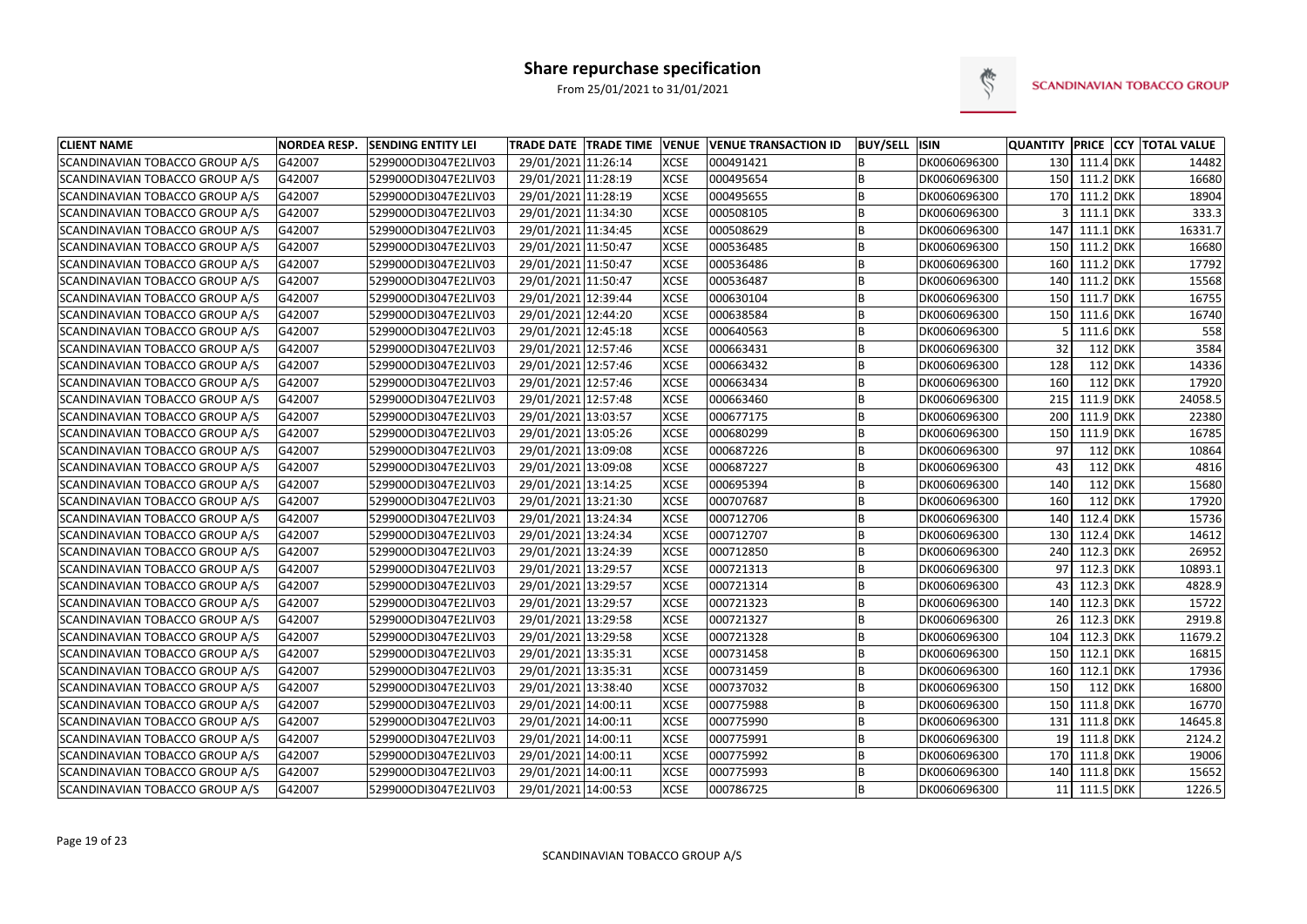

| <b>CLIENT NAME</b>             | <b>NORDEA RESP.</b> | <b>SENDING ENTITY LEI</b> | TRADE DATE TRADE TIME VENUE |             | <b>VENUE TRANSACTION ID</b> | <b>BUY/SELL ISIN</b> |              | <b>QUANTITY</b> |               |                | <b>PRICE CCY TOTAL VALUE</b> |
|--------------------------------|---------------------|---------------------------|-----------------------------|-------------|-----------------------------|----------------------|--------------|-----------------|---------------|----------------|------------------------------|
| SCANDINAVIAN TOBACCO GROUP A/S | G42007              | 529900ODI3047E2LIV03      | 29/01/2021 14:00:53         | <b>XCSE</b> | 000786726                   | B                    | DK0060696300 |                 | 139 111.5 DKK |                | 15498.5                      |
| SCANDINAVIAN TOBACCO GROUP A/S | G42007              | 529900ODI3047E2LIV03      | 29/01/2021 14:03:36         | <b>XCSE</b> | 000795252                   | B                    | DK0060696300 | 10 <sub>1</sub> | 111.5 DKK     |                | 1115                         |
| SCANDINAVIAN TOBACCO GROUP A/S | G42007              | 529900ODI3047E2LIV03      | 29/01/2021 14:03:36         | <b>XCSE</b> | 000795253                   | B                    | DK0060696300 | 140             | 111.5 DKK     |                | 15610                        |
| SCANDINAVIAN TOBACCO GROUP A/S | G42007              | 529900ODI3047E2LIV03      | 29/01/2021 14:08:00         | <b>XCSE</b> | 000804132                   | B                    | DK0060696300 | 150             | 111.3 DKK     |                | 16695                        |
| SCANDINAVIAN TOBACCO GROUP A/S | G42007              | 529900ODI3047E2LIV03      | 29/01/2021 14:08:00         | <b>XCSE</b> | 000804136                   | B                    | DK0060696300 | 170             | 111.3 DKK     |                | 18921                        |
| SCANDINAVIAN TOBACCO GROUP A/S | G42007              | 529900ODI3047E2LIV03      | 29/01/2021 14:08:01         | <b>XCSE</b> | 000804164                   | B                    | DK0060696300 | 130             | 111.2 DKK     |                | 14456                        |
| SCANDINAVIAN TOBACCO GROUP A/S | G42007              | 529900ODI3047E2LIV03      | 29/01/2021 14:16:30         | <b>XCSE</b> | 000820352                   | B                    | DK0060696300 | 190             | 111.4 DKK     |                | 21166                        |
| SCANDINAVIAN TOBACCO GROUP A/S | G42007              | 529900ODI3047E2LIV03      | 29/01/2021 14:20:33         | <b>XCSE</b> | 000828002                   | B                    | DK0060696300 | 320             | $111.1$ DKK   |                | 35552                        |
| SCANDINAVIAN TOBACCO GROUP A/S | G42007              | 529900ODI3047E2LIV03      | 29/01/2021 14:20:33         | <b>XCSE</b> | 000828003                   | B                    | DK0060696300 | 220             | 111.1 DKK     |                | 24442                        |
| SCANDINAVIAN TOBACCO GROUP A/S | G42007              | 529900ODI3047E2LIV03      | 29/01/2021 14:20:33         | <b>XCSE</b> | 000828004                   | B                    | DK0060696300 | 80              | $111.1$ DKK   |                | 8888                         |
| SCANDINAVIAN TOBACCO GROUP A/S | G42007              | 529900ODI3047E2LIV03      | 29/01/2021 14:20:33         | <b>XCSE</b> | 000828005                   | B                    | DK0060696300 | 81              | $111.1$ DKK   |                | 8999.1                       |
| SCANDINAVIAN TOBACCO GROUP A/S | G42007              | 529900ODI3047E2LIV03      | 29/01/2021 14:28:06         | <b>XCSE</b> | 000841430                   | B                    | DK0060696300 | 80              |               | <b>111 DKK</b> | 8880                         |
| SCANDINAVIAN TOBACCO GROUP A/S | G42007              | 529900ODI3047E2LIV03      | 29/01/2021 14:28:06         | <b>XCSE</b> | 000841431                   | B                    | DK0060696300 | 170             |               | 111 DKK        | 18870                        |
| SCANDINAVIAN TOBACCO GROUP A/S | G42007              | 529900ODI3047E2LIV03      | 29/01/2021 14:45:50         | <b>XCSE</b> | 000874832                   | B                    | DK0060696300 | 83              | $111.1$ DKK   |                | 9221.3                       |
| SCANDINAVIAN TOBACCO GROUP A/S | G42007              | 529900ODI3047E2LIV03      | 29/01/2021 14:45:50         | <b>XCSE</b> | 000874833                   | B                    | DK0060696300 | 150             | 111.1 DKK     |                | 16665                        |
| SCANDINAVIAN TOBACCO GROUP A/S | G42007              | 529900ODI3047E2LIV03      | 29/01/2021 14:45:51         | <b>XCSE</b> | 000874861                   | B                    | DK0060696300 | 68              |               | $111$ DKK      | 7548                         |
| SCANDINAVIAN TOBACCO GROUP A/S | G42007              | 529900ODI3047E2LIV03      | 29/01/2021 14:48:04         | <b>XCSE</b> | 000878695                   | B                    | DK0060696300 | 400             |               | $111$ DKK      | 44400                        |
| SCANDINAVIAN TOBACCO GROUP A/S | G42007              | 529900ODI3047E2LIV03      | 29/01/2021 14:48:13         | <b>XCSE</b> | 000878948                   | B                    | DK0060696300 | 180             | $111.1$ DKK   |                | 19998                        |
| SCANDINAVIAN TOBACCO GROUP A/S | G42007              | 529900ODI3047E2LIV03      | 29/01/2021 14:48:13         | <b>XCSE</b> | 000878950                   | B                    | DK0060696300 | 26              | $111.1$ DKK   |                | 2888.6                       |
| SCANDINAVIAN TOBACCO GROUP A/S | G42007              | 529900ODI3047E2LIV03      | 29/01/2021 14:48:13         | <b>XCSE</b> | 000878951                   | B                    | DK0060696300 | 51              | 111.1 DKK     |                | 5666.1                       |
| SCANDINAVIAN TOBACCO GROUP A/S | G42007              | 529900ODI3047E2LIV03      | 29/01/2021 14:48:18         | <b>XCSE</b> | 000879089                   | B                    | DK0060696300 | 353             |               | $111$ DKK      | 39183                        |
| SCANDINAVIAN TOBACCO GROUP A/S | G42007              | 529900ODI3047E2LIV03      | 29/01/2021 14:48:18         | <b>XCSE</b> | 000879090                   | B                    | DK0060696300 | 47              |               | $111$ DKK      | 5217                         |
| SCANDINAVIAN TOBACCO GROUP A/S | G42007              | 529900ODI3047E2LIV03      | 29/01/2021 14:48:18         | <b>XCSE</b> | 000879091                   | B                    | DK0060696300 | 47              |               | $111$ DKK      | 5217                         |
| SCANDINAVIAN TOBACCO GROUP A/S | G42007              | 529900ODI3047E2LIV03      | 29/01/2021 14:48:18         | <b>XCSE</b> | 000879092                   | B                    | DK0060696300 | 750             |               | $111$ DKK      | 83250                        |
| SCANDINAVIAN TOBACCO GROUP A/S | G42007              | 529900ODI3047E2LIV03      | 29/01/2021 14:48:18         | <b>XCSE</b> | 000879093                   | B                    | DK0060696300 | 47              |               | $111$ DKK      | 5217                         |
| SCANDINAVIAN TOBACCO GROUP A/S | G42007              | 529900ODI3047E2LIV03      | 29/01/2021 14:50:06         | <b>XCSE</b> | 000882670                   | B                    | DK0060696300 | 150             | 111.1 DKK     |                | 16665                        |
| SCANDINAVIAN TOBACCO GROUP A/S | G42007              | 529900ODI3047E2LIV03      | 29/01/2021 14:51:24         | <b>XCSE</b> | 000886255                   | B                    | DK0060696300 |                 |               | 111 DKK        | 999                          |
| SCANDINAVIAN TOBACCO GROUP A/S | G42007              | 529900ODI3047E2LIV03      | 29/01/2021 14:55:21         | <b>XCSE</b> | 000893806                   | B                    | DK0060696300 | 150             | $111.3$ DKK   |                | 16695                        |
| SCANDINAVIAN TOBACCO GROUP A/S | G42007              | 529900ODI3047E2LIV03      | 29/01/2021 14:58:40         | <b>XCSE</b> | 000899916                   | B                    | DK0060696300 |                 | 111.2 DKK     |                | 778.4                        |
| SCANDINAVIAN TOBACCO GROUP A/S | G42007              | 529900ODI3047E2LIV03      | 29/01/2021 14:58:40         | <b>XCSE</b> | 000899917                   | B                    | DK0060696300 | 173             | 111.2 DKK     |                | 19237.6                      |
| SCANDINAVIAN TOBACCO GROUP A/S | G42007              | 529900ODI3047E2LIV03      | 29/01/2021 15:04:27         | <b>XCSE</b> | 000912514                   | B                    | DK0060696300 | 150             | 111.4 DKK     |                | 16710                        |
| SCANDINAVIAN TOBACCO GROUP A/S | G42007              | 529900ODI3047E2LIV03      | 29/01/2021 15:12:01         | <b>XCSE</b> | 000928572                   | B                    | DK0060696300 | 150             | 111.3 DKK     |                | 16695                        |
| SCANDINAVIAN TOBACCO GROUP A/S | G42007              | 529900ODI3047E2LIV03      | 29/01/2021 15:12:01         | <b>XCSE</b> | 000928576                   | B                    | DK0060696300 | 140             | 111.3 DKK     |                | 15582                        |
| SCANDINAVIAN TOBACCO GROUP A/S | G42007              | 529900ODI3047E2LIV03      | 29/01/2021 15:24:31         | <b>XCSE</b> | 000956648                   | B                    | DK0060696300 | 150             | 111.4 DKK     |                | 16710                        |
| SCANDINAVIAN TOBACCO GROUP A/S | G42007              | 529900ODI3047E2LIV03      | 29/01/2021 15:24:33         | <b>XCSE</b> | 000956698                   | B                    | DK0060696300 | 130             | 111.3 DKK     |                | 14469                        |
| SCANDINAVIAN TOBACCO GROUP A/S | G42007              | 529900ODI3047E2LIV03      | 29/01/2021 15:24:33         | <b>XCSE</b> | 000956702                   | B                    | DK0060696300 | 140             | 111.3 DKK     |                | 15582                        |
| SCANDINAVIAN TOBACCO GROUP A/S | G42007              | 529900ODI3047E2LIV03      | 29/01/2021 15:28:01         | <b>XCSE</b> | 000963624                   | B                    | DK0060696300 | 87              | 111.2 DKK     |                | 9674.4                       |
| SCANDINAVIAN TOBACCO GROUP A/S | G42007              | 529900ODI3047E2LIV03      | 29/01/2021 15:28:01         | <b>XCSE</b> | 000963625                   | B                    | DK0060696300 |                 | 78 111.2 DKK  |                | 8673.6                       |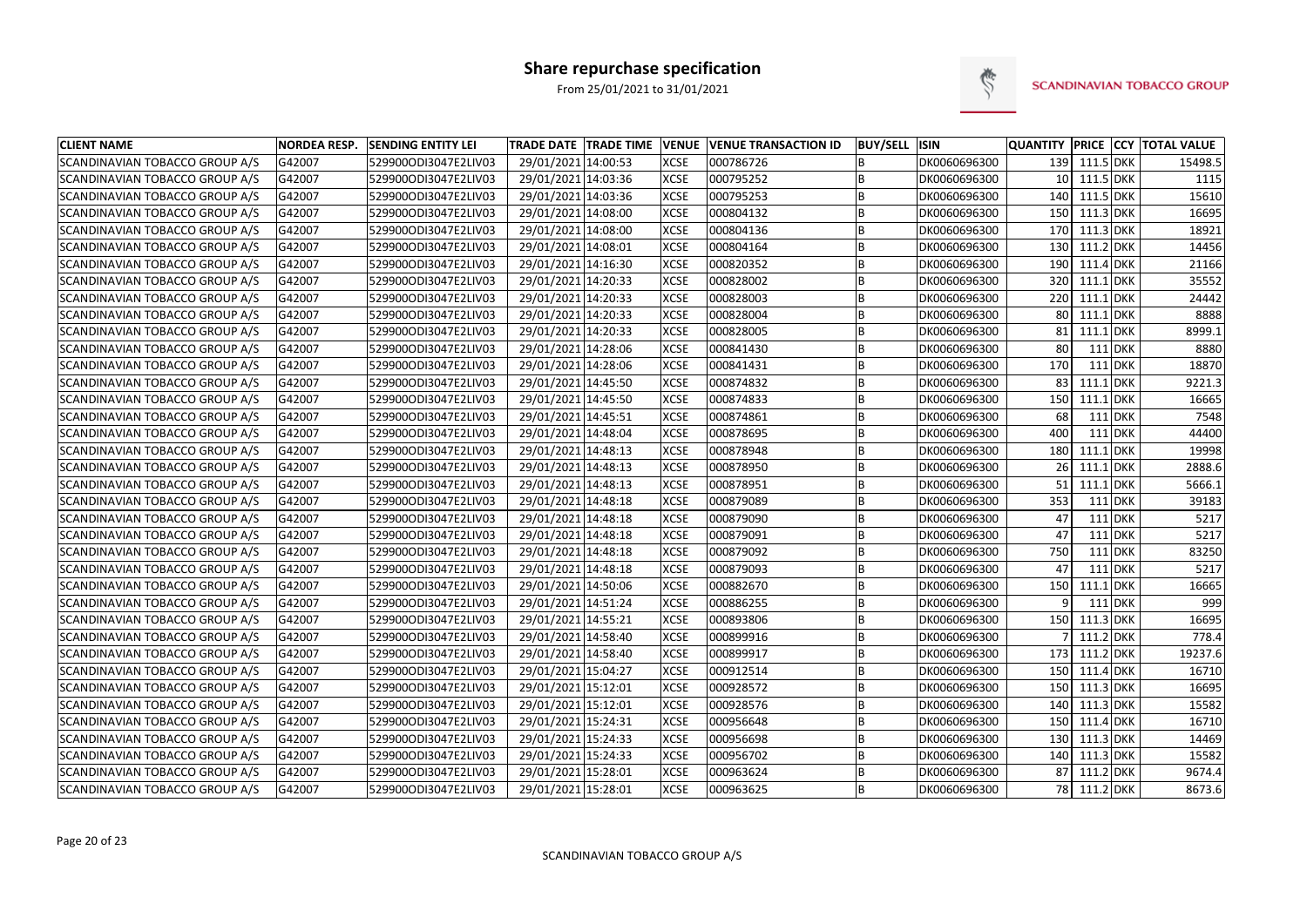

| <b>CLIENT NAME</b>                    | <b>NORDEA RESP.</b> | <b>SENDING ENTITY LEI</b> | <b>TRADE DATE TRADE TIME</b> | <b>VENUE</b> | <b>VENUE TRANSACTION ID</b> | <b>BUY/SELL ISIN</b> |              |                 |               |                | <b>QUANTITY PRICE CCY TOTAL VALUE</b> |
|---------------------------------------|---------------------|---------------------------|------------------------------|--------------|-----------------------------|----------------------|--------------|-----------------|---------------|----------------|---------------------------------------|
| SCANDINAVIAN TOBACCO GROUP A/S        | G42007              | 529900ODI3047E2LIV03      | 29/01/2021 15:28:01          | <b>XCSE</b>  | 000963626                   | B                    | DK0060696300 |                 | 150 111.2 DKK |                | 16680                                 |
| SCANDINAVIAN TOBACCO GROUP A/S        | G42007              | 529900ODI3047E2LIV03      | 29/01/2021 15:32:06          | <b>XCSE</b>  | 000976352                   | B                    | DK0060696300 |                 | 76 111.2 DKK  |                | 8451.2                                |
| SCANDINAVIAN TOBACCO GROUP A/S        | G42007              | 529900ODI3047E2LIV03      | 29/01/2021 15:32:06          | <b>XCSE</b>  | 000976356                   | B                    | DK0060696300 | 42 <sub>1</sub> | 111.2 DKK     |                | 4670.4                                |
| <b>SCANDINAVIAN TOBACCO GROUP A/S</b> | G42007              | 529900ODI3047E2LIV03      | 29/01/2021 15:32:06          | <b>XCSE</b>  | 000976357                   | B                    | DK0060696300 |                 | 38 111.2 DKK  |                | 4225.6                                |
| SCANDINAVIAN TOBACCO GROUP A/S        | G42007              | 529900ODI3047E2LIV03      | 29/01/2021 15:32:06          | <b>XCSE</b>  | 000976358                   | B                    | DK0060696300 | 150             | 111.2 DKK     |                | 16680                                 |
| SCANDINAVIAN TOBACCO GROUP A/S        | G42007              | 529900ODI3047E2LIV03      | 29/01/2021 15:47:51          | <b>XCSE</b>  | 001029189                   | B                    | DK0060696300 | 170             | 111.2 DKK     |                | 18904                                 |
| SCANDINAVIAN TOBACCO GROUP A/S        | G42007              | 529900ODI3047E2LIV03      | 29/01/2021 15:49:28          | <b>XCSE</b>  | 001036105                   | B                    | DK0060696300 | 100             | 111.1 DKK     |                | 11110                                 |
| SCANDINAVIAN TOBACCO GROUP A/S        | G42007              | 529900ODI3047E2LIV03      | 29/01/2021 15:49:28          | <b>XCSE</b>  | 001036107                   | B                    | DK0060696300 |                 | 111.1         | <b>DKK</b>     | 777.7                                 |
| SCANDINAVIAN TOBACCO GROUP A/S        | G42007              | 529900ODI3047E2LIV03      | 29/01/2021 15:50:07          | <b>XCSE</b>  | 001039521                   | B                    | DK0060696300 | 123             | $111.1$ DKK   |                | 13665.3                               |
| SCANDINAVIAN TOBACCO GROUP A/S        | G42007              | 529900ODI3047E2LIV03      | 29/01/2021 15:50:07          | <b>XCSE</b>  | 001039522                   | B                    | DK0060696300 | 180             | 111.1 DKK     |                | 19998                                 |
| SCANDINAVIAN TOBACCO GROUP A/S        | G42007              | 529900ODI3047E2LIV03      | 29/01/2021 15:50:07          | <b>XCSE</b>  | 001039523                   | B                    | DK0060696300 | 77              | $111.1$ DKK   |                | 8554.7                                |
| SCANDINAVIAN TOBACCO GROUP A/S        | G42007              | 529900ODI3047E2LIV03      | 29/01/2021 15:50:07          | <b>XCSE</b>  | 001039524                   | B                    | DK0060696300 | 150             | 111.1 DKK     |                | 16665                                 |
| SCANDINAVIAN TOBACCO GROUP A/S        | G42007              | 529900ODI3047E2LIV03      | 29/01/2021 15:50:07          | <b>XCSE</b>  | 001039525                   | B                    | DK0060696300 | 74              | 111.1 DKK     |                | 8221.4                                |
| SCANDINAVIAN TOBACCO GROUP A/S        | G42007              | 529900ODI3047E2LIV03      | 29/01/2021 15:50:07          | <b>XCSE</b>  | 001039526                   | <b>B</b>             | DK0060696300 | 150             | 111.1 DKK     |                | 16665                                 |
| SCANDINAVIAN TOBACCO GROUP A/S        | G42007              | 529900ODI3047E2LIV03      | 29/01/2021 15:50:07          | <b>XCSE</b>  | 001039527                   | B                    | DK0060696300 | 79              | $111.1$ DKK   |                | 8776.9                                |
| SCANDINAVIAN TOBACCO GROUP A/S        | G42007              | 529900ODI3047E2LIV03      | 29/01/2021 15:50:07          | <b>XCSE</b>  | 001039528                   | B                    | DK0060696300 | 81              | 111.1 DKK     |                | 8999.1                                |
| SCANDINAVIAN TOBACCO GROUP A/S        | G42007              | 529900ODI3047E2LIV03      | 29/01/2021 15:50:07          | <b>XCSE</b>  | 001039530                   | B                    | DK0060696300 | 86              | $111.1$ DKK   |                | 9554.6                                |
| SCANDINAVIAN TOBACCO GROUP A/S        | G42007              | 529900ODI3047E2LIV03      | 29/01/2021 15:50:07          | <b>XCSE</b>  | 001039532                   | B                    | DK0060696300 | 95              | 111.1 DKK     |                | 10554.5                               |
| SCANDINAVIAN TOBACCO GROUP A/S        | G42007              | 529900ODI3047E2LIV03      | 29/01/2021 15:50:07          | <b>XCSE</b>  | 001039533                   | <b>B</b>             | DK0060696300 | 180             | 111.1 DKK     |                | 19998                                 |
| SCANDINAVIAN TOBACCO GROUP A/S        | G42007              | 529900ODI3047E2LIV03      | 29/01/2021 15:50:07          | <b>XCSE</b>  | 001039538                   | B                    | DK0060696300 | 9               |               | $111$ DKK      | 999                                   |
| SCANDINAVIAN TOBACCO GROUP A/S        | G42007              | 529900ODI3047E2LIV03      | 29/01/2021 15:50:07          | <b>XCSE</b>  | 001039539                   | B                    | DK0060696300 | 335             |               | $111$ DKK      | 37185                                 |
| SCANDINAVIAN TOBACCO GROUP A/S        | G42007              | 529900ODI3047E2LIV03      | 29/01/2021 15:50:07          | <b>XCSE</b>  | 001039540                   | B                    | DK0060696300 | 72              |               | $111$ DKK      | 7992                                  |
| SCANDINAVIAN TOBACCO GROUP A/S        | G42007              | 529900ODI3047E2LIV03      | 29/01/2021 15:50:07          | <b>XCSE</b>  | 001039541                   | B                    | DK0060696300 | 94              |               | $111$ DKK      | 10434                                 |
| SCANDINAVIAN TOBACCO GROUP A/S        | G42007              | 529900ODI3047E2LIV03      | 29/01/2021 15:50:07          | <b>XCSE</b>  | 001039542                   | B                    | DK0060696300 | 90              |               | $111$ DKK      | 9990                                  |
| SCANDINAVIAN TOBACCO GROUP A/S        | G42007              | 529900ODI3047E2LIV03      | 29/01/2021 15:50:07          | <b>XCSE</b>  | 001039543                   | B                    | DK0060696300 | 503             |               | $111$ DKK      | 55833                                 |
| SCANDINAVIAN TOBACCO GROUP A/S        | G42007              | 529900ODI3047E2LIV03      | 29/01/2021 15:57:46          | <b>XCSE</b>  | 001066199                   | <b>B</b>             | DK0060696300 | 25              |               | $111$ DKK      | 2775                                  |
| SCANDINAVIAN TOBACCO GROUP A/S        | G42007              | 529900ODI3047E2LIV03      | 29/01/2021 15:57:46          | <b>XCSE</b>  | 001066200                   | B                    | DK0060696300 | 50              |               | <b>111 DKK</b> | 5550                                  |
| SCANDINAVIAN TOBACCO GROUP A/S        | G42007              | 529900ODI3047E2LIV03      | 29/01/2021 15:58:33          | <b>XCSE</b>  | 001068946                   | B                    | DK0060696300 | 83              |               | $111$ DKK      | 9213                                  |
| SCANDINAVIAN TOBACCO GROUP A/S        | G42007              | 529900ODI3047E2LIV03      | 29/01/2021 15:58:33          | <b>XCSE</b>  | 001068947                   | B                    | DK0060696300 | 170             |               | $111$ DKK      | 18870                                 |
| SCANDINAVIAN TOBACCO GROUP A/S        | G42007              | 529900ODI3047E2LIV03      | 29/01/2021 15:59:19          | <b>XCSE</b>  | 001071254                   | B                    | DK0060696300 | 130             |               | 111 DKK        | 14430                                 |
| SCANDINAVIAN TOBACCO GROUP A/S        | G42007              | 529900ODI3047E2LIV03      | 29/01/2021 16:00:04          | <b>XCSE</b>  | 001073683                   | B                    | DK0060696300 | 74              | 110.9 DKK     |                | 8206.6                                |
| SCANDINAVIAN TOBACCO GROUP A/S        | G42007              | 529900ODI3047E2LIV03      | 29/01/2021 16:00:04          | <b>XCSE</b>  | 001073684                   | B                    | DK0060696300 | 83              | 110.9 DKK     |                | 9204.7                                |
| SCANDINAVIAN TOBACCO GROUP A/S        | G42007              | 529900ODI3047E2LIV03      | 29/01/2021 16:00:04          | <b>XCSE</b>  | 001073686                   | B                    | DK0060696300 | 82              | 110.9 DKK     |                | 9093.8                                |
| SCANDINAVIAN TOBACCO GROUP A/S        | G42007              | 529900ODI3047E2LIV03      | 29/01/2021 16:00:04          | <b>XCSE</b>  | 001073687                   | B                    | DK0060696300 | 170             | 110.9 DKK     |                | 18853                                 |
| SCANDINAVIAN TOBACCO GROUP A/S        | G42007              | 529900ODI3047E2LIV03      | 29/01/2021 16:00:04          | <b>XCSE</b>  | 001073688                   | B                    | DK0060696300 | 150             | 110.9 DKK     |                | 16635                                 |
| SCANDINAVIAN TOBACCO GROUP A/S        | G42007              | 529900ODI3047E2LIV03      | 29/01/2021 16:00:04          | <b>XCSE</b>  | 001073690                   | B                    | DK0060696300 | 73              | 110.9 DKK     |                | 8095.7                                |
| SCANDINAVIAN TOBACCO GROUP A/S        | G42007              | 529900ODI3047E2LIV03      | 29/01/2021 16:06:34          | <b>XCSE</b>  | 001093408                   | B                    | DK0060696300 | 90              |               | 111 DKK        | 9990                                  |
| SCANDINAVIAN TOBACCO GROUP A/S        | G42007              | 529900ODI3047E2LIV03      | 29/01/2021 16:11:12          | <b>XCSE</b>  | 001108508                   | B                    | DK0060696300 |                 | 180 111.1 DKK |                | 19998                                 |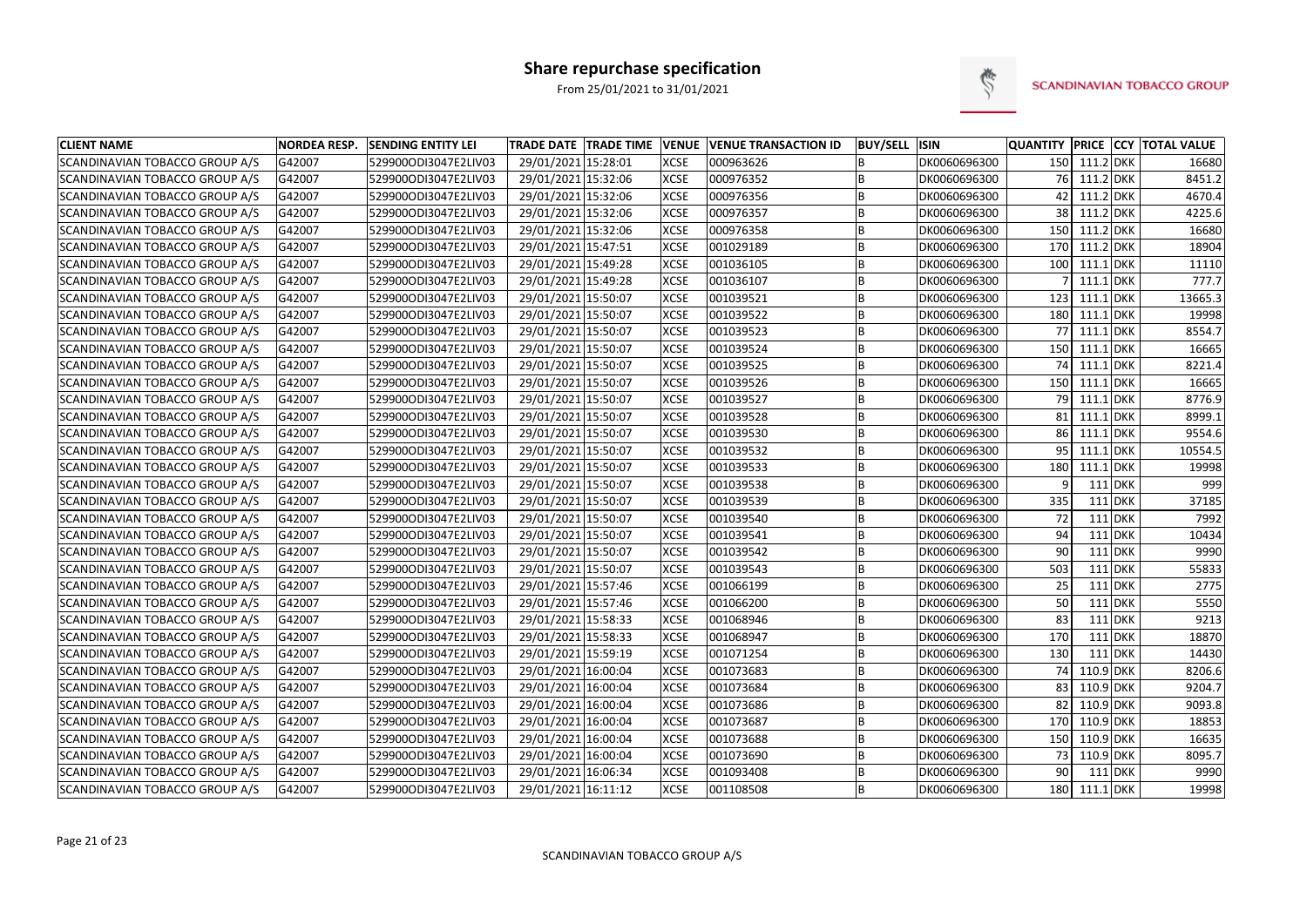

| <b>CLIENT NAME</b>                    | <b>NORDEA RESP.</b> | <b>SENDING ENTITY LEI</b> | <b>TRADE DATE TRADE TIME</b> | <b>VENUE</b> | <b>VENUE TRANSACTION ID</b> | <b>BUY/SELL ISIN</b> |              |                 |                  | QUANTITY PRICE CCY TOTAL VALUE |
|---------------------------------------|---------------------|---------------------------|------------------------------|--------------|-----------------------------|----------------------|--------------|-----------------|------------------|--------------------------------|
| SCANDINAVIAN TOBACCO GROUP A/S        | G42007              | 529900ODI3047E2LIV03      | 29/01/2021 16:11:12          | <b>XCSE</b>  | 001108509                   | B                    | DK0060696300 | 110             | 111.1 DKK        | 12221                          |
| <b>SCANDINAVIAN TOBACCO GROUP A/S</b> | G42007              | 529900ODI3047E2LIV03      | 29/01/2021 16:11:12          | <b>XCSE</b>  | 001108510                   | B                    | DK0060696300 |                 | 90 111.1 DKK     | 9999                           |
| SCANDINAVIAN TOBACCO GROUP A/S        | G42007              | 529900ODI3047E2LIV03      | 29/01/2021 16:11:12          | <b>XCSE</b>  | 001108511                   | B                    | DK0060696300 | 70              | $111.1$ DKK      | 7777                           |
| SCANDINAVIAN TOBACCO GROUP A/S        | G42007              | 529900ODI3047E2LIV03      | 29/01/2021 16:11:12          | <b>XCSE</b>  | 001108512                   | B                    | DK0060696300 | 60              | $111.1$ DKK      | 6666                           |
| SCANDINAVIAN TOBACCO GROUP A/S        | G42007              | 529900ODI3047E2LIV03      | 29/01/2021 16:19:49          | <b>XCSE</b>  | 001131767                   | B                    | DK0060696300 | 20              | $111.1$ DKK      | 2222                           |
| SCANDINAVIAN TOBACCO GROUP A/S        | G42007              | 529900ODI3047E2LIV03      | 29/01/2021 16:19:49          | <b>XCSE</b>  | 001131768                   | B                    | DK0060696300 | 71              | $111.1$ DKK      | 7888.1                         |
| SCANDINAVIAN TOBACCO GROUP A/S        | G42007              | 529900ODI3047E2LIV03      | 29/01/2021 16:19:49          | <b>XCSE</b>  | 001131769                   | B                    | DK0060696300 | 130             | 111.1 DKK        | 14443                          |
| SCANDINAVIAN TOBACCO GROUP A/S        | G42007              | 529900ODI3047E2LIV03      | 29/01/2021 16:19:49          | <b>XCSE</b>  | 001131773                   | B                    | DK0060696300 | 99              | 111.1 DKK        | 10998.9                        |
| SCANDINAVIAN TOBACCO GROUP A/S        | G42007              | 529900ODI3047E2LIV03      | 29/01/2021 16:19:50          | <b>XCSE</b>  | 001131778                   | B                    | DK0060696300 | 180             | 111.1 DKK        | 19998                          |
| SCANDINAVIAN TOBACCO GROUP A/S        | G42007              | 529900ODI3047E2LIV03      | 29/01/2021 16:29:03          | <b>XCSE</b>  | 001157202                   | B                    | DK0060696300 | 26              | 111.2 DKK        | 2891.2                         |
| SCANDINAVIAN TOBACCO GROUP A/S        | G42007              | 529900ODI3047E2LIV03      | 29/01/2021 16:29:03          | <b>XCSE</b>  | 001157203                   | B                    | DK0060696300 | 124             | 111.2 DKK        | 13788.8                        |
| SCANDINAVIAN TOBACCO GROUP A/S        | G42007              | 529900ODI3047E2LIV03      | 29/01/2021 16:29:03          | <b>XCSE</b>  | 001157204                   | B                    | DK0060696300 | 79              | 111.2 DKK        | 8784.8                         |
| SCANDINAVIAN TOBACCO GROUP A/S        | G42007              | 529900ODI3047E2LIV03      | 29/01/2021 16:29:03          | <b>XCSE</b>  | 001157205                   | B                    | DK0060696300 | 180             | 111.2 DKK        | 20016                          |
| SCANDINAVIAN TOBACCO GROUP A/S        | G42007              | 529900ODI3047E2LIV03      | 29/01/2021 16:37:13          | <b>XCSE</b>  | 001178668                   | B                    | DK0060696300 | 140             | 111.3 DKK        | 15582                          |
| SCANDINAVIAN TOBACCO GROUP A/S        | G42007              | 529900ODI3047E2LIV03      | 29/01/2021 16:37:13          | <b>XCSE</b>  | 001178669                   | B                    | DK0060696300 | 10 <sub>1</sub> | 111.3 DKK        | 1113                           |
| SCANDINAVIAN TOBACCO GROUP A/S        | G42007              | 529900ODI3047E2LIV03      | 29/01/2021 16:37:13          | <b>XCSE</b>  | 001178672                   | B                    | DK0060696300 | 160             | 111.3 DKK        | 17808                          |
| SCANDINAVIAN TOBACCO GROUP A/S        | G42007              | 529900ODI3047E2LIV03      | 29/01/2021 16:37:22          | <b>XCSE</b>  | 001179051                   | B                    | DK0060696300 | 40              | 111.3 DKK        | 4452                           |
| SCANDINAVIAN TOBACCO GROUP A/S        | G42007              | 529900ODI3047E2LIV03      | 29/01/2021 16:37:22          | <b>XCSE</b>  | 001179052                   | B                    | DK0060696300 | 140             | 111.3 DKK        | 15582                          |
| SCANDINAVIAN TOBACCO GROUP A/S        | G42007              | 529900ODI3047E2LIV03      | 29/01/2021 16:39:46          | <b>XCSE</b>  | 001184896                   | B                    | DK0060696300 | 108             | 111.2 DKK        | 12009.6                        |
| SCANDINAVIAN TOBACCO GROUP A/S        | G42007              | 529900ODI3047E2LIV03      | 29/01/2021 16:40:20          | <b>XCSE</b>  | 001186172                   | B                    | DK0060696300 | 62              | 111.2 DKK        | 6894.4                         |
| SCANDINAVIAN TOBACCO GROUP A/S        | G42007              | 529900ODI3047E2LIV03      | 29/01/2021 16:40:20          | <b>XCSE</b>  | 001186176                   | B                    | DK0060696300 | 92              | 111.2 DKK        | 10230.4                        |
| SCANDINAVIAN TOBACCO GROUP A/S        | G42007              | 529900ODI3047E2LIV03      | 29/01/2021 16:41:17          | <b>XCSE</b>  | 001188911                   | B                    | DK0060696300 | 100             | 111.2 DKK        | 11120                          |
| SCANDINAVIAN TOBACCO GROUP A/S        | G42007              | 529900ODI3047E2LIV03      | 29/01/2021 16:41:17          | <b>XCSE</b>  | 001188912                   | B                    | DK0060696300 | 23              | 111.2 DKK        | 2557.6                         |
| SCANDINAVIAN TOBACCO GROUP A/S        | G42007              | 529900ODI3047E2LIV03      | 29/01/2021 16:41:17          | <b>XCSE</b>  | 001188913                   | B                    | DK0060696300 | 147             | 111.2 DKK        | 16346.4                        |
| SCANDINAVIAN TOBACCO GROUP A/S        | G42007              | 529900ODI3047E2LIV03      | 29/01/2021 16:41:17          | <b>XCSE</b>  | 001188915                   | B                    | DK0060696300 | 110             | 111.2 DKK        | 12232                          |
| SCANDINAVIAN TOBACCO GROUP A/S        | G42007              | 529900ODI3047E2LIV03      | 29/01/2021 16:41:17          | <b>XCSE</b>  | 001188916                   | B                    | DK0060696300 | 92 <sub>1</sub> | 111.2 DKK        | 10230.4                        |
| SCANDINAVIAN TOBACCO GROUP A/S        | G42007              | 529900ODI3047E2LIV03      | 29/01/2021 16:41:17          | <b>XCSE</b>  | 001188918                   | B                    | DK0060696300 | 15 <sup>1</sup> | 111.2 DKK        | 1668                           |
| SCANDINAVIAN TOBACCO GROUP A/S        | G42007              | 529900ODI3047E2LIV03      | 29/01/2021 16:41:17          | <b>XCSE</b>  | 001188919                   | B                    | DK0060696300 | 69              | $111.2$ DKK      | 7672.8                         |
| SCANDINAVIAN TOBACCO GROUP A/S        | G42007              | 529900ODI3047E2LIV03      | 29/01/2021 16:41:17          | <b>XCSE</b>  | 001188920                   | B                    | DK0060696300 | 200             | 111.2 DKK        | 22240                          |
| SCANDINAVIAN TOBACCO GROUP A/S        | G42007              | 529900ODI3047E2LIV03      | 29/01/2021 16:42:12          | <b>XCSE</b>  | 001190957                   | B                    | DK0060696300 | 90              | 111.2 DKK        | 10008                          |
| SCANDINAVIAN TOBACCO GROUP A/S        | G42007              | 529900ODI3047E2LIV03      | 29/01/2021 16:42:12          | <b>XCSE</b>  | 001190958                   | B                    | DK0060696300 | 110             | 111.2 DKK        | 12232                          |
| SCANDINAVIAN TOBACCO GROUP A/S        | G42007              | 529900ODI3047E2LIV03      | 29/01/2021 16:42:12          | <b>XCSE</b>  | 001190959                   | B                    | DK0060696300 | 82              | 111.2 DKK        | 9118.4                         |
| SCANDINAVIAN TOBACCO GROUP A/S        | G42007              | 529900ODI3047E2LIV03      | 29/01/2021 16:42:12          | <b>XCSE</b>  | 001190960                   | B                    | DK0060696300 | 120             | 111.2 DKK        | 13344                          |
| SCANDINAVIAN TOBACCO GROUP A/S        | G42007              | 529900ODI3047E2LIV03      | 29/01/2021 16:42:59          | <b>XCSE</b>  | 001192960                   | B                    | DK0060696300 | 100             | 111.1 DKK        | 11110                          |
| SCANDINAVIAN TOBACCO GROUP A/S        | G42007              | 529900ODI3047E2LIV03      | 29/01/2021 16:42:59          | <b>XCSE</b>  | 001192961                   | B                    | DK0060696300 | 100             | <b>111.1 DKK</b> | 11110                          |
| SCANDINAVIAN TOBACCO GROUP A/S        | G42007              | 529900ODI3047E2LIV03      | 29/01/2021 16:42:59          | <b>XCSE</b>  | 001192962                   | B                    | DK0060696300 | 94              | $111.1$ DKK      | 10443.4                        |
| SCANDINAVIAN TOBACCO GROUP A/S        | G42007              | 529900ODI3047E2LIV03      | 29/01/2021 16:42:59          | <b>XCSE</b>  | 001192963                   | B                    | DK0060696300 | 98              | $111.1$ DKK      | 10887.8                        |
| SCANDINAVIAN TOBACCO GROUP A/S        | G42007              | 529900ODI3047E2LIV03      | 29/01/2021 16:44:33          | <b>XCSE</b>  | 001197855                   | B                    | DK0060696300 | 150             | 111 DKK          | 16650                          |